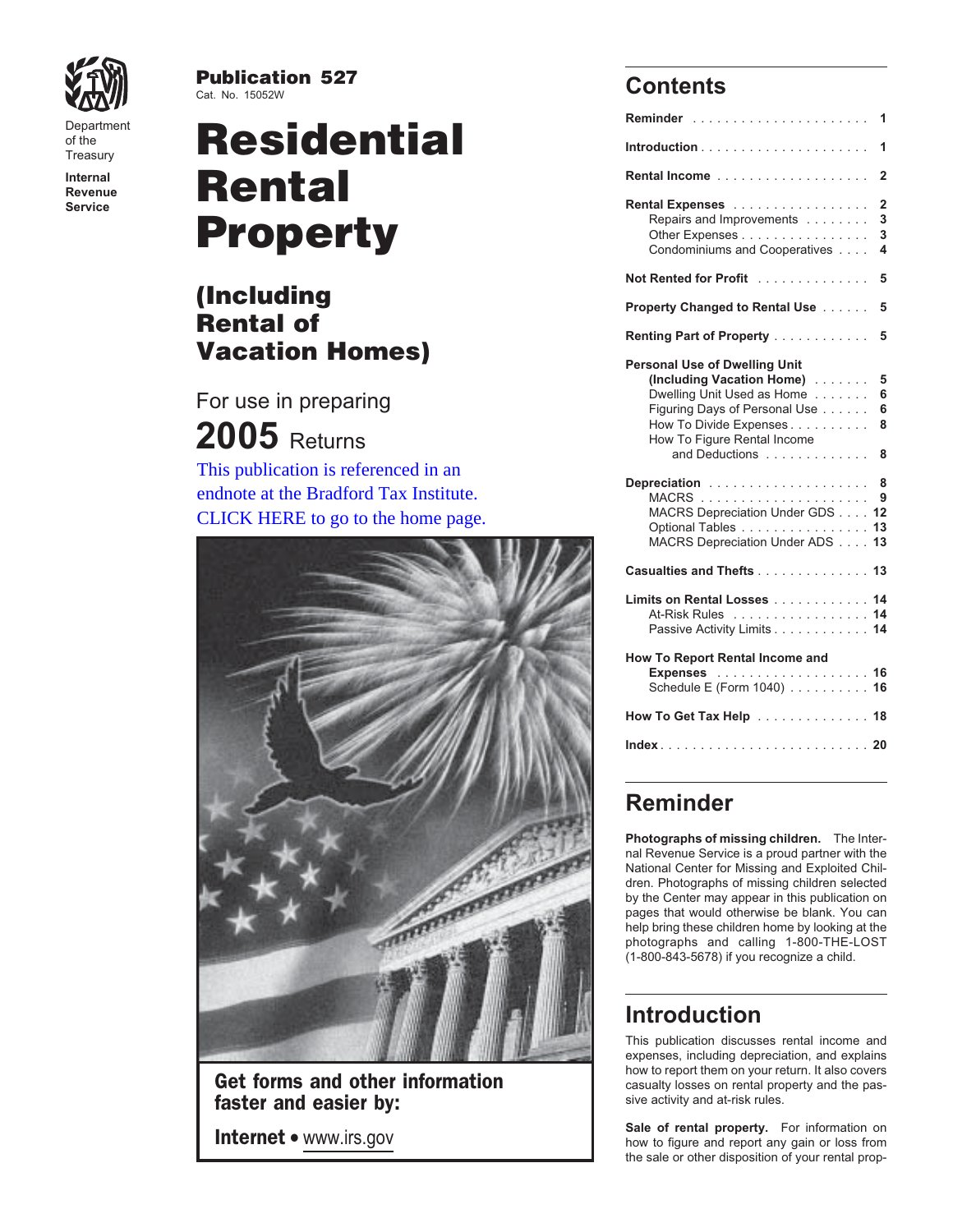**Positions of Assets. Rental Income pense.** 

your comments about this publication and your<br>suggestions for future editions. When to report. When you report rental in-<br>suggestions for future editions.

ally to each email, we do appreciate your For more information about when you con-<br>feedback and will consider your comments as structively receive income and accrual methods ment gives your tenant the right to buy your feedback and will consider your comments as structively receive income and accrual methods of accounting see Publication 538, Accounting the revise our tax products

**Tax questions.** If you have a tax question,<br>
visit www.irs.gov or call 1-800-829-1040. We **Advance rent**. Advance rent is any amount vour tenant exercises the right to buy the prop-<br>
cannot answer tax questions at either

- 
- 
- 
- Casualties, Disasters, and Thefts
- 
- 
- 

- 
- 
- 
- 

suggestions for future editions.<br>
You can write to us at the following address:<br>
The come on your return depends on whether you<br>
are a cash basis taxpayer or use an accrual<br>
Internal Revenue Service<br>
Individual Forms and P

We respond to many letters by telephone. earned. You constructively receive income<br>Therefore, it would be helpful if you would in-<br>clude your daytime phone number, including the being credited to you, for example, by<br>clude

Voltanay want to see:<br>
Security deposition deposits. But include a security property. See *Personal Use of Dwelling Unit*<br>
Publication **Publication**<br>
Publication **Dublication** Dublication Allen plan to return it to your te plan to return it to your tenant at the end of the lease. But if you keep part or all of the security Lease. But if you keep part or all of the security **Part interest.** If you own a part interest in<br>Expenses Expenses and Care of the security of the terms of the lease, include rental property, you must report your part of ❏ **534** Depreciating Property Placed in the amount you keep in your income in that year.

Service Before 1987<br>
used as a final payment of rent, it is advance<br>
used as a final payment of rent, it is advance used as a final payment of rent, it is advance ❏ **<sup>535</sup>** Business Expenses rent. Include it in your income when you receive **Rental Expenses**

❏ **4562** Depreciation and Amortization any of your expenses, the payments are rental can also deduct from your rental income, is □ 5213 Election To Postpone income. You must include them in your income. discussed later under *Depreciation*.<br>Determination as To Whether the You can deduct the expenses if they are deduct-<br>Presumption Applies That an i

❏ **8582** Passive Activity Loss Limitations *Example 1.* Your tenant pays the water and for rental purposes, you may be able to deduct □ Schedule E (Form 1040) Supplemental<br>it from the normal rent payment. Under the terms ing depreciation) for managing, conserving, or<br>Income and Loss of the lease, your tenant does not have to pay maintaining the property this bill. Include the utility bill paid by the tenant publication for information about getting these and any amount received as a rent payment in rental income for the period the property is vapublications and forms. your rental income. You can deduct the utility cant.

erty, get Publication 544, Sales and Other Dis-<br>
payment made by your tenant as a rental ex-

Sale of main home used as rental property.<br>
For information on how to figure and report any<br>
gain or loss from the sale or other disposition of<br>
your main home that you also used as rental amounts you receive as rent. Rent

we revise our tax products. of accounting, see Publication 538, Accounting rental property, the payments you receive under<br>Periods and Methods. the agreement are generally rental income. If

**Useful Items**<br> **Weful Items**<br>
You may want to see:<br>
You may want to see:<br> **Security deposits.** Do not include a security **See Personal Use of Dwelling Unit** 

<table>\n<tbody>\n<tr>\n<td>□ 551</td>\n<td>Pass of Assets</td>\n<td>Payment for canceling a lease. If your tenant<br/>property that you ordinarily can deduct from your<br/>receiving a lease, the amount you<br/>reactive is rent. Include the payment in your<br/>syment in your<br/>your method of accounting.</td>\n<td>This section discusses expenses of renting<br/>property that you ordinarily can deduct from your<br/>central income. It includes information on the<br/>express you can deduct if you rent a<br/>of your property, or if you change your<br/>porty, or if you change your<br/>part of your property, or if you change your<br/>four much to your<br/>property.</td>\n</tr>\n</tbody>\n</table>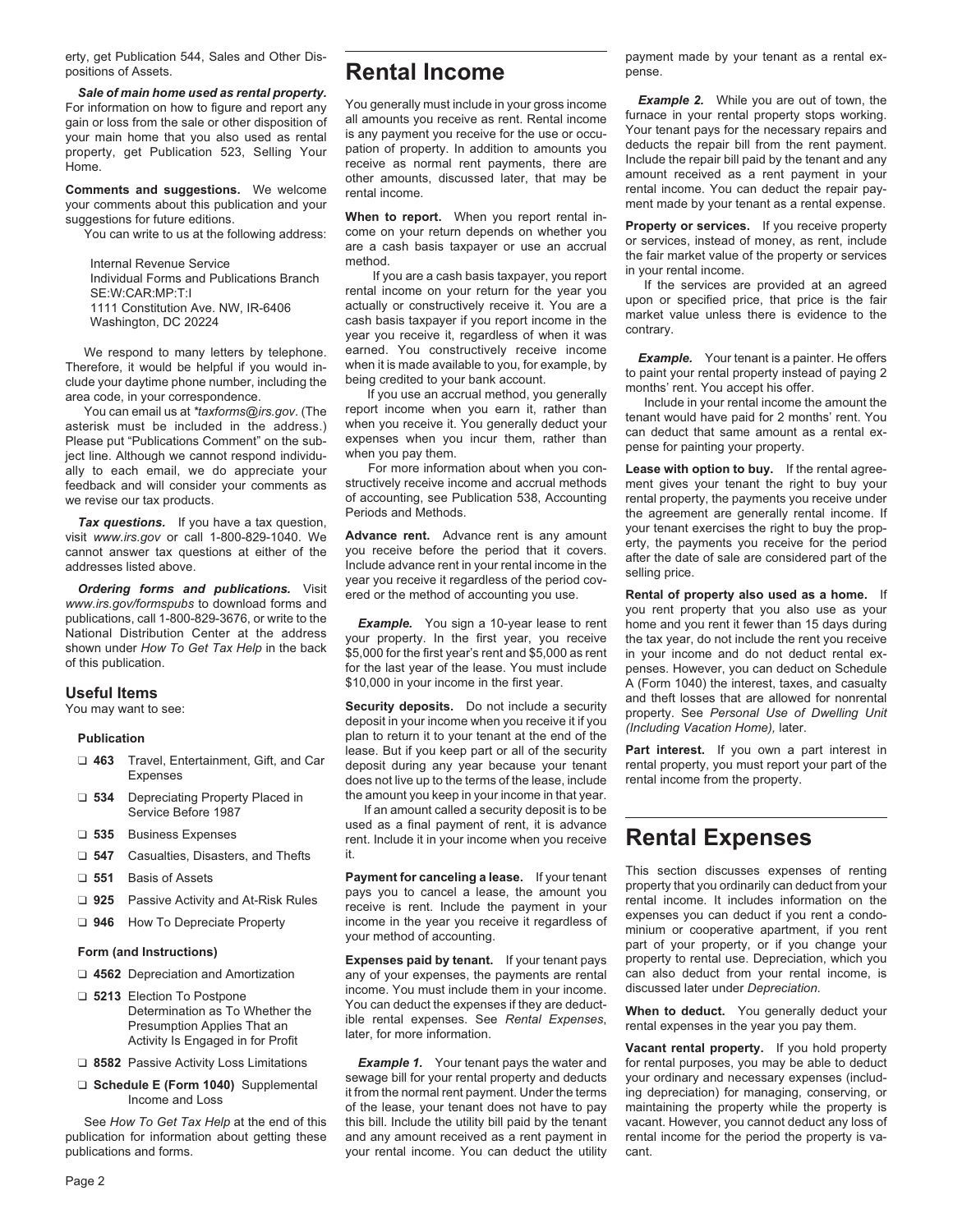**Pre-rental expenses.** You can deduct your Separate the costs of repairs and im- • Tax return preparation fees. ordinary and necessary expenses for managing,<br>
conserving, or maintaining rental property from **RECORDS** ords. You will need to know the cost of **Property from CORDS** the time you make it available for rent. improvements when you sell or depreciate your • Rental payments.

property. • Local transportation expenses. **Depreciation.** You can begin to depreciate rent. See *Placed-in-Service Date* under *Depre-* operating condition. It does not materially add to

deduct the ordinary and necessary expenses for ples of repairs.<br>managing, conserving, or maintaining the prop-<br> $\mu$  we use repairs as part of an extensive

sometimes use your rental property for personal<br>purposes, you must divide your expenses be-<br>tween rental and personal use. Also, your rental<br>expense deductions may be limited. See Per-<br>sonal Use of Dwelling Unit (Including

You can deduct the cost of repairs to your rental  $\bullet$  Interest.<br>property. You cannot deduct the cost of im-

Caution: Work you do (or have done) on your home that does not add much to either fees, are capital expenses. However, you can the value or the life of the property, but rather keeps the property in good condition, is amor

|                      |                                       | mortgage interest on your rental property to any    |
|----------------------|---------------------------------------|-----------------------------------------------------|
| <b>Additions</b>     | <b>Heating &amp; Air Conditioning</b> | one person, you should receive a Form 1098,         |
| Bedroom              | Heating system                        | Mortgage Interest Statement, or similar state-      |
| <b>Bathroom</b>      | Central air conditioning              | ment showing the interest you paid for the year.    |
| Deck                 | Furnace                               | If you and at least one other person (other than    |
| Garage               | Duct work                             | your spouse if you file a joint return) were liable |
| Porch                | Central humidifier                    |                                                     |
| Patio                | <b>Filtration system</b>              | for, and paid interest on, the mortgage, and the    |
|                      |                                       | other person received the Form 1098, report         |
| Lawn & Grounds       | <b>Plumbing</b>                       | your share of the interest on Schedule E (Form      |
| Landscaping          | Septic system                         | 1040), line 13. Attach a statement to your return   |
| Driveway             | Water heater                          | showing the name and address of the other           |
| Walkway              | Soft water system                     | person. In the left margin of Schedule E, next to   |
| Fence                | <b>Filtration system</b>              | line 13, enter "See attached."                      |
| Retaining wall       |                                       |                                                     |
| Sprinkler system     | <b>Interior Improvements</b>          | The term "points" is often used to<br>Points.       |
| Swimming pool        | Built-in appliances                   | describe some of the charges paid by a bor-         |
|                      | Kitchen modernization                 | rower to take out a loan or a mortgage. These       |
| <b>Miscellaneous</b> | Flooring                              | charges are also called loan origination fees,      |
| Storm windows, doors | Wall-to-wall carpeting                | maximum loan charges, or premium charges. If        |
| New roof             |                                       | any of these charges (points) are solely for the    |
| Central vacuum       | <b>Insulation</b>                     | use of money, they are interest.                    |
| Wiring upgrades      | Attic                                 | Points paid when you take out a loan or             |
| Satellite dish       | Walls, floor                          | mortgage result in original issue discount (OID).   |
| Security system      | Pipes, duct work                      | In general, the points (OID) are deductible as      |
|                      |                                       |                                                     |



rental property when it is ready and available for **Repairs.** A repair keeps your property in good Some of these expenses are discussed next. *ciation,* later. the value of your property or substantially pro- **Rental payments for property.** You can delong its life. Repainting your property inside or duct the rent you pay for property that you use **Expenses for rental property sold.** If you sell out, fixing gutters or floors, fixing leaks, plaster-<br>property you held for rental purposes, you can ing, and replacing broken windows are exam-<br>rental purposes, you can ded property you held for rental purposes, you can ing, and replacing broken windows are exam-<br>deduct the ordinary and necessary expenses for ples of renairs the cost each year over the term of the lease

- 
- 
- 
- 
- 
- 
- 
- 

- 
- 
- 

managing, conserving, or maintaining the prop-<br>erty until it is sold. For external property. If you make repairs as part of an extensive<br>Personal use of rental property. If you whole job is an improvement. Personal use of

**Part interest.** If you own a part interest in The capitalized cost can generally be depreci-<br>rental property, you can deduct your part of the ated as if the improvement were separate prop-<br>expanses that you paid<br>erty. tha expenses that you paid. erty. erty. The strategies of that year. You cannot deduct the total premium in the year you pay it.

**Uncollected rent.** If you are a cash basis tax-<br>
payer, you do not report uncollected rent. Be-<br>
cause you do not include it in your income, you In addition to depreciation and the cost of re-<br>
cause an accrual benefit ta

• Insurance. **Interest expense.** You can deduct mortgage **Repairs and Improvements**<br>
You can deduct the cost of repairs to your rental <br> **in detail**<br>
Sof Publication 535 explains mortgage interest<br>
in detail

property. You cannot deduct the cost of im-<br>provements. You recover the cost of improve-<br>ments by taking depreciation (explained later). <br>ments by taking depreciation (explained later). <br>Commissions. <br>on your rental proper Table 1. **Examples of Improvements**<br>qage commissions, abstract fees, and recording

**Form 1098.** If you paid \$600 or more of mortgage interest on your rental property to any

interest unless they must be capitalized. How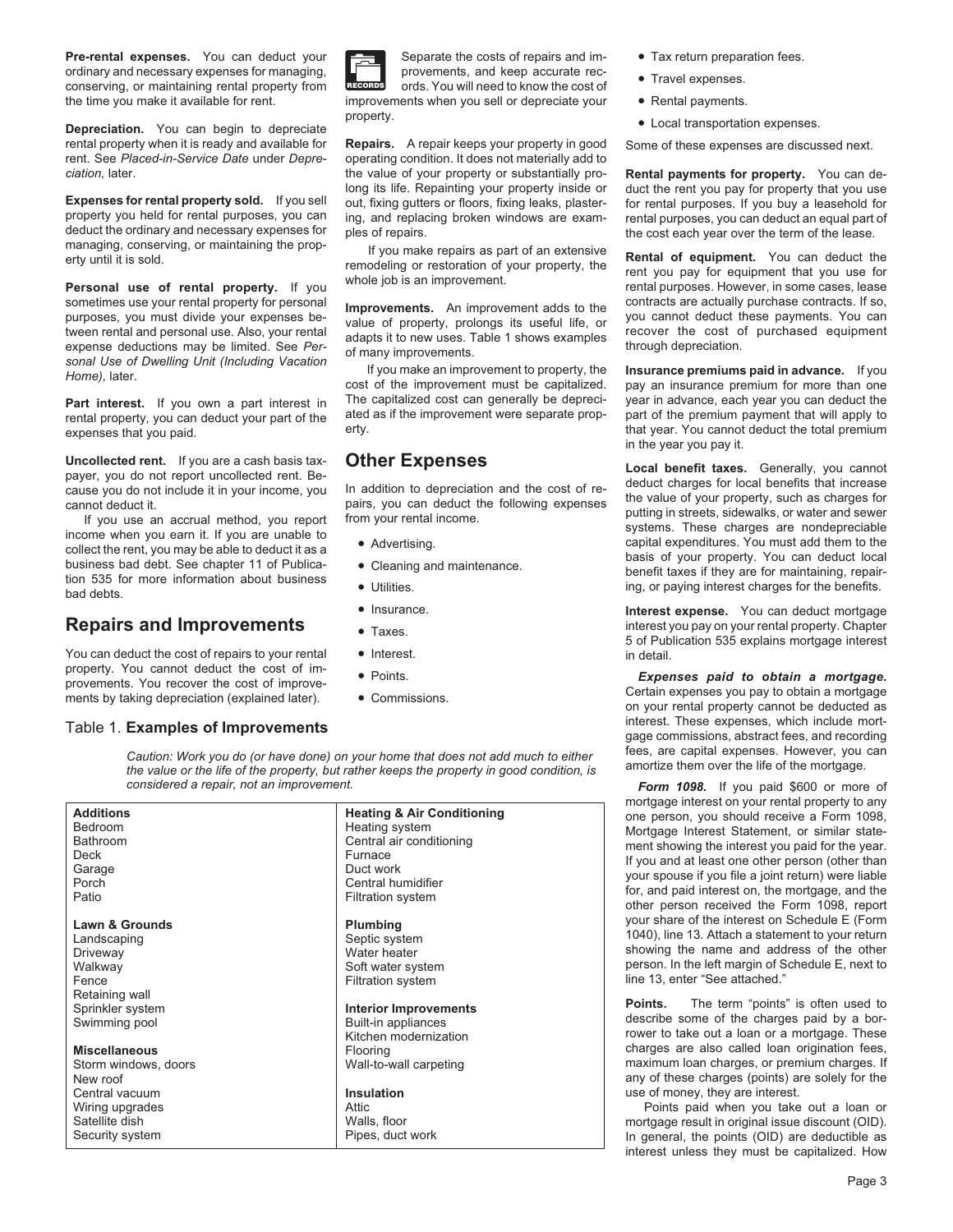you figure the amount of points (OID) you can To figure your deduction in any subsequent income or to manage, conserve, or maintain deduct each year depends on whether or not year, you start with the adjusted issue price. To your rental property. your total OID, including the OID resulting from get the adjusted issue price, add to the issue Generally, if you use your personal car, the points, is insignificant or *de minimis*. If the price any OID previously deducted. Then follow pickup truck, or light van for rental activities, you OID is not *de minimis*, you must use the steps (2) and (3) above. can deduct the expenses using one of two meth-<br>constant-yield method to figure how much you The vield to maturity (YTM) is generally ods: actual expenses o constant-yield method to figure how much you on The yield to maturity (YTM) is generally ods: actual expenses or the standard mileage rate is 401/2<br>Shown in the literature you receive from your rate. For 2005, the standard

- 
- 
- 
- 

manner consistent with the method chosen on which the loan is issued.

**Example of de minimis amount.** On January 1, 2005, you took out a loan for \$100,000. The loan matures on January 1, 2015 (a 10-year Minus: QSI ................ 10,000 If you rent out a condominium or a cooperative Points (OID) deductible in 2005 \$ 93 term), and the stated principal amount of the apartment, special rules apply. Condominiums loan (\$100,000) is payable on that date. An You figure the deduction for 2006 as follows. are treated differently from cooperatives. interest payment of \$10,000 is payable to the bank on January 2 of each year, beginning on January 2, 2006. When the loan was made, you Plus: Points (OID) deducted in 2005 93 **Condominium** paid \$1,500 in points to the bank. The points reduced the issue price of the loan from Multiplied by: YTM ........... × .102467 If you own a condominium, you own a dwelling \$100,000 to \$98,500, resulting in \$1,500 of OID. Total .................... 10,103 unit in a multi-unit building. You also own a You determine that the points (OID) you paid are

| (principal amount of the loan) $\ldots$ \$100,000   |               |
|-----------------------------------------------------|---------------|
| Multiplied by: The term of the loan in              |               |
| complete years                                      | $\times$ 10   |
| Multiplied by $\dots \dots \dots \dots \dots \dots$ | $\times.0025$ |
| De minimis amount                                   | \$2,500       |

*minimis* OID and you can choose one of the four year in which the refinancing occurs, but may be ways discussed earlier to figure the amount you deductible over the term of the new mortgage or ways discussed earlier to figure the amount you deductible over the term of the new mortgage or provements. But you may be able to recover<br>can deduct each year. Under the straight line loan. can deduct each year. Under the straight line cost of any improvement by can deduct each year. Under the straight line cost of any improvement by can deduct \$150 each year for 10 method, you can deduct \$150 each year for 10 Travel expenses. You can deduct the ordi-<br>vears.

- 
- maturity. The contract of the contract of the contract of the contract of the contract of the contract of the contract of the contract of the contract of the contract of the contract of the contract of the contract of the
- 

shown in the literature you receive from your cate. For 2005, the standard mileage rate is 401/<sub>2</sub><br>Jender If you do not have this information con-cents a mile for all business miles driven before **De minimis OID.** The OID is *de minimis* if it lender. If you do not have this information, concents a mile for all business miles driven before sult your lender or tax advisor. In general, the September 1. The rate is 48

of the following ways to figure the amount you<br>
est that is unconditionally payable in cash or<br>  $ext{ }$  or the rules in cash or can deduct each year. est that is unconditionally payable in cash or cation 463. In addition, you must complete Form<br>property (other than another loan of the issuer) 4562. Part V, and attach it to your tax return 1. On a constant-yield basis over the term of at least annually over the term of the loan at a

3. In proportion to stated interest payments. to maturity on your loan is 10.2467%, com- ule E you can deduct fees paid in 2005 to pre-

| your timely filed tax return for the tax year in | Principal amount of the loan \$100,000                  |                  | rental activities. |
|--------------------------------------------------|---------------------------------------------------------|------------------|--------------------|
| which the loan is issued.                        | Minus: Points 1,500                                     |                  |                    |
|                                                  | Issue price of the loan $\ldots$ $\ldots$ \$ 98,500     |                  | Condomir           |
| <b>Example of de minimis amount.</b> On Janu-    | Multiplied by: YTM $\ldots \ldots \ldots \times 102467$ |                  | and Coop           |
| ary 1, 2005, you took out a loan for \$100,000.  |                                                         | 10.093           |                    |
| The loan matures on January 1, 2015 (a 10-year   | Minus: QSI 10,000                                       |                  | If you rent out a  |
| term), and the stated principal amount of the    | Points (OID) deductible in 2005                         | $\frac{1}{2}$ 93 | apartment can      |

| ssue price                                              | \$98,500 |
|---------------------------------------------------------|----------|
| Plus: Points (OID) deducted in 2005                     | 93       |
| Adjusted issue price                                    | \$98.593 |
| Multiplied by: YTM $\ldots \ldots \ldots \times 102467$ |          |
|                                                         | 10.103   |
| /// Minus: QSI                                          | 10.000   |
| Points (OID) deductible in 2006                         | \$ 103   |

Redemption price at maturity *Loan or mortgage ends.* If your loan or may pay dues or assessments to a special cor remaining points (OID) in the tax year in which common elements. the loan or mortgage ends. A loan or mortgage lf you rent your condominium to others, you may end due to a refinancing, prepayment, fore- can deduct depreciation, repairs, upkeep, dues, closure, or similar event. However,

nary and necessary expenses of traveling away<br> **Constant-yield method.** If the OID is not de<br>
minimis, you must use the constant-yield to collect rental income or to manage conserve minimis, you must use the constant-yield<br>method to figure how much you can deduct each or maintain your rental property. You must prop-<br>educato your expresses between rental and figure to others, you can usually deduct, as ir.<br>Pou figure your deduction for the first year in such allocate your expenses between rental and servents, you can usually deduct, as a erly allocate your expenses detuct the cost servental expense, all the maintenance f You figure your deduction for the first year in rental activities. You cannot deduct the cost rental expense, all the maintenance fees you the following manner.  $\frac{1}{100}$  to the following manner.  $\frac{1}{100}$  of traveling



ments from the result in (2). This is the duct your ordinary and necessary local transpor-assessed for capital items. This cannot be more OID you can deduct in the first year. tation expenses if you incur them to collect rental than the amount by which your payments to the

If the OID is *de minimis*, you can choose one the principal amount of the loan.<br>
the following ways to figure the amount you Qualified stated interest (QSI) is stated inter-<br> **Examples** follow the rules in chapter 5 of Pu 4562, Part V, and attach it to your tax return.

the loan. Single fixed rate. **Tax return preparation.** You can deduct, as a contract of the loan. 2. On a straight line basis over the term of<br>the same as in the previous example. The facts are fees you paid to prepare Schedule E (Form<br>the loan. pounded annually.<br>pare Part I of your 2004 Schedule E. You can 4. In its entirety at maturity of the loan.<br>You figure the amount of points (OID) you also deduct, as a rental expense, any expense<br>(other than federal taxes a You make this choice by deducting the OID in a can deduct in 2005 as follows. (other than federal taxes and penalties) you paid<br>manner consistent with the method chosen on

# **Condominiums**<br>and Cooperatives

de minimis based on the following computation. Points (OID) deductible in 2006 . . 5 103 such as land, lobbies, elevators, and service areas. You and the other condominium owners mortgage ends, you may be able to deduct any poration that is organized to take care of the

The points (OID) you paid (\$1,500) are less than nancing is with the same lender, the remaining care of the common parts of the structure. You the *de minimis* amount. Therefore, you have *de* points (OID) generally are n

the following manner.<br>
The following manner of the loan. Gen-<br>
The cooperative housing corporation.<br>
The cooperative housing corporation.<br>
The cooperative housing corporation.<br>
The cooperative housing corporation.<br>
The coo the proceeds and the points.<br>
To deduct travel expenses, you must install a new roof, or pay the principal of the keep records that follow the rules in corporation's mortgage. You must add the pay-2. Multiply the result in (1) by the yield to **1980 and 1990 and the pay-** 2. Multiply the result in (1) by the yield to chapter 5 of Publication 463. ment to the basis of your stock in the corpora-<br>maturity.

3. Subtract any qualified stated interest pay-<br> **Local transportation expenses.** You can de-<br>
Treat as a capital cost the amount you were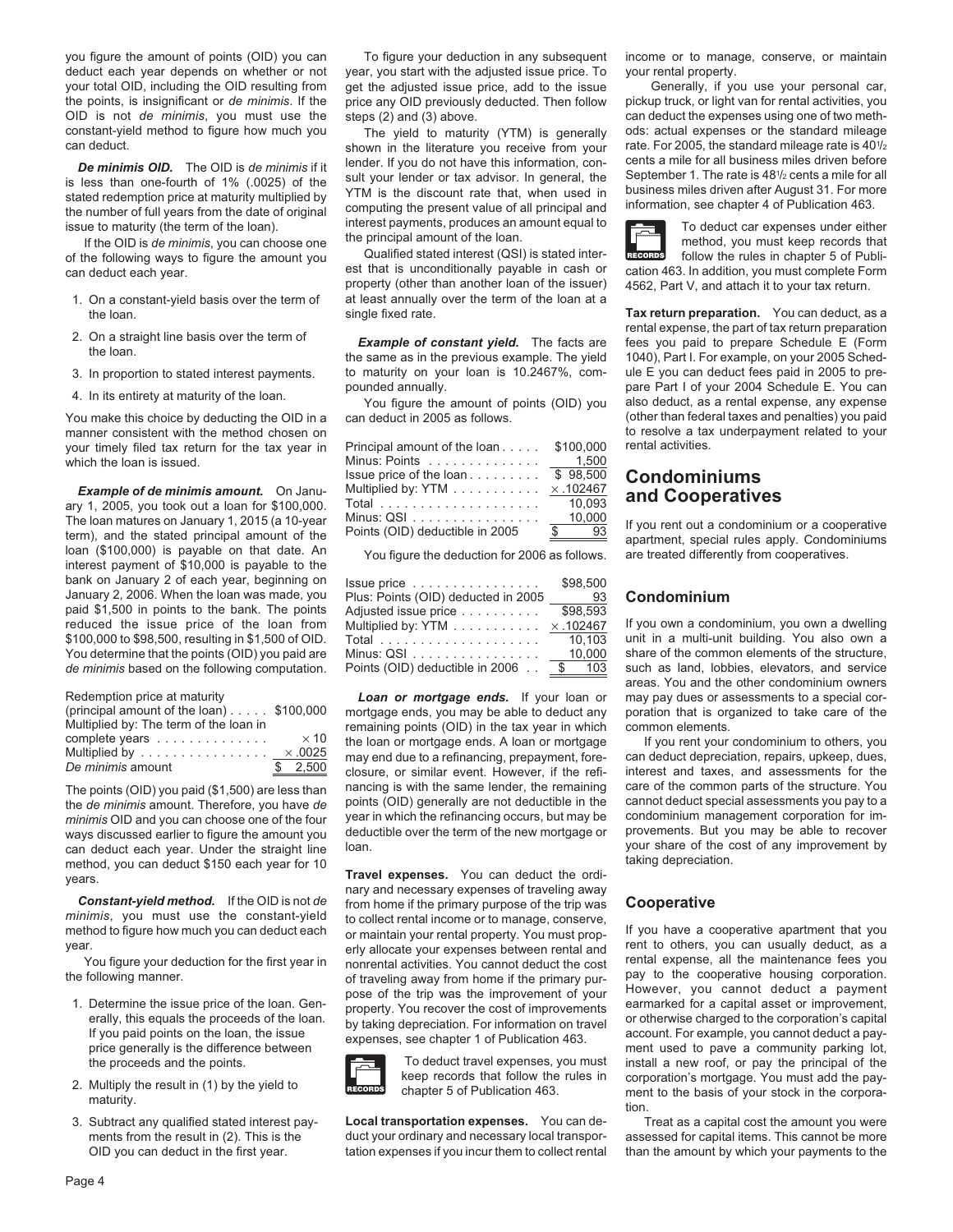your apartment. Otherwise, figure your share in For depreciation purposes, treat the property based on the square footage of your home.<br>the following way.<br>sheing placed in service on the conversion

- 
- 
- 

deduct your direct payments for repairs, upkeep, and other rental expenses, including interest expenses the amounts you pay for items gener-<br>paid on a loan used to buy your stock in the ally billed monthly, such as utilities.<br>corporation The depreciation deduction allowe

you can deduct your rental expenses only up to<br>the amount of your rental income, You cannot lif you rent part of your property, you must divide penses, later.

If you change your home or other property (or a gage interest or heat for the entire house, you part of it) to rental use at any time other than the must divide the expense between rental use and as a hotel, motel, inn, or similar establishment beginning of your tax year, you must divide personal use. You can use any reasonable and is not a dwelling unit.

Your share of interest and taxes is the part of the expense that is for the part of the year using them. However, the two most common amount the corporation elected to allocate to the property was used or held for rental p the property was used or held for rental pur- methods for dividing an expense are one based you, if it reasonably reflects those expenses for poses. The number of rooms in your home and one

as being placed in service on the conversion

3. Multiply the corporation's deductible taxes **Example.** Your tax year is the calendar deduct.<br>3. We humber you figured in (1). This is year. You moved from your home in May and<br>3. your share of the taxes.<br>540, is a perso In addition to the maintenance fees paid to as rental expenses seven-twelfths of your yearly<br>the cooperative housing corporation, you can expenses, such as taxes and insurance.

appropriate lines of Schedule A (Form 1040) if deductible personal expenses, such as ex-<br>you itemize your deductions. penses for electricity, or painting the outside of

**Postponing decision.** If your rental income is belong only to the rental part of your property. boat, vacation home, or similar property. A more than your rental expenses for at least 3 For example, if you paint a room th more than your rental expenses for at least 3 For example, if you paint a room that you rent, or<br>years out of a period of 5 consecutive years, you if you pay premiums for liability insurance in such as sleeping space, a to connection with renting a room in your home, and integral a dwelling unit does not include prop-<br>vour entire cost is a rental expense, If you install erty used solely as a hotel, motel, inn, or similar make a profit. You may choose to postpone the your entire cost is a rental expense. If you install erty used solel<br>decision of whether the rental is for profit by filing a second phone line strictly for your tenant's estab decision of whether the rental is for profit by filing a second phone line strictly for your tenant's establishment.<br>Form 5213. Isse all of the cost of the second line is deducti- Property is used solely as a hotel, motel, Im 5213. use, all of the cost of the second line is deducti-<br>See Publication 535 for more information. ble as a rental expense. You can deduct depre- or similar establishment if it is regularly available ble as a rental expense. You can deduct depre- or similar establishment if it is regularly available<br>ciation. discussed Tater, on the part of the for occupancy by paying customers and is not ciation, discussed later, on the part of the for occupancy by paying customers and is no<br>property used for rental purposes as well as on used by an owner as a home during the year. property used for rental purposes as well as on

both rental use and personal use, such as mort-<br>gage interest or heat for the entire house, you tomers to use the room. The room is used solely

corporation exceeded your share of the yearly expenses, such as taxes and insurance, method for dividing the expense. It may be reacorporation's mortgage interest and real estate between rental use and personal use. sonable to divide the cost of some items (for taxes. You can deduct as rental expenses only the example, water) based on the number of people

1. Divide the number of your shares of stock<br>by the total number of shares outstanding,<br>including any shares held by the corpora-<br>tion.<br>the home mortgage interest and real estate tax of any expense that must be divided be 2. Multiply the corporation's deductible inter-<br>expenses for the part of the year the property rental use and personal use. If your heating bill<br>est by the number you figured in (1). This was held for personal use as an it est by the number you figured in (1). This was held for personal use as an itemized deduc- for the year for the entire house was \$600, \$60<br>is your share of the interest the balance. is your share of the interest. the state of the interest. The balance, the vector on Schedule A (Form 1040).  $\sim$  (\$600 × 10%) is a rental expense. The balance,

# enses, such as taxes and insurance. **Personal Use of**<br>Starting with June, you can deduct as rental **Personal Use of** paid on a loan ascal to bay your stock in the corporation, the depreciation deduction allowed When figuring depreciation, treat the prop- **(Including Vacation** for cooperative apartments is discussed later. **Home**)

If you have any personal use of a dwelling unit **Not Rented for Profit Renting Part of** (defined later) (including a vacation home) that you rent, you must divide your expenses be-If you do not rent your property to make a profit, **Property**<br>Vou can deduct your rental expenses only up to<br>Zays of Personal Use and How To Divide Ex-

the amount of your rental income. You cannot if you rent part of your property, you must divide<br>carry forward to the next year any rental ex-<br>carry forward to the next year any rental ex-<br>errotin expenses between the part

you itemize your deductions.<br>
Claim your deductions. penses for electricity, or painting the outside of<br>
the rules explained in chapter 1 of Publication<br>
535, as miscellaneous itemized deductions on<br>
For the part of the pa

ductions, total more than 2% of your adjusted first phone line even if your tenants have unlim-<br>gross income. ited use of it. You do not have to divide the expenses that house, apartment, condominium, mobile home, house, apartment, condominium, mobile home, boat, vacation home, or similar property. A

the furniture and equipment you use for rental *Example.* You rent a room in your home<br>that is always available for short-term occuto Rental Use **How to divide expenses.** If an expense is for pancy by paying customers. You do not use the both rental use and personal use, such as mort- room yourself and you allow only paying cus-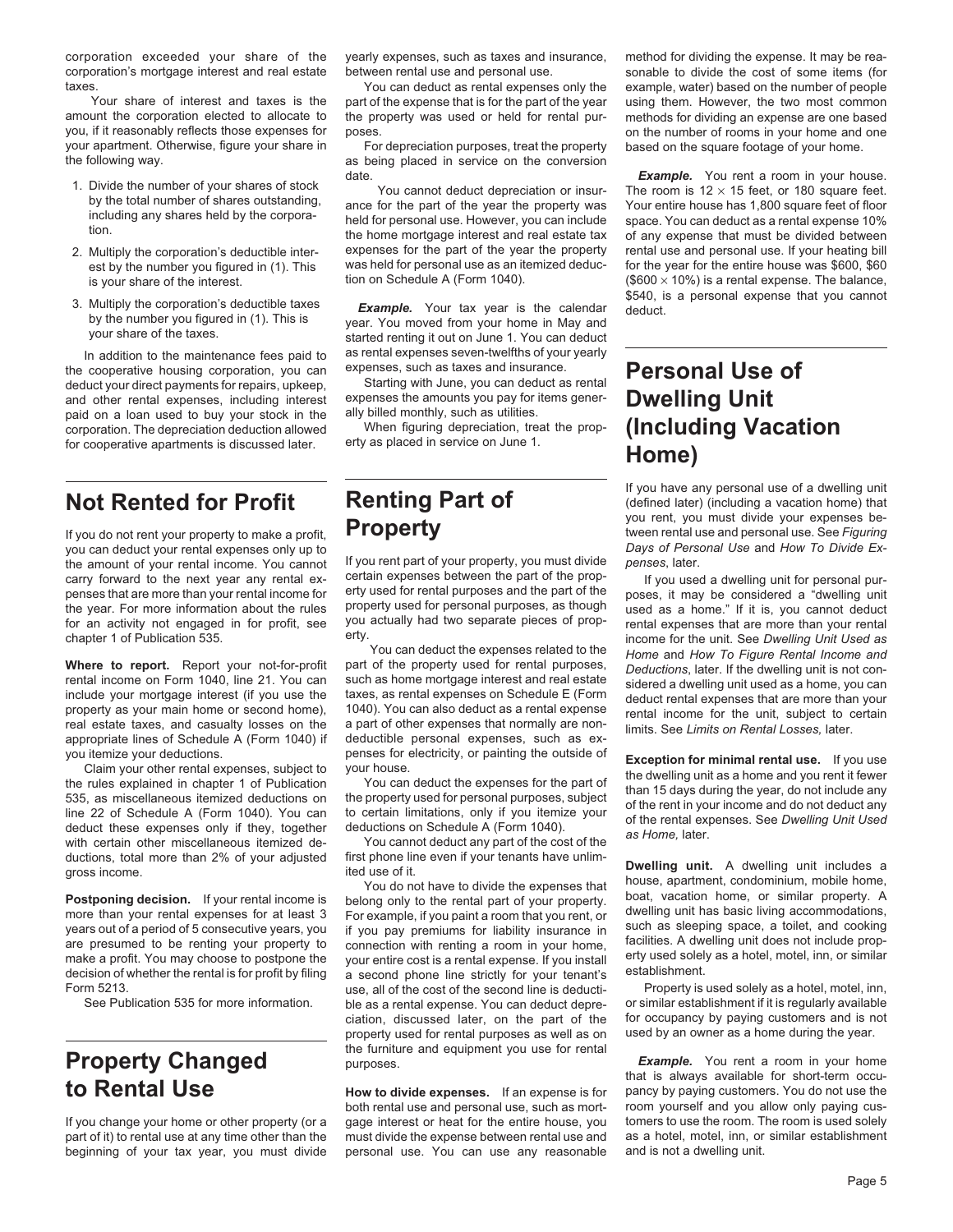- 
- 

poses on a day it is rented at a fair rental price, at a fair rental price is 16 days. Your family also ren, etc.).<br>do not count that day as a day of rental use in used the apartment for 7 other days during the above. Instead, count it as a day of year.<br>
This rule does not applying (2) above. This rule does not applying both (1) and (2) above. You used the apartment as a home because of you use some other dwelling unit.<br>
This rul This rule does not apply when dividing expenses you used it for personal purposes for 17 days. 4. Anyone at less than a fair rental price.<br>between rental and personal use. That is more than the greater of 14 days or 10%

person who is not related to you would be willing **USE as Main Home**<br>to pay. The rent you charge is not a fair rental **Before or After Renting**<br>price if it is substantially less than the rents **Shared equity financing agre** charged for other properties that are similar to For purposes of determining whether a dwelling an agreement under which two or more persons

- 
- 
- 
- 
- 

If any of the answers are no, the properties you sold or exchanged the property.<br>
The organization sells the use of the unit<br>
This special rule does not apply when dividing at a fund-raising event, and

The following examples show how to determine<br>
whether you used your rental property as a cause you and lived in for 6 years be-<br> **Examples**<br>
whence.<br>
Drame.<br>
Drame.<br> **Example 1.** You converted the basement of in 5 of that

college's homecoming, commencement, and<br>football weekends (a total of 27 days). Your A day of personal use of a dwelling unit is any football weekends (a total of 27 days). Your

the tax year if you use it for personal purposes ment in a resort area. You rented it at a fair rental 2. A member of your family or a member of price for a total of 170 days during the year. For the family of any other pe price for a total of 170 days during the year. For the family of any other person who has an 12 of these days, the tenant was not able to use interest in it unless the family member 12 of these days, the tenant was not able to use interest in it, unless the family member<br>1. 14 days, or the apartment and allowed you to use it even uses the dwelling unit as his or her main<br>1. 10% of the total days it is 2. 10% of the total days it is rented to others though you did not refund any of the rent. Your home and pays a fair rental price. Family actually used the apartment for 10 of at a fair rental price. Tamily actually used See Figuring Days of Personal Use, later. as having been rented for 160 (170 – 10) days. cestors (parents, grandparents, etc.) and<br>If a dwelling unit is used for personal pur- You figure 10% of the total days rented to oth

That is more than the greater of 14 days or 10% of the 160 days it was rented (16 days).

your property.<br>Ask yourself the following questions when count days you used the property as your main years in an entire dwelling unit, including the Ask yourself the following questions when count days you used the property as your main years in an entire dwelling unit, including the the co-owners is enti-<br>mearing another property with yours home before or after rentin comparing another property with yours. home before or after renting it or offering it for land, and one or more of the co-owners is enti-<br>rent as days of personal use. Do not count them the the to occupy the unit as his or

- Is it approximately the same size?<br>• Is it in approximately the same condition? <sup>•</sup> 12 or more consecutive months **Donation of use of property.** You use a
- Is it in approximately the same condition? 12 or more consecutive months. **Donation of use of property.** Yeven the property of the same condition? You rented or tried to rent the property for **a** period of less than 12

**Examples Examples Examples Examples Examples Examples Examples Examples Examples Examples Examples Examples Examples Examples Examples Examples Examples Examples Examples Examples E** 

sister-in-law stayed in the room, rent free, for the day that the unit is used by any of the following **Example 3.** You own a rental property that last 3 weeks (21 days) in July. You figured 10% persons. The match of the state of your son. Your son has no interest in

- **Dwelling Unit Used as Home** of the total days rented to others at a fair rental<br>
The tax treatment of rental income and ex-<br>
The room was used as a home because you<br>
penses for a dwelling unit that you also use for used i
	-
	-
	-

Fair rental price. A fair rental price for your of the 160 days it was rented (16 days). **Main home.** If the other person or member of the 160 days it was rented (16 days). **Main home.** If the other person or member of the

rent as days of personal use. Do not count them tled to occupy the unit as his or her main home<br>• Is it used for the same purpose? as days of personal use if:<br>• where she it are presented to the other co-owner or

- Is it in a similar location?<br>• Is it in a similar location? The months and the period ended because ble organization,
	-
	-

are not counted as days of personal use by you. **Example 2.** You rented the guest bedroom **Figuring Days** This is because your neighbors rent the house in your home at a fair rental price during the local **of Personal Use** as their main home under a shared equity fias their main home under a shared equity fi-<br>nancing agreement.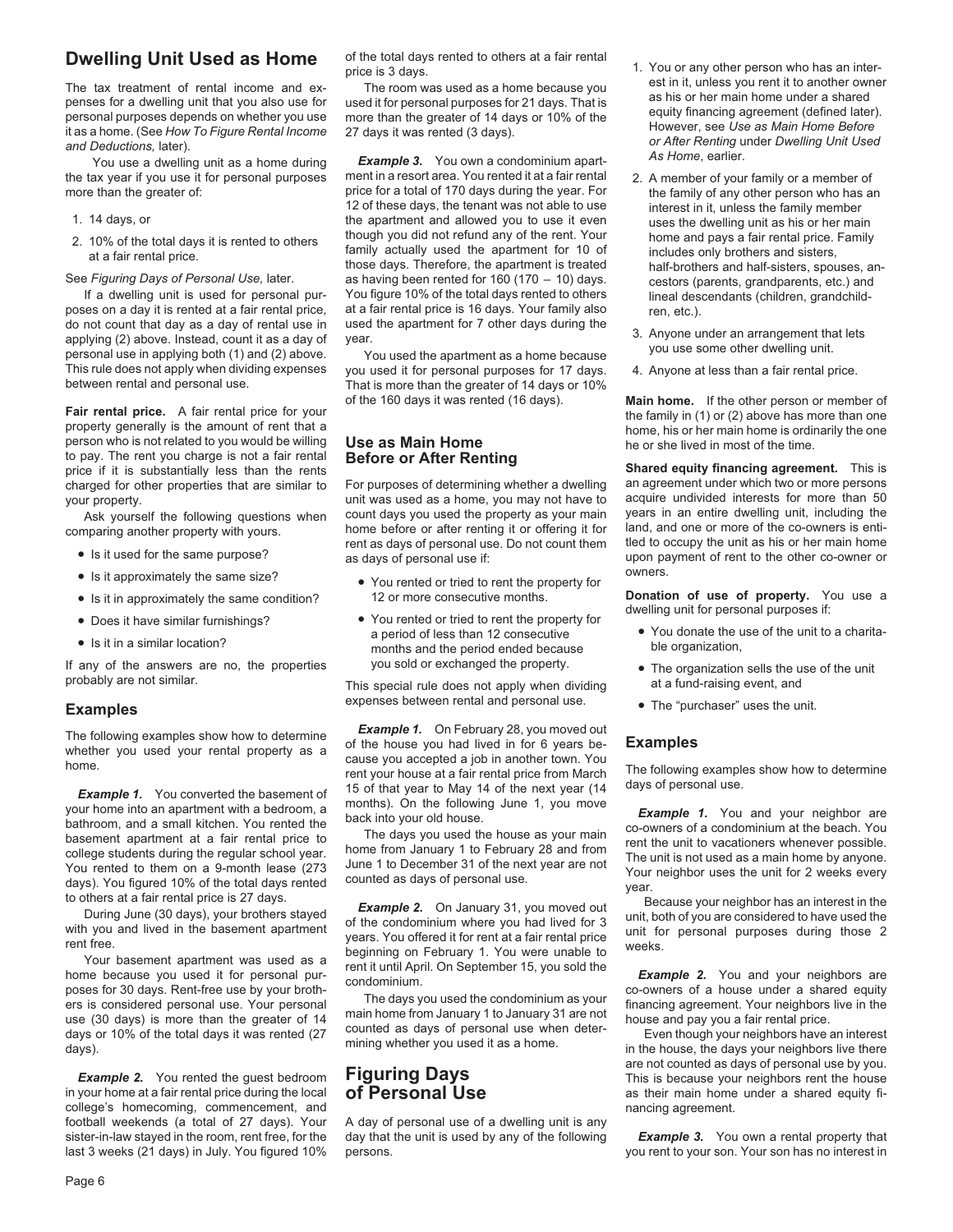## Table 2. **Worksheet for Figuring the Limit on Rental Deductions for a Dwelling unit Used as a Home**

|    | Use this worksheet only if you answer "yes" to all the following questions.<br>• Did you use the dwelling unit as a home this year? (See Dwelling Unit Used as Home.)<br>• Did you rent the dwelling unit 15 days or more this year?<br>• Is the total or your rental expenses and depreciation more than your rental income? |
|----|-------------------------------------------------------------------------------------------------------------------------------------------------------------------------------------------------------------------------------------------------------------------------------------------------------------------------------|
|    |                                                                                                                                                                                                                                                                                                                               |
| b. |                                                                                                                                                                                                                                                                                                                               |
| d. |                                                                                                                                                                                                                                                                                                                               |
| 3. |                                                                                                                                                                                                                                                                                                                               |
|    | 4a. Enter the rental portion of expenses directly related to operating or maintaining the dwelling unit (such as repairs,                                                                                                                                                                                                     |
| 5. |                                                                                                                                                                                                                                                                                                                               |
|    | d. Allowable excess casualty and theft losses and depreciation. Enter the smaller of line 5 or line 6c                                                                                                                                                                                                                        |
|    | b. Excess casualty and theft losses and depreciation to be carried over to next year. Subtract line 6d from line                                                                                                                                                                                                              |
|    | Enter the amounts on lines 2e, 4d, and 6d on the appropriate lines of Schedule E (Form 1040), Part I.                                                                                                                                                                                                                         |

come limit, add these unused amounts to your Enter the rental portion of the result from Form expenses for this year. 4684, line 21, on line 2c of this worksheet. expenses for this year. 4684, line 21, on line 2c of this worksheet. you prepared for line 2c of this worksheet.

dwelling unit that you could deduct on Schedule figure your personal losses on Schedule A. In-A (Form 1040) if you had not rented the unit. Do stead, figure the personal portion on a separate not include interest on a loan the dwelling unit. For example, do not include Line 2d. Enter the total of your rental exinterest on a home equity loan used to pay off penses that are directly related only to the rental credit cards or other personal loans, buy a car, activity. These include interest on loans used for or pay college tuition. Include interest on a loan rental activities other than to buy, build, or imused to buy, build, or improve the dwelling unit, prove the dwelling unit. Also include rental or to refinance such a loan. Enter the rental agency fees, advertising, office supplies, and portion of this interest on line 2a of the work- depreciation on office equipment used in your sheet.

Line 2c. Figure the casualty and theft losses Line 4b. On line 2a, you entered the rental this year, you can allocate the allowable deduc-<br>related to the dwelling unit that you could deduct portion of the mortgage interest related to the dwelling unit that you could deduct portion of the mortgage interest you could de-<br>on Schedule A (Form 1040) if you had not rented duct on Schedule A if you had not rented the included on line 4c or 6c. Ente on Schedule A (Form 1040) if you had not rented duct on Schedule A if you had not rented the included on line 4c or 6c. Enter the amount you<br>the dwelling unit. To do this, complete Form dwelling unit. Enter on line 4b of t the dwelling unit. To do this, complete Form dwelling unit. Enter on line 4b of this worksheet allocate to each expense on the appropriate line<br>4684, Casualties and Thefts, Section A, treating the rental portion of the mor the losses as personal losses. On Form 4684, line 19, enter 10% of your adjusted gross in- more than the limit on home mortgage interest.

**Worksheet Instructions** come figured without your rental income and Do not include interest on a loan that did not above. If you were unable to deduct all your occurred after August 24, 2005, and was the 2a instructions). expenses last year, because of the rental in- result of Hurricane Katrina, enter zero on line 19. **Line 6a.** To find the rental portion of excess

**Line 2a.** Figure the mortgage interest on the **Note.** Do not file this Form 4684 or use it to

the rental portion of the mortgage interest you of Schedule E, Part I.<br>could not deduct on Schedule A because it is

Follow these instructions for the worksheet expenses from the dwelling unit. If your loss benefit the dwelling unit (as explained in the line

| A. Enter the amount from Form 4684,                                                    |  |
|----------------------------------------------------------------------------------------|--|
| <b>B.</b> Enter the rental portion of A $\dots$                                        |  |
| <b>C.</b> Enter the amount from line 2c of this                                        |  |
| <b>D.</b> Subtract C from B. Enter the result<br>here and on line 6a of this worksheet |  |
| Allocating the limited deduction. If you                                               |  |

et. cannot deduct all of the amount on line 4c or 6c.<br>-Cime 2c. Figure the casualty and theft losses Line 4b. On line 2a, you entered the rental this year, you can allocate the allowable deduc

this property. He uses it as his main home. He your house is used by Rosa under an arrange- **Days Used for** pays you a fair rental price for the property. ment that allows you to use her house. **Repairs and Maintenance**

Your son's use of the property is not personal use by you because your son is using it as his **Example 5.** You rent an apartment to your Any day that you spend working substantially full<br>main home, he has no interest in the property mother at less than a fair rental pr main home, he has no interest in the property,

Rosa. Rosa rents her house in the mountains to error extends to error error error error error error error error error error error error error error error error error error error error error error error error error error er you. You each pay a fair rental price.

poses on the days that Rosa uses it because that you rent during the summer. You spend 3

and he is paying you a fair rental price. using the apartment for personal purposes on your property is not counted as a day of personal<br>the days that your mother rents it because you use. Do not count such a day as a day the days that your mother rents it because you **Example 4.** You rent your beach house to rent it for less than a fair rental price. sonal use even if family members use the prop-

You are using your house for personal pur- *Example.* You own a cabin in the mountains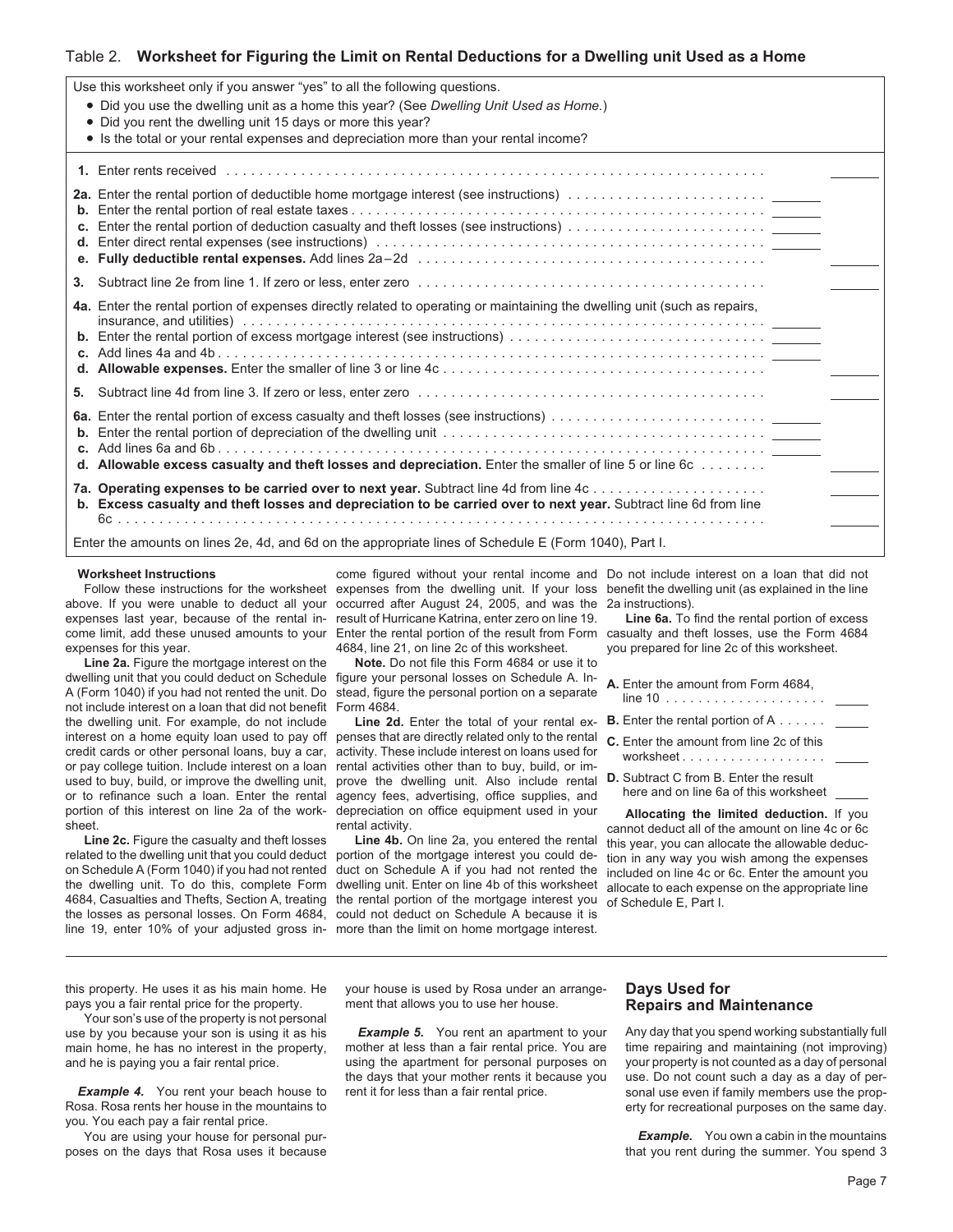days at the cabin each May, working full time to **How To Figure Rental** or principal payments, or the cost of furniture,<br>repair anything that was damaged over the win- Income and Deductions fixtures and equipment, as an ex also spend 3 days each September, working full How you figure your rental income and deduc-<br>
time to repair any damage done by renters and tions depends on whether you used the dwelling preciation reduces your basis for fi

**How To Divide Expenses**<br>
If you use a dwelling unit for both rental and<br>
personal purposes, divide your expenses be-<br>
If you do not use a dwelling unit as a home,<br>
tween the rental use and the personal use based<br>
on the n

When dividing your expenses, follow these see *Limits on Rental Losses*, later. correct amount of depreciation for property in<br>rules a correction for property in the shall to make a correction

- 
- 

**Example.** Your beach cottage was avail-<br>able for rent from June 1 through August 31 (92<br>days). Your family uses the cottage during the **Rented 15 days or more.** If you use a dwell-<br>last 2 weeks in May (14 days). You were

- 
- 
- 3. The total use of the cottage was 99 days<br>
(14 days personal use + 85 days rental<br>
To figure your deductible rental expenses<br>
and any carryover to next year, use Table 2.<br>
The total in Publication 946.<br>
To figure your de
- 4. Your rental expenses are 85/99 (86%) of **What Property Can be Depreciated** the cottage expenses.

When determining whether you used the cot-<br> **Depreciation** and the following requirements.<br> **Example 20** the following requirements. used it is personal use even though you re-<br>
ceived a fair rental price for the weekend. There-<br>
fore, you had 16 days of personal use and 83 erty through yearly tax deductions. You do this  $\bullet$  You use the property in used the cottage for personal purposes more ing some of the cost on the tax return each year. property). than 14 days and more than 10% of the days of<br>rental use (8 days), you used it as a home. If you preciation you can deduct. They are: (1) your<br>have a net loss, you may not be able to deduct basis in the property, (2) the

time to repair any damage done by remers and<br>getting the cabin ready for the winter.<br>These 6 days do not count as days of per-<br>These 6 days do not count as days of per-<br>Home earlier) and if you used it as a home<br>rised it a These 6 days do not count as days of per-<br>sonal use even if your family uses the cabin<br>while you are repairing it.<br>rental price<br>rental price<br>rental price<br>rental price<br>norf Rental Income and Expenses later. Also rental price. *port Rental Income and Expenses, later. Also port Rental Income and Expenses, later. Also* 

*Figure Rental Income and Deductions*, later. The unit under the rules explained in *How 10* Your deductible rental expenses can be have deducted. See *Decreases to basis*, later, *Figure Rental Income and Deductions*, lat

you used the unit for personal purposes of you use a dwelling unit as a home during the<br>that day. This rule does not apply when year, how you figure your rental income and<br>determining whether you used the unit as deduction

to find a renter for the first week in August (7 during the year, you include all your rental inclusion of a posting error made in any year.<br>
days). The person who rented the cottage for come in your income. See How To Rep The cottage was not used at all before May 17 or (that is, if your rental income is more than the total of your rental expenses, including depreci-<br>
You figure the part of the cottage expenses and total of your rental expe

85 days (92 − 7). The days it was available penses are more than your rental income, you<br>for rent but not rented (7 days) are not example use the excess expenses to offect in For rent but not rented (7 days) are not<br>
days of rental use. The July weekend (2<br>
days of rental use is rental use because<br>
you received a fair rental price for the<br>
weekend.<br>
Weekend.<br>
Weekend a come from other sources. penses carried forward to next year will be sub-<br>2. You used the cottage for personal pur-<br>poses for 14 days (the last 2 weeks in deduct the expenses carried over to a year only in a Method, to get the consent of the IRS. poses for 14 days (the last 2 weeks in deduct the expenses carried over to a year only ing Method, to get the consent of the IRS. In<br>May), May we to the amount of your rental income for that some instances, that consent is up to the amount of your rental income for that some instances, that consent is automatic. For<br>year, even if you do not use the property as your more information, see Changing Your Account-

fore, you had 16 days of personal use and 83 erty through yearly tax deductions. You do this • You use the property in your business or days of rental use for this purpose. Because you by depreciating the property; that is days of rental use for this purpose. Because you by depreciating the property; that is, by deduct-<br>used the cottage for personal purposes more ing some of the cost on the tax return each year. [property].

all of the rental expenses. See *Property Used as* the property, and (3) the depreciation method • The property is expected to last more than a Home in the following discussion. **used.** You cannot simply deduct your mortgage one year.

see Publication 946.

any year, you may be able to make a correction<br>for that year by filing Form 1040X, Amended 1. Any day that the unit is rented at a fair<br>I. Any day that the unit is rented at a fair<br>If you use a duraling unit as a home<br>If you use a duraling unit as a home during the allowed to make the correction on an amended

**Filing an amended return.** You can file an amended return to correct the amount of depre-2. Any day that the unit is available for rent<br>but not actually rented is not a day of divelling unit as a home and you rent it fewer ciation claimed for any property in any of the<br>rental use. Then than 15 days during the

- 
- 
- 

- 1. The cottage was used for rental a total of *Limit on deductions.* If your rental ex- nal return for the year in which you did not *Limit on deductions.* If your rental ex- deduct the correct amount. (A return filed 85 d
	-

- 
- 
- 
-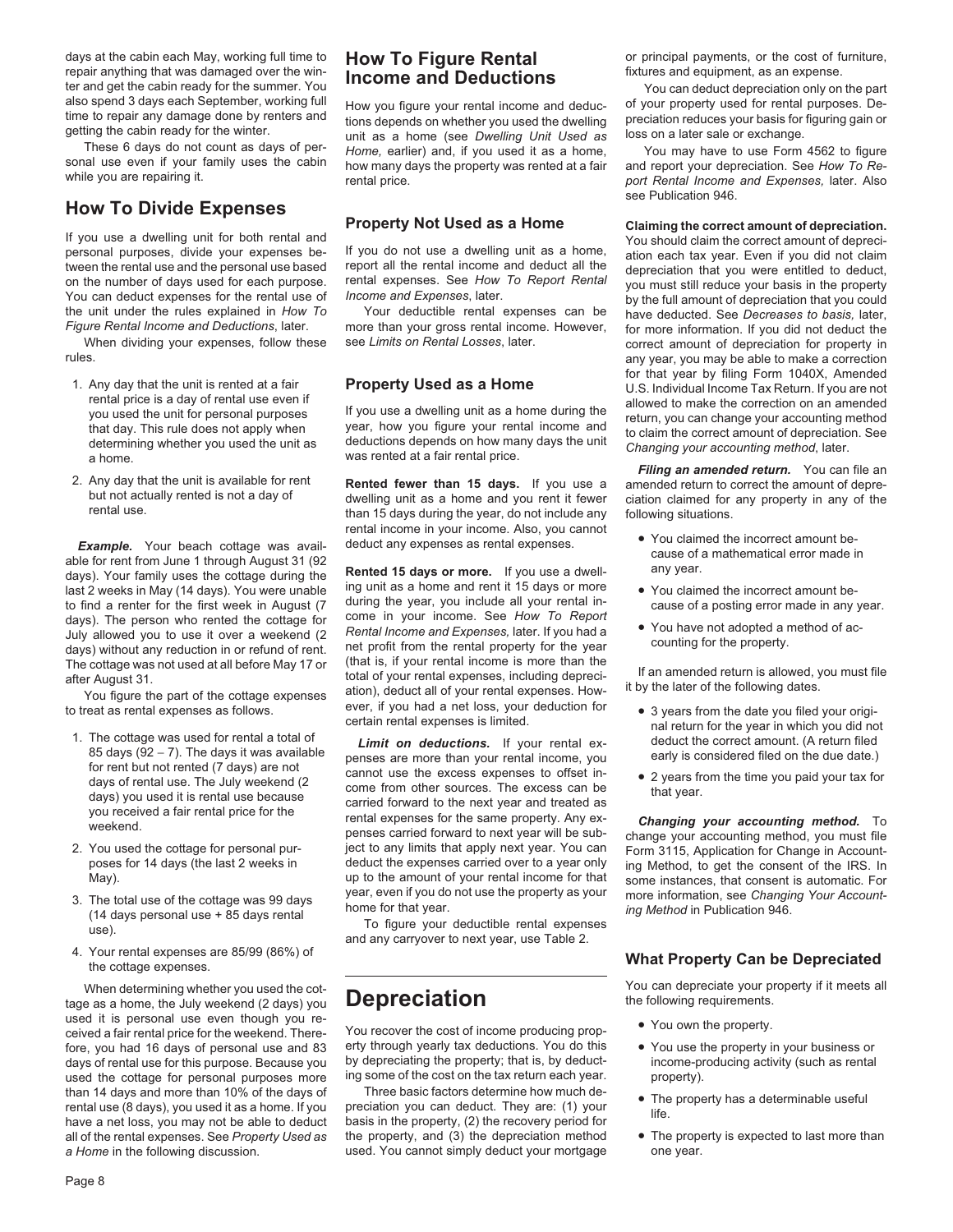disposed of in the same year and section

be something that wears out, decays, gets used you were allowed to claim, even if you did not to you) owned or used it in 1986 or if your tenant up, becomes obsolete, or loses its value from claim it. The person is a perso

**Land.** You can never depreciate the cost of<br>land because land does not wear out, become<br>obsolete, or get used up. The costs of clearing, There are three ways to figure depreciation. The<br>grading, planting, and landscaping

**Property you own.** To claim depreciation, <br>
you usually must be the owner of the property. covery System) for property placed in<br>
You are considered as owning property even if it service after 1986. Each item of property

is subject to a debt.<br> **Rented property**. Generally, if you pay rent<br> **Rented property**. Generally, if you pay rent<br>
on property, you cannot depreciate that property also the class the covery Sys-<br>
on property, you cannot

others, you can deduct depreciation for your<br>stock in the corporation. If you placed property in service before 2005,<br>Figure your depreciation deduction as fol-<br>continue to use the same method of figuring <br>Nonresidential r

lows. depreciation that you used in the past. • Residential rental property.

- 1. Figure the depreciation for all the deprecia-<br>
ble real property owned by the corporation.<br>
(Depreciation methods are discussed<br>
letter.) If you bought your cooperative stock<br>
letter.) If you bought your cooperative sto
	-
	-
- 2. Subtract from the amount figured in (b)<br>
any mortgage debt that is not for the<br>
any mortgage debt that is not for the<br>
depreciable real property, such as the<br>
depreciable real property, such as the<br>
any mortgage debt th
- 
- 
- 4. Multiply the result of (2) by the percentage 1. Its recovery period,<br>you figured in (3). This is your depreciation 1. Its recovery period,<br>2. Its placed-in-service date, and 4. **Residential rental property.** This class

cannot be more than the part of your adjusted<br>basis (defined later) in the stock of the corpora-<br>**Personal home changed to rental use.** You rental income for the tax year is from basis (defined later) in the stock of the corpora- **Personal home changed to rental use.** You rental income for the tax year is from

• The property is not excepted property See *Cooperative apartments* under *What* property used as your home and changed to (such as property placed in service and *Property Can Be Depreciated?* in chapter 1 of rental property in 2005.<br>disposed of in the same vear and section Publication 946 for more information.

**Example than basis.** The total<br>
Froperty having a determinable useful life.<br>
To be depreciable, your property must have a<br>
To be depreciable, your property must have a property. For this purpose, your yearly depreciable<br>

one of the following.

- 
- 
- 

CAUTION

Figure your depreciation deduction as fol- continue to use the same method of figuring

after its first offering, figure the depreciable **Alternative minimum tax.** If you use acceler-<br>basis of this property as follows.<br>a. Multiply your cost per share by the total activities depreciation, you may have to file b. Add to the amount figured in (a) any that allows you to deduct more depreciation than 1. **5-year property.** This class includes com-

depreciation for space owned by the cor-<br>
poration that can be rented but cannot be Alternative Depreciation System (ADS). GDS is 2. **7-year property.** This class includes office<br>
lived in by tenant-stockholders used to fi

- 
- 
- 

must use MACRS to figure the depreciation on dwelling units. It does not include a unit in

197 intangibles).<br>**No deduction greater than basis.** The total for certain personal property placed in service in who owned or used it in 1986. However, the

You are considered as owning property even if it service after 1986. Each item of property that can be depreciated is<br>is subject to a debt. A service and the service of the service after 1986. A service assigned to a prope

- 
- 
- 
- 
- 
- 
- 
- 

mortgage debt on the property on the you could deduct using a straight line method. puters and peripheral equipment, office madate you bought the stock.<br> **MACRS** etc.), automobiles, and light trucks.

- ived in by tenant-stockholders.<br>
3. Divide the number of your shares of stock property used in most rental activities, unless<br>
3. Divide the number of your shares of stock you elect ADS.<br>
by the total number of shares outs
	-
- Your depreciation deduction for the year 3. Its depreciable basis. The state of pullding or structure (including a mobile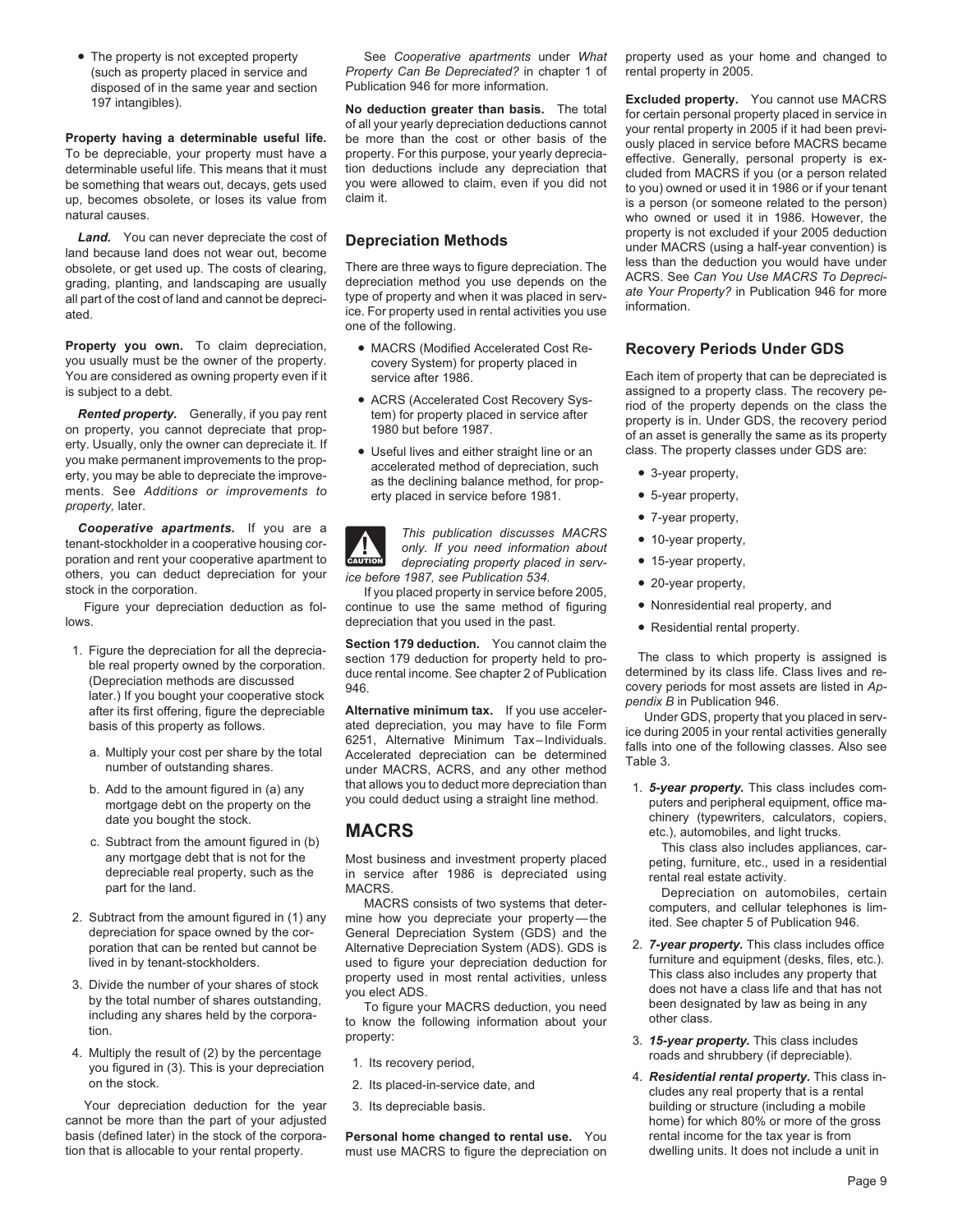## Table 3. **MACRS Recovery Periods for Property Used in Rental Activities** December, even if it was not actually used until

|                                                                                                                                                                                         |                                                                                        |                                                            | this year.                                                                                                                                                                                                |
|-----------------------------------------------------------------------------------------------------------------------------------------------------------------------------------------|----------------------------------------------------------------------------------------|------------------------------------------------------------|-----------------------------------------------------------------------------------------------------------------------------------------------------------------------------------------------------------|
|                                                                                                                                                                                         |                                                                                        | <b>MACRS Recovery Period</b>                               |                                                                                                                                                                                                           |
| <b>Type of Property</b>                                                                                                                                                                 | General<br><b>Depreciation</b><br><b>System</b>                                        | <b>Alternative</b><br><b>Depreciation</b><br><b>System</b> | <b>Example 2.</b> On April 6, you purchased a<br>house to use as residential rental property. You<br>made extensive repairs to the house and had it<br>ready for rent on July 5. You began to advertise   |
| Computers and their peripheral equipment 5 years<br>Office machinery, such as:<br><b>Typewriters</b><br>Calculators                                                                     |                                                                                        | 5 years                                                    | the house for rent in July and actually rented it<br>beginning September 1. The house is consid-<br>ered placed in service in July when it was ready<br>and available for rent. You can begin to depreci- |
|                                                                                                                                                                                         |                                                                                        | 6 years                                                    | ate the house in July.                                                                                                                                                                                    |
|                                                                                                                                                                                         |                                                                                        | 5 years                                                    |                                                                                                                                                                                                           |
| Appliances, such as:<br><b>Stoves</b>                                                                                                                                                   |                                                                                        | 5 years                                                    | <b>Example 3.</b> You moved from your home in<br>July. During August and September you made<br>several repairs to the house. On October 1, you                                                            |
|                                                                                                                                                                                         |                                                                                        | 9 years                                                    | listed the property for rent with a real estate                                                                                                                                                           |
|                                                                                                                                                                                         |                                                                                        | 9 years                                                    | company, which rented it on December 1. The                                                                                                                                                               |
|                                                                                                                                                                                         |                                                                                        | 9 years                                                    | property is considered placed in service on Oc-                                                                                                                                                           |
| Office furniture and equipment, such as:<br><b>Desks</b><br>Any property that does not have a class life and that has not<br>been designated by law as being in any other class 7 years |                                                                                        | 10 years<br>12 years                                       | tober 1, the date when it was available for rent.<br><b>Depreciable Basis</b><br>The depreciable basis of property used in a                                                                              |
|                                                                                                                                                                                         |                                                                                        | 20 years                                                   | rental activity is generally its adjusted basis                                                                                                                                                           |
|                                                                                                                                                                                         |                                                                                        | 20 years                                                   | when you place it in service in that activity. This                                                                                                                                                       |
|                                                                                                                                                                                         |                                                                                        | 20 years                                                   | is its cost or other basis when you acquired it,<br>adjusted for certain items occurring before you                                                                                                       |
| Residential rental property (buildings or structures)<br>and structural components such as furnaces,                                                                                    |                                                                                        | 40 years                                                   | place it in service in the rental activity.<br>If you depreciate your property under<br>MACRS, you may also have to reduce your                                                                           |
| Additions and improvements, such as a new roof The same recovery period as                                                                                                              | that of the property to which<br>made, determined as if the                            | the addition or improvement is                             | basis by certain deductions and credits with re-<br>spect to the property.<br>Basis and adjusted basis are explained in<br>the following discussions.                                                     |
|                                                                                                                                                                                         | property were placed in<br>service at the same time as<br>the addition or improvement. |                                                            | If you used the property for personal<br>purposes before changing it to rental<br>use, its depreciable basis is the lesser<br><b>CAUTION</b><br>of its adjusted basis or its fair market value when       |

income includes the fair rental value of the



**Qualified Indian reservation property. Placed-in-Service Date** *Exception.* **You can elect to deduct state Shorter recovery periods are provided under <b>Placed-in-Service Date** *Exception.* You can elect to deduct state MACRS for qualified Indian reservation property You can begin to depreciate property when you and local general sales taxes instead of state placed in service on Indian reservations before place it in service in your trade 2006. For more information, see chapter 4 of the production of income. Property is considered on Schedule A (Form 1040). If you make that that that the production of income. Property is considered on Schedule A (Form 1040)

- 
- 

a hotel, motel, inn, or other establishment The property class and recovery period of erty Changed to Rental Use, *later*.<br>where more than half of the units are used the addition or improvement is the one that where more than half of the units are used the addition or improvement is the one that on a transient basis. If you live in any part would apply to the original property if it were would apply to the original property if it were of the building or structure, the gross rental placed in service at the same time as the addi- **Cost Basis**

house that you have been renting since 1986 *The other property classes do not* and that you are depreciating under ACRS. You Your cost also includes amounts you pay for: generally apply to property used in put an addition onto the house and placed it in<br>rental activities. These classes are service in 2005. You must use MACRS for the see the Exception that follows), not discussed in this publication. See Publica-<br>
addition. Under GDS, the addition is depreciated *tion 946 for more information.* as residential rental property over 27.5 years. • Freight charges to obtain the property, and

place it in service in your trade or business or for and local income taxes as an itemized deduction<br>the production of income Property is considered on Schedule A (Form 1040). If you make that placed in service in a rental activity when it is choice, you cannot include ready and available for a specific use in that part of your cost basis.

service. would have been considered placed in service in the property.

this year.

If you used the property for personal<br>purposes before changing it to rental<br>use, its depreciable basis is the lesser CAUTION *of its adjusted basis or its fair market value when*

part you live in. The recovery period for **Example.** You own a residential rental The basis of property you buy is usually its cost.<br>The cost is the amount you pay for it in cash, in residential rental The cost is the amou **Example.** You own a residential rental The cost is the amount you pay for it in cash, in use that you have been renting since 1986 debt obligation, in other property, or in services.

- 
- 
- Installation and testing charges.

**Additions or improvements to property.** activity.<br>
Treat depreciable additions or improvements<br>
you make to any property as separate property<br>
you purchased a dishwasher for your rental<br>
itens for depreciation purposes. T

placed in service, or not considered placed in service until this year.<br>2. The date the property to which the addition If the appliance had been ready for use when as a building and land, certain fees and other as a building and land, certain fees and other or improvement was made is placed in it was delivered in December of last year, it expenses you pay are part of your cost basis in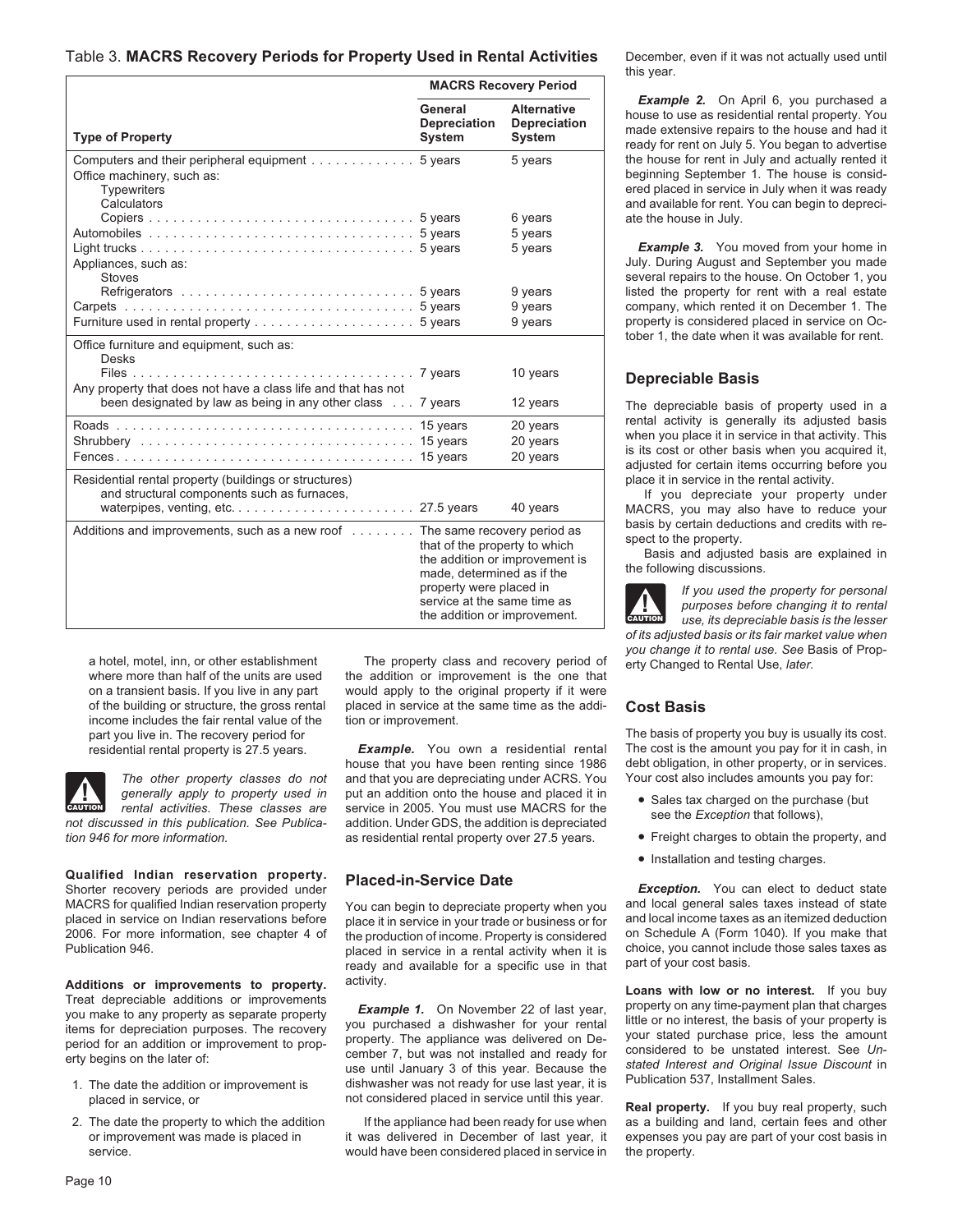and agree to pay real estate taxes on it that were values for real estate tax purposes. of the fence. owed by the seller and the seller did not reim-<br>burse you, the taxes you pay are treated as part Example. You buy a house and land for ditions or improvements made after you place burse you, the taxes you pay are treated as part **Example.** You buy a house and land for ditions or improvements made after you place of your basis in the property. You cannot deduct \$100,000. The purchase contract does no

taxes the seller paid for you, you can usually The latest real estate tax assessment on the *property*, earlier, under *Recovery Periods Under* deduct that amount. Do not include that amount property was based on an assess deduct that amount. Do not include that amount property was based on an assessed value of in your basis in the property.

ment fees and closing costs that are for buying You can allocate 85% (\$68,000 ÷ \$80,000) **CAUTION** *tion to the basis of the land, which is* the property are part of your basis in the prop- of the purchase price to the hou the property are part of your basis in the prop-

- 
- 
- 
- 
- 
- 
- 
- 

- 
- 
- -
	-
	-
	- d. Cost of a credit report, and
	-

Also, do not include amounts placed in es- cludes:<br>
crow for the future payment of items such as<br>
a The acet of any additions a improvement of your receive as the result of a casu-

**Assumption of a mortgage.** If you buy<br>
property and become liable for an existing mort-<br>
gage on the property, your basis is the amount that still<br>
you pay for the property plus the amount that still<br>
you pay for the prop

your cost includes the cost of the land on which improvement actually cost you, including any deducted on your tax returns under the the state of the land on which improvement actually cost you, including any deducted on y they stand, you must divide the cost between the amount you borrowed to make the addition or method of depreciation you selected. If you<br>Iand and the buildings to figure the basis for improvement. This includes all direct land and the buildings to figure the basis for improvement. This includes all direct costs, such depreciation of the buildings. The part of the cost as material and labor, but not your own labor. It depreciation of the buildings. The part of the cost as material and labor, but not your own labor. It under the method you selected, you must that you allocate to each asset is the ratio of the also includes all expenses r that you allocate to each asset is the ratio of the also includes all the ration of the addition decrease to the fair market or improvement. fair market value of that asset to the fair market or improvement. The same of the could have taken under that method. value of the whole property at the time you buy For example, if you had an architect draw up If you deducted more depreciation than plans for remodeling your property, the vou should have, you must decrease your

of the land and the buildings, you can divide the eling. Or, if you had your lot surveyed to put up a ducted, plus the part of the excess you

Real estate taxes. If you buy real property cost between them based on their assessed fence, the cost of the survey is a part of the cost

them as taxes paid. specify how much of the purchase price is for the information on depreciation on the seller for real estate house and how much is for the land.

erty. These include: (\$12,000 ÷ \$80,000) of the purchase price to the preciated, *earlier.*

- 
- 
- 
- 
- 

creases and decreases) to the basis of the prop-<br>For more information about deducting or

basis of any property by the cost of all items basis of your property by any items that repre-<br>connectly added to a capital account. This in-<br>sent a return of your cost. These include: properly added to a capital account. This in-

- 
- 
- 
- 

Land and buildings. If you buy buildings and basis of your property the amount an addition or  $\bullet$  The amount of depreciation you could have your cost includes the cost of the land on which improvement actually cost you, i

plans for remodeling your property, the you should have, you must decrease your If you are not certain of the fair market values architect's fee is a part of the cost of the remod-<br>
In land and the buildings, you can divide the eling. Or, if you had your lot surveyed to put up a ducted, plus the part

the property in service in your rental activity. For<br>information on depreciating additions or im-If you reimburse the seller for real estate house and how much is for the land. provements, see *Additions or improvements to*

your basis in the property.<br> **SECULD SECULD SECULD SECULD SECULD SECULD SECULD SECULD SECULD SECULD SECULD SECULD SECULD SECULD SECULD SECU<br>
Settlement fees and closing costs that are for buving You can allocate 85% (\$68, !**

and.<br>
• Abstract fees,<br>
• Charges for installing utility services,<br>
• Charges for installing utility services,<br>
• Legal fees,<br>
• Legal fees,<br>
• Legal fees,<br>
• Legal fees,<br>
• Legal fees,<br>
• Legal fees,<br>
• Legal fees,<br>
• Le erty. For example, if your city installs curbing on<br> **Example Activity installs curbing on** the street in front of your house, and assesses<br> **Basis Other Than Cost**<br> **Example 1999** and your neighbors for the cost of curbin • Transfer taxes,<br>
• Then eare many times when you cannot use cost you must add the assessment to the basis of<br>
• Any amounts the seller owes that you<br>
• Any amounts the seller owes that you<br>
• Any amounts the seller owes

Cannot include in your basis in the property are:<br>1. Fire insurance premiums,<br>2. Rent or other charges relating to occu-<br>2. Rent or other charges relating to occu-<br>2. Rent or other charges relating to occu-<br>2. Rent or othe pancy of the property before closing, and<br>3. Charges connected with getting or refi-<br>ancing a loan, such as:<br>**Adjusted Basis**<br>**Adjusted Basis**<br>**Adjusted Basis**<br>**Adjusted Basis** 

a. Points (discount points, loan origination<br>fees),<br>b. Mortgage insurance premiums,<br>b. Mortgage insurance premiums,<br>b. Mortgage insurance premiums,<br>creases and decreases) to the basis of the prop-<br>For more information, abo

erty. The result of these adjustments to the basis capitalizing costs, see chapter 8 in Publication c. Loan assumption fees, is the adjusted basis. 535.

**Increases to basis.** You must increase the **Decreases to basis.** You must decrease the **E.** Fees for an appraisal required by a **Increases to basis.** You must decrease the e. Fees for an appraisal repre-

- crow for the future payment of items such as extra ment you receive as the result of a casu-<br>taxes and insurance. alty or theft loss, having a useful life of more than one year, alty or theft loss,
	-
	-
- **Example.** You buy a building for \$60,000 <br>cash and assume a mortgage of \$240,000 on it.<br>Your basis is \$300,000.<br>Your basis is \$300,000.<br>Additions or improvements. Add to the the same and bender the basis of your<br>Additions
	-

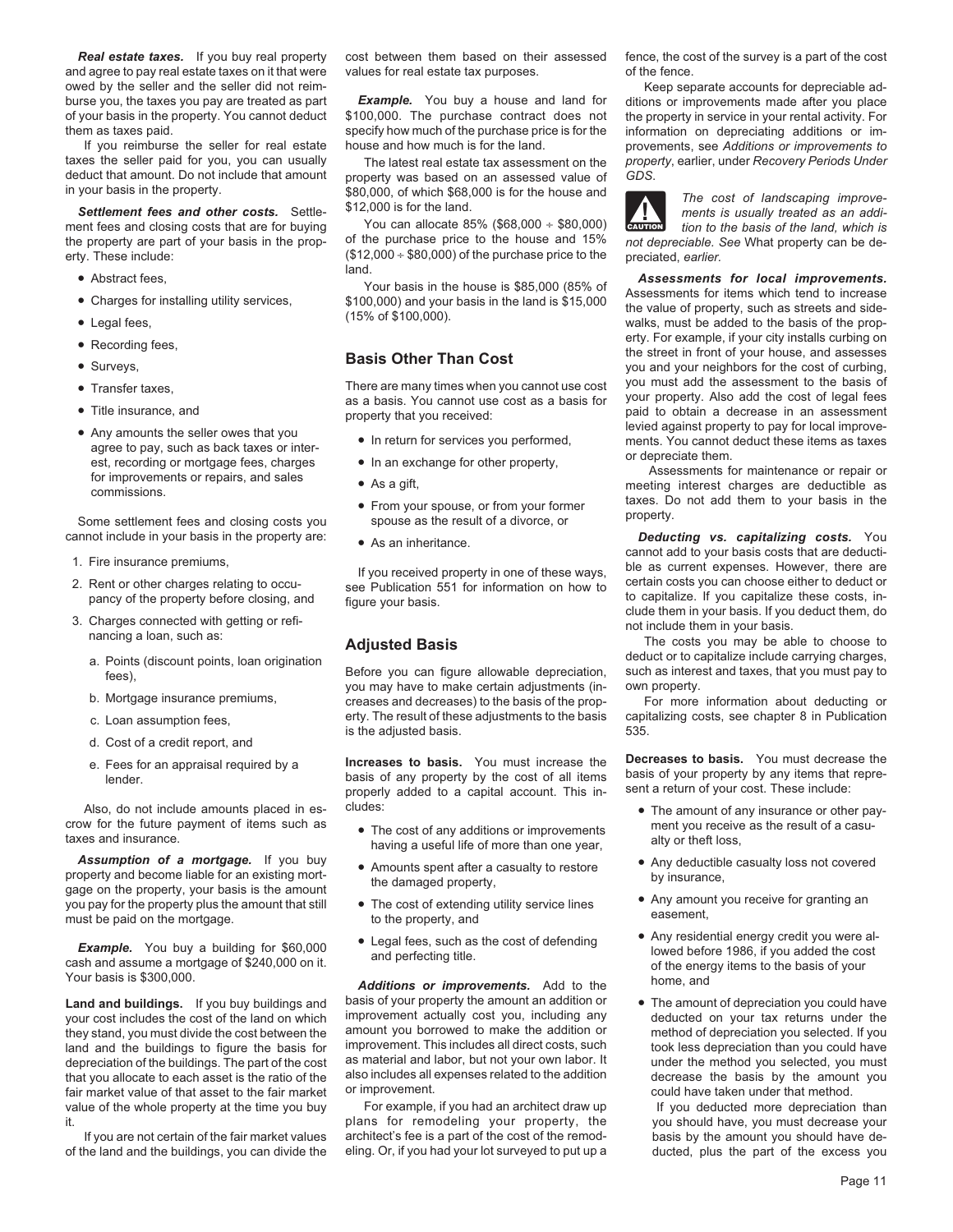- 
- since you acquired it, minus deductions for<br>any casualty or theft losses claimed on<br>earlier years' income tax returns and other<br>decreases to basis.<br>decreases to basis.<br>the straight line method and a mid-month con-<br>vention

**Example.** Several years ago you built your **1. Subtract the depreciation taken in the first**<br>home for \$140,000 on a lot that cost you **need in the property** year (\$100) from the basis of the property home for \$140,000 on a lot that cost you **Declining Balance Method** (\$1,000), and  $(31,000)$ , and

which \$21,000 was for the land and \$147,000 the year you switch to the straight line method),

The basis for depreciation on the house is the fair market value at the date of the change the stablish when the Under MACRS, conventions establish when the<br>(\$147,000) because it is less than your adjusted 1. Reduce your adjusted basis by the depre- recovery period

You can figure your MACRS depreciation de-<br>duction under GDS in one of two ways. The **Declining balance rates**. The following table and nonresidential real property Under this conduction under GDS in one of two ways. The **Declining balance rates.** The following table and nonresidential real property. Under this con-<br>deduction is substantially the same both ways. shows the declining balance rate tha deduction is substantially the same both ways. shows the declining balance rate that applies for vention, you treat all property placed in service,<br>(The difference, if any, is slight.) You can either: each class of propert

- 
- 

If you actually compute the deduction, the de- 5  $\frac{40\%}{40\%}$  4th residential real property, residential rental prop-<br>preciation method you use depends on the class 7 28.57% 5th erty, and property placed in service and preciation method you use depends on the class 7<br>28.57% 5th erty, and property placed in service and<br>28.57% 7th disposed of in the same year) is more than 40%

deducted that actually lowered your tax lia- **5-, 7-, or 15-year property.** For property in the **Straight Line Method** bility for any year. The same state of the 200% of 7-year class, use the 200% declining balance method and a half-year convention. How-<br>ever in limited cases you must use the straight line method, you must apply a different **Basis of Property**<br>
ever, in limited cases you must use the straight line method, you must apply a different<br>
Changed to Rental Use<br>
the the texplained later. For property in the property for each tax year in the recovery

When you change property you held for per-<br>  $\frac{15}{2}$  method and a half-year convention,<br>
some the first sychamic some to the state in the first year cluster is to fore sample in the state of the state of the state of th

use last year, you added \$28,000 of permanent<br>
states and claimed a mine your MACRS deduction, first deter-<br>
states and claimed a mine your declining balance rate from the table<br>
states of the house and claimed below. Howe

was for the house.<br>The hasis for depreciation on the house is tion.<br>The hasis for depreciation on the house is tion.

- 
- 

preciation in the year you dispose of property. **Mid-month convention.** A mid-month con-

each class of property and the first year for or disposed of, during any month as placed in which the straight line method will give an equal service, or disposed of, at the midpoint of that which the straight line method will give an equal service, or disposed of, at the midpoint of that 1. Actually compute the deduction using the or greater deduction. (The rates for 5- and month.<br>depreciation method and conv depreciation method and convention that <br>apply over the recovery period of the prop- ing balance method. The rate for 15-year prop- **Mid-quarter convention.** A mid-quarter con-<br>erty is based on the 150% declining balance v erty is based on the 150% declining balance vention must be used if the mid-month conven-<br>method.) does not apply and the total depreciable

| Class | <b>Declining Balance Rate</b> | Yea |
|-------|-------------------------------|-----|
| -5    | 40%                           | 4tł |
|       | 28.57%                        | 5th |
| 15    | 10%                           | 7tł |

- 
- 

(\$147,000), because it is less than your adjusted<br>basis (\$164,500). ciation allowable for the earlier years.<br>Multiply the new adjusted basis in (1) by for which you can claim depreciation in the year 2. Multiply the new adjusted basis in (1) by for which you can claim depreciation in the year<br>
The same rate used in earlier years.<br>
Under GDS See Conventions, later, for information on de-<br>
See Conventions, later, for inf

2. Use the percentage from the optional method.) the total depreciable the percentage from the optional method.)<br>MACRS tables, shown later. **Class Declining Balance Rate** Year the last 3 months of a tax year (excluding non disposed of in the same year) is more than 40%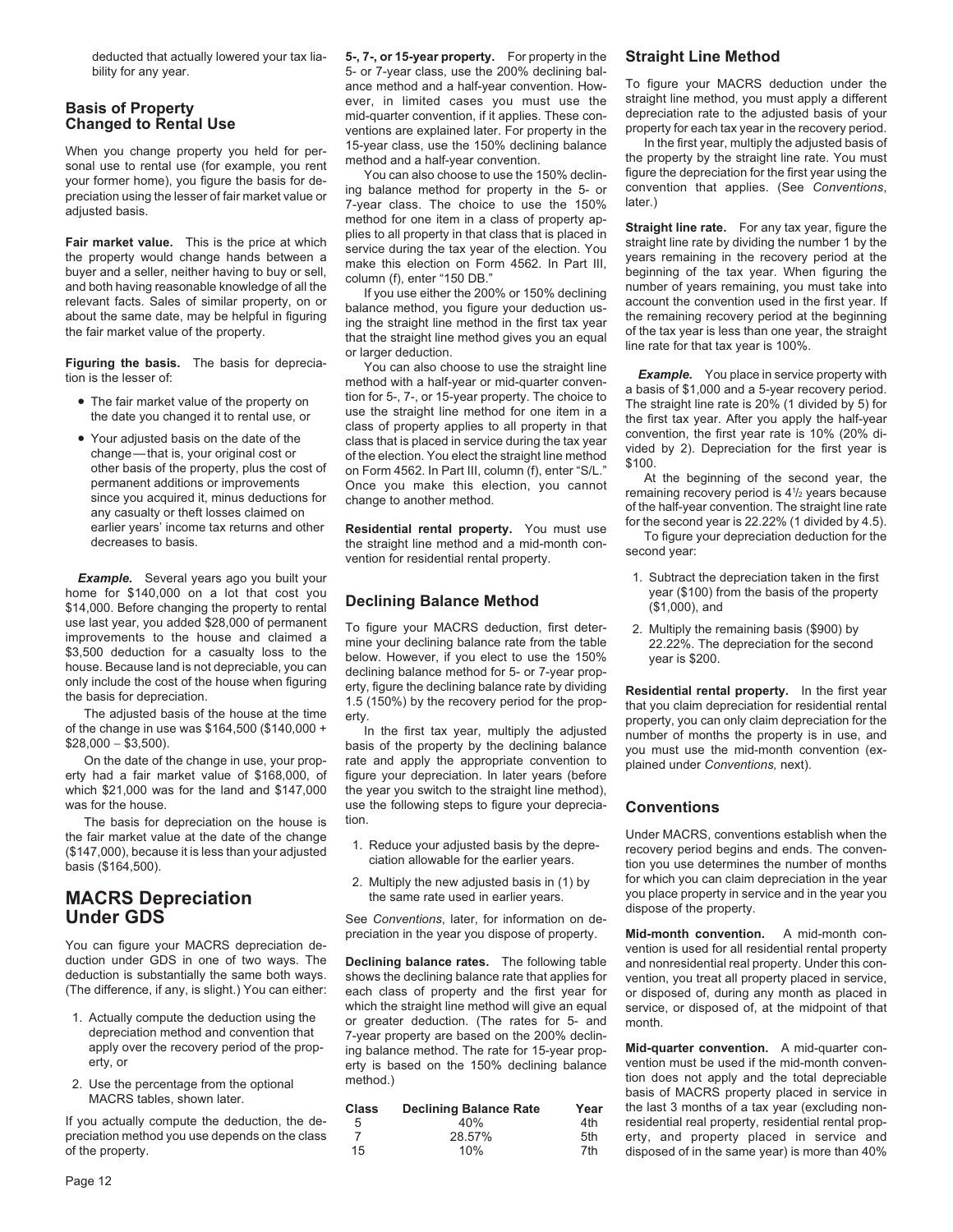property. He elects not to claim the special de-<br>preciation allowance, discussed earlier. **Tables 4-A, 4-B, and 4-C.** The percentages in property if your property is not listed it is con-

- 
- 
- 

Tom uses the calendar year as his tax year. The corresponds to the calendar year quarter in **Election.** For property placed in service dur-<br>total basis of all property placed in service that which you placed the property i

Half-year convention. The half-year convention erty. Using the half-year convention column in a property-by-property basis for residential<br>tion is used if neither the mid-quarter convention<br>nor the mid-month convention ap

and the survention applies, you deduct a \$320 (\$1,000 x .32) for the refrigerator.<br>
As a result of a casualty or theft, you may have a<br>
last year that you depreciation for the first year and the sample 2. Assume the same f

 $\mu$  and  $\mu$  of Publication 946 for complete ta<br>bles. The percentages in Tables 4-A, 4-B, and<br>4-C make the change from declining balance to ice in October, you use the fourth quarter col-<br>4-C make the change from declini

balance method for 5- or 7-year property, use June, you use the second quarter column of the tables in Appendix A of Publication 946.

In taken into account in the percentages shown in<br>Once you begin using an optional table to<br>figure depreciation, you must continue to use it

- 
- ated as a separate item of property.  $$5,091 ($160,000 \times .03182)$ . 4684.)

of the total basis of all such property you place in If there is an adjustment for any reason other **MACRS Depreciation** service during the year. than (1) or (2) (for example, because of a de- **Under ADS** Under this convention, you treat all property ductible casualty loss) you can no longer use the<br>ced in service, or disposed of, during any table. For the year of the adjustment and for the placed in service, or disposed of, during any table. For the year of the adjustment and for the If you choose, you can use the ADS method for<br>quarter of a tax year as placed in service, or cremaining recovery period, figur quarter of a tax year as placed in service, or remaining recovery period, figure depreciation most property. Under ADS, you use the straight disposed of, at the midpoint of the quarter. Under all using the property's adjus using the property's adjusted basis at the end of line method of depreciation.<br>the year and the appropriate depreciation  $\tau$  and 3 shows the recove

**Tables 4-A, 4-B, and 4-C.** The percentages in property. If your property is not listed, it is con-<br>these tables take into account the half-year and sidered to have no class life. Under ADS, per-• A dishwasher for \$400 that he placed in<br>service in January.<br>Use Table 4-A for sonal property with no class life is depreciated<br>5-year property, Table 4-B for 7-year property, using a recovery period of 12 years.<br>• Used f Used furniture for \$100 that he placed in and Table 4-C for 15-year property. Use the service in September. percentage in the second column (half-year con-<br>rental property and nonresidential real property. • A refrigerator for \$500 that he placed in vention) unless you must use the mid-quarter For all other property, use the half-year or convention (explained earlier). If you must use mid-quarter convention. the mid-quarter convention, use the column that corresponds to the calendar year quarter in

If this convention applies, you deduct a tion will be \$192 (\$600 × .32) for the stove and **Casualties and Thefts** 

mid-quarter convention to figure depreciation on ness and nonbusiness), see Publication 547.<br>**Optional Tables** the stove and refrigerator. The refrigerator was You can use the tables in Table 4 to compute<br>annual depreciation under MACRS. The tables<br>show the percentages for the first 6 years. See the total basis (\$1,000) is more than 40% of property is a casualty if it results fr

a larger deduction. See *Declining Balance* percentage for year 1 is 5%. Your depreciation you of it is a theft.<br>
Method, earlier. deduction for the refrigerator is \$50 (\$1,000  $\times$  ,05).

the 4-D, you find that the percentage for property may have to report the net gain or loss from<br>placed in service in February of year 1 is Form 4684 on Form 4797, Sales of Business 2. An addition or improvement that is depreci- 3.182%. That year's depreciation deduction is Property. (Follow the instructions for Form ated as a separate item of property. \$5,091 (\$160,000 x .03182). 4684.)

the year and the appropriate depreciation Table 3 shows the recovery periods for prop-<br>Example. During the tax year, Tom Martin method, as explained earlier under MACRS De- erty used in rental activities that you depreciat

If you elect to use the straight line method for <sup>US).</sup><br>T-, or 15-year property, or the 150% declining Because you placed the stove in service in a casualty to, or theft of, your property and you 5-, 7-, or 15-year property, or the 150% declining<br>balance method for 5- or 7-year property, use June, you use the second quarter column of receive money, including insurance, that is more the tables in *Appendix A* of Publication 946. Table 4-A and find that the depreciation percent-<br>age for year 1 is 25%. For that year, your depre-<br>menerally must report the gain. However, under age for year 1 is 25%. For that year, your depre-<br>ciation deduction for the stove is \$150 (\$600 × certain circumstances, you may defer paying tax **How to use the tables.** The following section<br>explains how to use the optional tables.<br>
Figure the depreciation deduction by multi-<br>
plying your unadjusted basis in the property by<br>
plying your unadjusted basis in the pro

figure depreciation, you must continue to use it<br>for the entire recovery period unless there is an<br>adjustment to the basis of your property for a<br>reason other than:<br>reason other than:<br>reason other than:<br>reason other than:<br>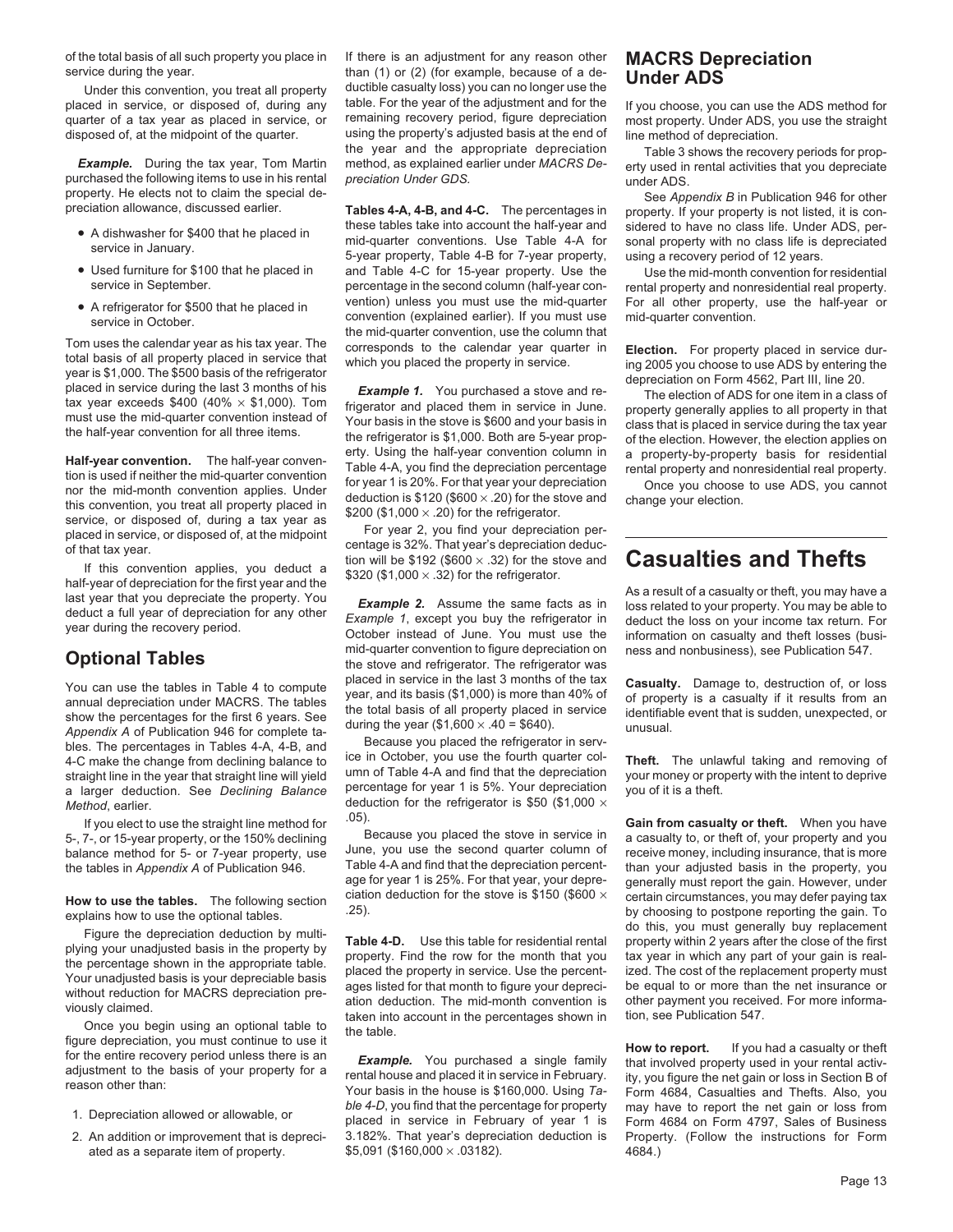## Table 4. **Optional MACRS Tables**

## Table 4-A. **MACRS 5-Year Property**

|                       | <b>Half-year convention</b>                        | <b>Mid-quarter convention</b>                      |                                                    |                                                    |                                                   |
|-----------------------|----------------------------------------------------|----------------------------------------------------|----------------------------------------------------|----------------------------------------------------|---------------------------------------------------|
| Year                  |                                                    | First<br>quarter                                   | Second<br>quarter                                  | <b>Third</b><br>quarter                            | <b>Fourth</b><br>quarter                          |
| 2<br>3<br>4<br>5<br>6 | 20.00%<br>32.00<br>19.20<br>11.52<br>11.52<br>5.76 | 35.00%<br>26.00<br>15.60<br>11.01<br>11.01<br>1.38 | 25.00%<br>30.00<br>18.00<br>11.37<br>11.37<br>4.26 | 15.00%<br>34.00<br>20.40<br>12.24<br>11.30<br>7.06 | 5.00%<br>38.00<br>22.80<br>13.68<br>10.94<br>9.58 |

## Table 4-B. **MACRS 7-Year Property**

|              | <b>Half-year convention</b> | <b>Mid-quarter convention</b> |                   |                  |                          |
|--------------|-----------------------------|-------------------------------|-------------------|------------------|--------------------------|
| Year         |                             | First<br>quarter              | Second<br>quarter | Third<br>quarter | <b>Fourth</b><br>quarter |
|              | 14.29%                      | 25.00%                        | 17.85%            | 10.71%           | 3.57%                    |
| $\mathbf{2}$ | 24.49                       | 21.43                         | 23.47             | 25.51            | 27.55                    |
| 3            | 17.49                       | 15.31                         | 16.76             | 18.22            | 19.68                    |
| 4            | 12.49                       | 10.93                         | 11.97             | 13.02            | 14.06                    |
| 5            | 8.93                        | 8.75                          | 8.87              | 9.30             | 10.04                    |
| 6            | 8.92                        | 8.74                          | 8.87              | 8.85             | 8.73                     |

## Table 4-C. **MACRS 15-Year Property**

|              | <b>Half-year convention</b> | Mid-quarter convention |                   |                         |                          |
|--------------|-----------------------------|------------------------|-------------------|-------------------------|--------------------------|
| Year         |                             | First<br>quarter       | Second<br>quarter | <b>Third</b><br>quarter | <b>Fourth</b><br>quarter |
|              | 5.00%                       | 8.75%                  | 6.25%             | 3.75%                   | 1.25%                    |
| $\mathbf{2}$ | 9.50                        | 9.13                   | 9.38              | 9.63                    | 9.88                     |
| 3            | 8.55                        | 8.21                   | 8.44              | 8.66                    | 8.89                     |
| 4            | 7.70                        | 7.39                   | 7.59              | 7.80                    | 8.00                     |
| 5            | 6.93                        | 6.65                   | 6.83              | 7.02                    | 7.20                     |
| 6            | 6.23                        | 5.99                   | 6.15              | 6.31                    | 6.48                     |

## Table 4-D. **Residential Rental Property (27.5-year)**

|       |        |        | Use the row for the month of the taxable year placed in service. |        |        |        |
|-------|--------|--------|------------------------------------------------------------------|--------|--------|--------|
|       | Year 1 | Year 2 | Year 3                                                           | Year 4 | Year 5 | Year 6 |
| Jan.  | 3.485% | 3.636% | 3.636%                                                           | 3.636% | 3.636% | 3.636% |
| Feb.  | 3.182  | 3.636  | 3.636                                                            | 3.636  | 3.636  | 3.636  |
| March | 2.879  | 3.636  | 3.636                                                            | 3.636  | 3.636  | 3.636  |
| Apr.  | 2.576  | 3.636  | 3.636                                                            | 3.636  | 3.636  | 3.636  |
| May   | 2.273  | 3.636  | 3.636                                                            | 3.636  | 3.636  | 3.636  |
| June  | 1.970  | 3.636  | 3.636                                                            | 3.636  | 3.636  | 3.636  |
| July  | 1.667  | 3.636  | 3.636                                                            | 3.636  | 3.636  | 3.636  |
| Aug.  | 1.364  | 3.636  | 3.636                                                            | 3.636  | 3.636  | 3.636  |
| Sept. | 1.061  | 3.636  | 3.636                                                            | 3.636  | 3.636  | 3.636  |
| Oct.  | 0.758  | 3.636  | 3.636                                                            | 3.636  | 3.636  | 3.636  |
| Nov.  | 0.455  | 3.636  | 3.636                                                            | 3.636  | 3.636  | 3.636  |
| Dec.  | 0.152  | 3.636  | 3.636                                                            | 3.636  | 3.636  | 3.636  |

loss you can deduct is limited. Generally, you cannot deduct losses from rental real estate If you were a real estate professional for

**Limits on**<br>you have income from other passive activities if if for that year, you were a real estate profes-<br>you "materially" or "actively" participated in your sional. Losses from these activities are not limyou "materially" or "actively" participated in your sional. Losses from these activities activity<br>rental activity. See Passive Activity Limits later ited by the passive activity rules. **Rental Losses**<br>rental activity. See *Passive Activity Limits*, later.<br>Losses from passive activities are first sub-

Rental real estate activities are generally con- ject to the at-risk rules. At-risk rules limit the rental real estate activity is a separate activity,<br>sidered passive activities, and the amount of amount of deductible los sidered passive activities, and the amount of amount of deductible losses from holding most unless you choose to treat all intere<br>Ioss you can deduct is limited. Generally, you real property placed in service after 1986.

activities unless you have income from other **Exception.** If your rental losses are less than 2005, complete line 43 of Schedule E (Form passive activities. However, you may be able to \$25,000, and you actively participated in the 1040).

rental activity, the passive activity limits probably do not apply to you. See *Losses From Rental Real Estate Activities,* later.

**Property used as a home.** If you used the rental property as a home during the year, the passive activity rules do not apply to that home. Instead, you must follow the rules explained under *Personal Use of Dwelling Unit (Including Vacation Home),* earlier.

## **At-Risk Rules**

The at-risk rules place a limit on the amount you can deduct as losses from activities often described as tax shelters. Losses from holding real property (other than mineral property) placed in service before 1987 are not subject to the at-risk rules.

Generally, any loss from an activity subject to the at-risk rules is allowed only to the extent of the total amount you have at risk in the activity at the end of the tax year. You are considered at risk in an activity to the extent of cash and the adjusted basis of other property you contributed to the activity and certain amounts borrowed for use in the activity. See Publication 925 for more information.

## **Passive Activity Limits**

In general, all rental activities (except those meeting the exception for real estate professionals, below) are passive activities. For this purpose, a rental activity is an activity from which you receive income mainly for the use of tangible property, rather than for services.

**Limits on passive activity deductions and credits.** Deductions for losses from passive activities are limited. You generally cannot offset income, other than passive income, with losses from passive activities. Nor can you offset taxes on income, other than passive income, with credits resulting from passive activities. Any excess loss or credit is carried forward to the next tax year.

For a detailed discussion of these rules, see Publication 925.

You may have to complete Form 8582 to figure the amount of any passive activity loss for the current tax year for all activities and the amount of the passive activity loss allowed on your tax return. See *Form 8582 not required* under *Losses From Rental Real Estate Activities,* later, to determine whether you have to complete Form 8582.

## **Exception for Real Estate Professionals**

Rental activities in which you materially particideduct rental losses without regard to whether pated during the year are not passive activities,

For this purpose, each interest you have in a rental real estate activity is a separate activity.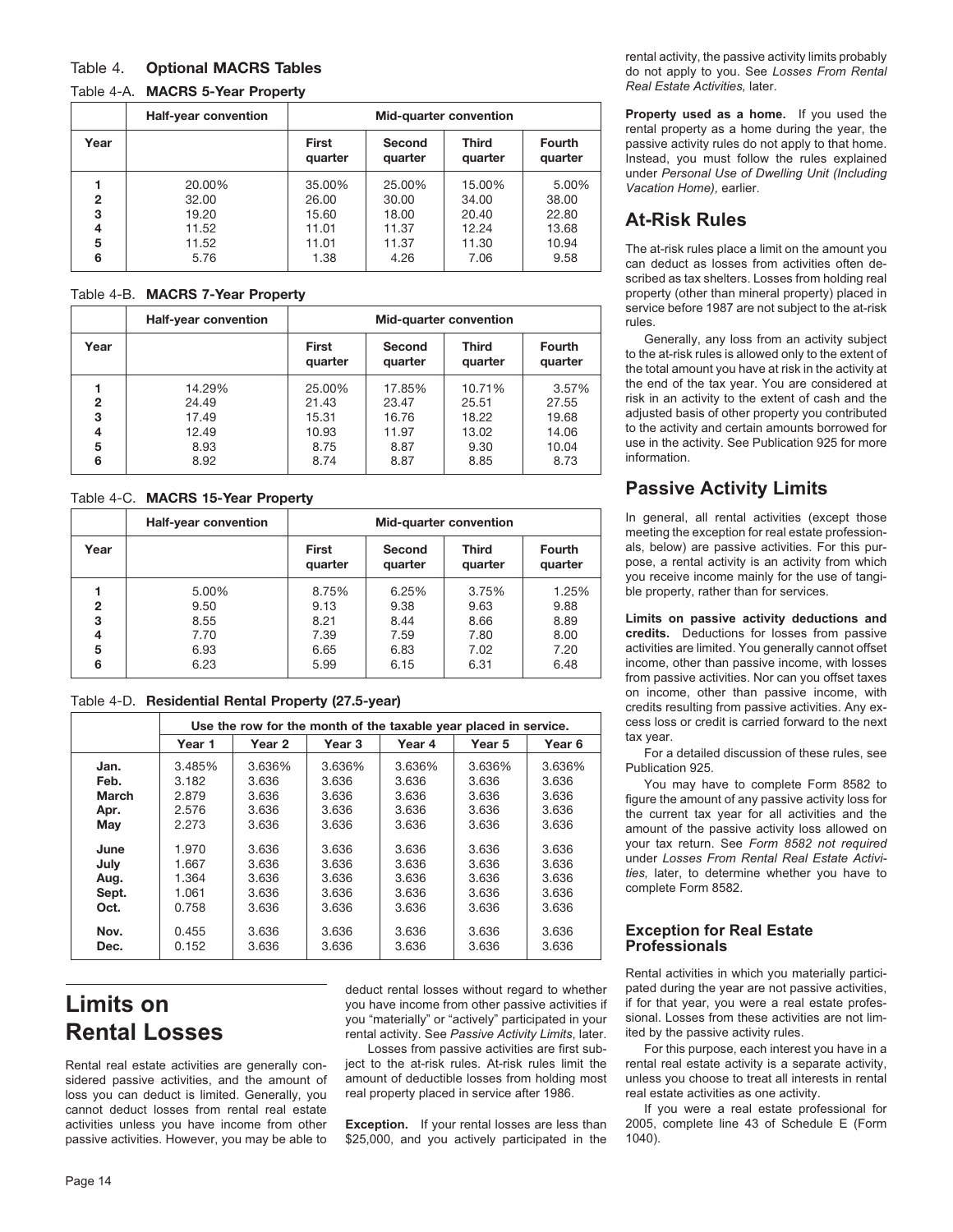- 
- 

formed as an employee in real property trades or tax year, your special allowance cannot be more<br>businesses unless you were a 5% owner of your than \$12,500. If you lived with your spouse at cluded on Form 8582,<br>employer. employer. You were a 5% owner if you owned any time during the year and are filing a sepa-<br>(or are considered to have owned) more than rate return, you cannot use the special allowrate return, you cannot use the special allow-<br>
for are considered to have owned) more than rate return, you cannot use the special allow-<br>
5% of your employer's outstanding stock, or ance to reduce your nonpassive income 5% of your employer's outstanding stock, or ance to reduce your no<br>capital or profits interest outstanding stock, or on nonpassive income. capital or profits interest. The nonpassive income.<br>
The maximum amount of the special allow-<br>
Capital or profits interest.<br>
The maximum amount of the special allow-<br>
The maximum amount of the special allow-<br>
The maximum a

If you file a joint return, do not count your<br>spouse's personal services to determine<br>whether you met the preceding requirements.<br>However, you can count your spouse's partici-<br>However, you can count your spouse's partici-<br>

real property trades or businesses. A partiel sinp, and \$5,000 or passive loss from a<br>real property trade or business is a trade or rental real estate activity in which she actively<br>business that does any of the following

- 
- 
- 
- 
- 
- 
- 

ally participated in an activity for the tax year if you were involved in its operations on a regular,

**Participating spouse.** If you are married, The rental loss resulted from the rental of a<br>determine whether you materially participated in house Mike owned. Mike had advertised and<br>an activity by also counting any particip this even if your spouse owns no interest in the by mail. All repairs were either done or con- activity or files a separate return for the year. In tracted out by Mike.

If you were a real estate professional and had pated in the rental property management, he 6. Your modified adjusted gross income is more than one rental real estate interest during can use the entire \$4,000 loss to offset more than one rental real estate interest during can use the entire \$4,000 loss to offset his other the year, you can choose to treat all the interests income. The interests income interests income the separately).

If you or your spouse actively participated in a 1. More than half of the personal services passive rental real estate activity, you can de-<br>1. Taxable social security or equivalent tier 1<br>1. You performed in all trades or businesses duct up to \$25,000 of loss from the a you performed in all trades or businesses duct up to \$25,000 of loss from the activity from railroad retirement benefits,<br>during the tax year were performed in real your nonpassive income. This special allowance example that year in the performance in the same state of the service of the service of the service of the service of the service of the service of the service of the service of the service of the service of the materially materially participated.<br>  $\frac{1}{2}$  losses in excess of income from passive activi-<br>  $\frac{1}{2}$  lies. Similarly, you can offset credits from the 2. You performed more than 750 hours of thes. Similarly, you can offset credits from the 3. The exclusion allowed for qualified U.S.<br>services during the tax year in real prop-<br>erty trades or businesses in which you ma-<br>ter

Do not count personal services you per- and lived apart from your spouse for the entire vided adoption benefits,<br>med as an employee in real property trades or tax year, your special allowance cannot be more

pation in an activity in determining if you materi-<br>ally participated.<br>**Real property trades or businesses.** A partinership, and \$3,500 of passive loss from a property. sets her passive income. The remaining \$1,500 10. The deduction for qualified tuition and re-Ioss can be deducted from her \$40,000 wages. lated expenses, or<br>**Active participation.** You actively partici-<br>Active participation. You actively partici-<br>11 The deduction for i

• Constructs or reconstructs it.<br>
• Constructs or reconstructs it.<br>
• Acquires it based in a rental real estate activity if you (and domestic activities (see the instructions for<br>
• Acquires it based on the spouse) owned a • Acquires it. vour spouse) owned at least 10% of the rental Form 8903).<br>• Converts it. example in a significant and *bona fide* sense. Manage-<br>in a significant and *bona fide* sense. Manage-

| ally participated in an activity for the tax year if Salary \$42,300 |  | participated.                                 |
|----------------------------------------------------------------------|--|-----------------------------------------------|
| you were involved in its operations on a regular,                    |  |                                               |
|                                                                      |  | is \$25,000 or less (\$12,500 or less if mar- |
|                                                                      |  | ried filing separately).                      |

the activity by your spouse during the year. Do He also collected the rents, which usually came 4. If married filing separately, this even if your spouse owns no interest in the by mail. All repairs were either done or con

activity or files a separate return for the year. tracted out by Mike. the rental loss is a loss from a<br>Even though the rental loss is a loss from a<br>Choice to treat all interests as one activity. passive activity, because

as one activity. You can make this choice for any<br>year that you qualify as a real estate professional if you for making the choice for one<br>year, you can still make it for a later preference of the matriced (\$50,000 or less tion for real estate professionals will not apply in ried filing separately) and your modified ad-<br>determining whether your activity is subject to justed gross income. If your modified adjusted If you do not meet all of th gross income is \$150,000 or more (\$75,000 or above, see the instructions for Form 8582 to find<br>more if you are married filing separately), you out if you must complete and attach that form to See the instructions for Schedule E (Form more if you are married filing separately), you out if you must complete and that for the special allowance. That form that form to that form to that form to that form to that form generally cannot use the special allowance.

**Real estate professional.** You qualified as a **Losses From Rental** *Modified adjusted gross income.* This is real estate professional for the tax year if you **Real Estate Activities** your adjusted gross income from Form 1040, met both of the following requirements. line 38, figured without taking into account:

- 
- 
- 
- 
- 
- 
- 
- 
- 
- 
- 

• Rents or leases it. **Example 19 and Section** ment decisions include approving new tenants, **Form 8582 not required.** Do not complete deciding on rental terms, approving expenditions.<br>• Brokers it. **Example 20** and simila

- **Example.** Mike is single and had the follow-<br>
ing income and losses during the tax year:<br>
ally participated in an activity for the tax year if<br>
ally participated.<br>
participated.<br>
participated.
	-
	-
	-
	-
	-
	-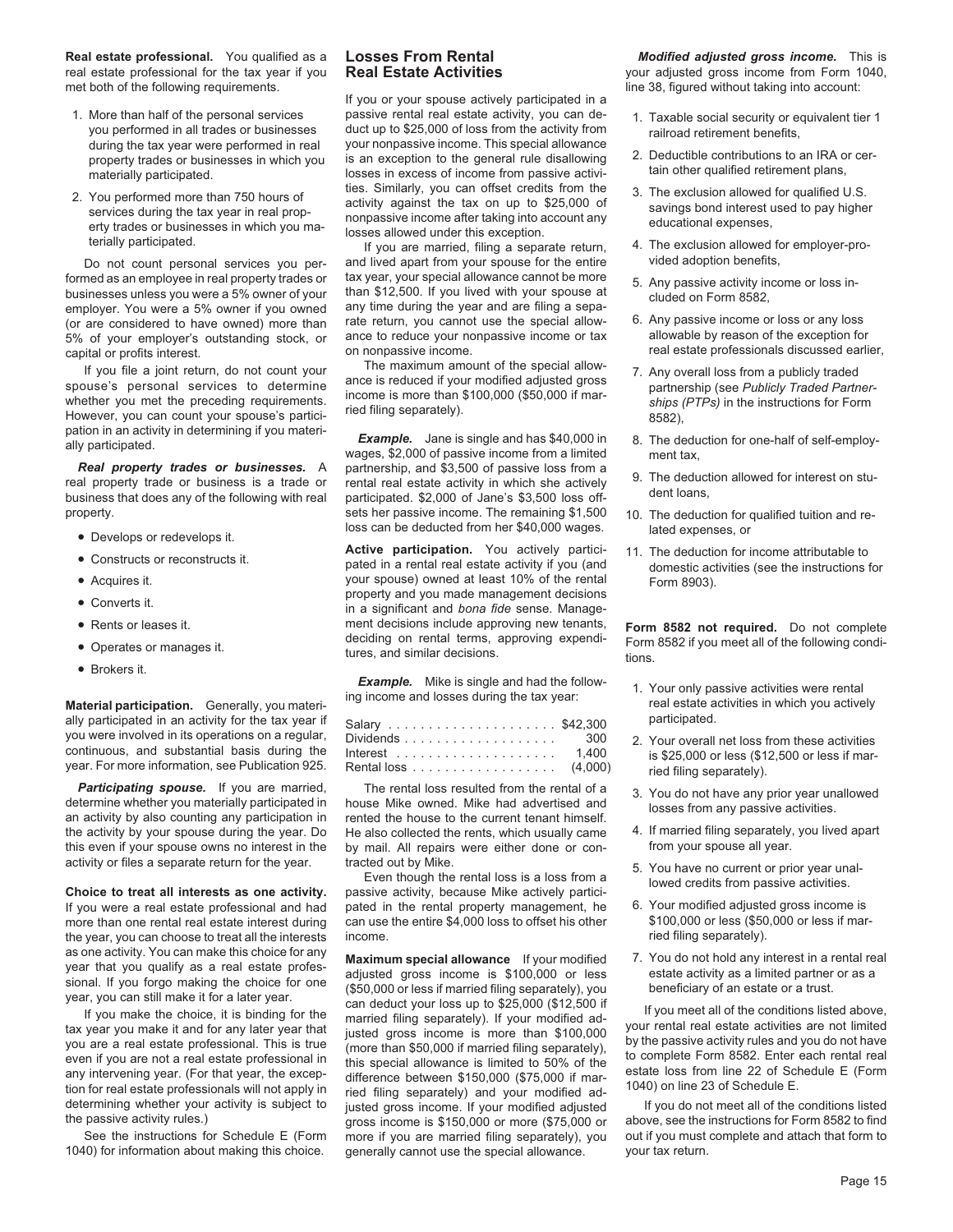penses on Schedule E (Form 1040), Part I. How-<br>ever, do not use that schedule to report a **Illustrated Example** the Shelling Shellings Table 4-D to find her depre ever, do not use that schedule to report a **Illustrated Example** She uses Table 4-D to find her depreciation<br>not-for-profit activity. See Not Rented For Profit,

(For Individuals Who Use Schedule C or C-EZ).<br>The insurance interest enter the state of turnace installed in the house. The furnace is<br>On your rental income. See chapter 10 in Publi-<br>Miscellaneous repairs (after renting) a

brain contracts and Schedules E.<br>
Page 2 of Schedules E.<br>
Page 2 of Schedule E is used to report in-<br>
come or loss from partnerships, S corporations,<br>
estates, trusts, and real estate mortgage invest-

- **How To Report** car), regardless of when it was placed in the house.<br>
Service, or
	-

If you rent buildings, rooms, or apartments, and Otherwise, figure your depreciation on your own erty, she must use the straight line method of provide only heat and light, trash collection, etc., worksheet. You do not hav worksheet. You do not have to attach these depreciation using either the GDS recovery pe-<br>computations to your return.

not-for-profit activity. See *Not Rented For Profit*<br>
if you provide significant services that are<br>
if you provide significant services that are<br>
if you provide significant services that are<br>
if you provide significant ser

| (For individuals vino Use Schedule C or C-EZ).  | Mortgage interest\$1,800                       |                  | furnace installed in the house. The furnace is  |
|-------------------------------------------------|------------------------------------------------|------------------|-------------------------------------------------|
| You also may have to pay self-employment tax    | Fire insurance (1-year policy) $\ldots \ldots$ | 100 <sub>1</sub> | residential rental property. Because she placed |
| on your rental income. See chapter 10 in Publi- | Miscellaneous repairs (after renting)          |                  | the property in service in May, she finds the   |
| cation 334, Tax Guide for Small Business.       | Real estate taxes imposed and paid             | 1.200            | percentage from Table 4-D to be 2.273%.         |
|                                                 |                                                |                  | Eileen figures her net rental income or loss    |

**Schedule E (Form 1040)** Eileen must divide the real estate taxes, for the house as follows: Use Schedule E (Form 1040), Part I, to report the personal use of the property and the rental vour rental income and expenses List your total use of the property. She can deduct allowable taxes and mortgage interest on<br>
If you have more than three rental or royalty Schedule A (Form 1040) if she itemizes. She

| <b>Improvements</b>                                | Cost |
|----------------------------------------------------|------|
|                                                    |      |
| Remodeled kitchen 4,200                            |      |
| Recreation room 5,800                              |      |
|                                                    |      |
| Patio and deck $\ldots \ldots \ldots \ldots$ 2,400 |      |
| <b>Adjusted basis \$39.000</b>                     |      |

market value of \$152,000. Of this amount,

• Depreciation on listed property (such as a \$35,000 was for the land and \$117,000 was for

Because Eileen's adjusted basis is less than<br>the fair market value on the date of the change, **Rental Income**<br> **Any car expenses reported on a form** the fair market value on the date of the change,<br>
the fair market value on the date of the change,<br> **and Expenses**<br> **and Expenses**<br> **and Expenses**<br> **and Expenses**<br> **an** 

you normally report your rental income and ex- computations to your return. The riod or the ADS recovery period. She chooses

| Use Schedule E (Form 1040), Part I, to report<br>your rental income and expenses. List your total<br>income, expenses, and depreciation for each | the personal use of the property and the rental<br>use of the property. She can deduct<br>eleven-twelfths of these expenses as rental ex- |                  | Total rental income received<br>$($750 \times 11)$<br>Minus: Expenses |         | \$8,250 |
|--------------------------------------------------------------------------------------------------------------------------------------------------|-------------------------------------------------------------------------------------------------------------------------------------------|------------------|-----------------------------------------------------------------------|---------|---------|
| rental property. Be sure to answer the question                                                                                                  | penses. She can include the balance of the                                                                                                |                  | Mortgage interest (\$1,800 $\times$                                   |         |         |
| on line 2.                                                                                                                                       | allowable taxes and mortgage interest on                                                                                                  |                  | $11/12$ ) \$1,650                                                     |         |         |
| If you have more than three rental or royalty                                                                                                    | Schedule A (Form 1040) if she itemizes. She                                                                                               |                  | Fire insurance $(\$100 \times 11_{12})$                               | 92      |         |
| properties, complete and attach as many                                                                                                          | cannot deduct the balance of the fire insurance                                                                                           |                  | Miscellaneous repairs                                                 | 297     |         |
| Schedules E as are needed to list the properties.                                                                                                | because it is a personal expense.                                                                                                         |                  | Real estate taxes (\$1,200 $\times$                                   |         |         |
| Complete lines 1 and 2 for each property. How-                                                                                                   | Eileen bought this house in 1980 for                                                                                                      |                  | $\frac{11}{12}$ 1,100                                                 |         |         |
| ever, fill in the "Totals" column on only one                                                                                                    | \$35,000. Her property tax was based on as-                                                                                               |                  | Total expenses                                                        |         | 3,139   |
| Schedule E. The figures in the "Totals" column                                                                                                   | sessed values of \$10,000 for the land and                                                                                                |                  | Balance                                                               |         | \$5.111 |
| on that Schedule E should be the combined                                                                                                        | \$25,000 for the house. Before changing it to                                                                                             |                  | Minus: Depreciation                                                   |         |         |
| totals of all Schedules E.                                                                                                                       | rental property, Eileen added several improve-                                                                                            |                  | House $(\$39,000 \times 3.182\%)$                                     | \$1.241 |         |
|                                                                                                                                                  | ments to the house. She figures her adjusted                                                                                              |                  | Dishwasher (\$425 $\times$ 20%)                                       | 85      |         |
| Page 2 of Schedule E is used to report in-                                                                                                       | basis as follows:                                                                                                                         |                  | Furnace $(\$4,000 \times 2.273%)$                                     | 91      |         |
| come or loss from partnerships, S corporations,                                                                                                  |                                                                                                                                           |                  | Total depreciation                                                    |         | 1,417   |
| estates, trusts, and real estate mortgage invest-                                                                                                | Improvements                                                                                                                              | C <sub>net</sub> | Net rental income for house                                           |         | \$3,694 |

estates, trusts, and real estate mortgage invest-<br>ment conduits. If you need to use page 2 of<br>Schedule E, use page 2 of the same Schedule E<br>you used to enter the combined totals in Part I.<br>On Schedule E, page 1, line 20, e • Depreciation on property placed in service house to rental property, the property had a fair Publication 946 for information on how to pre-<br>during 2005, during 2005,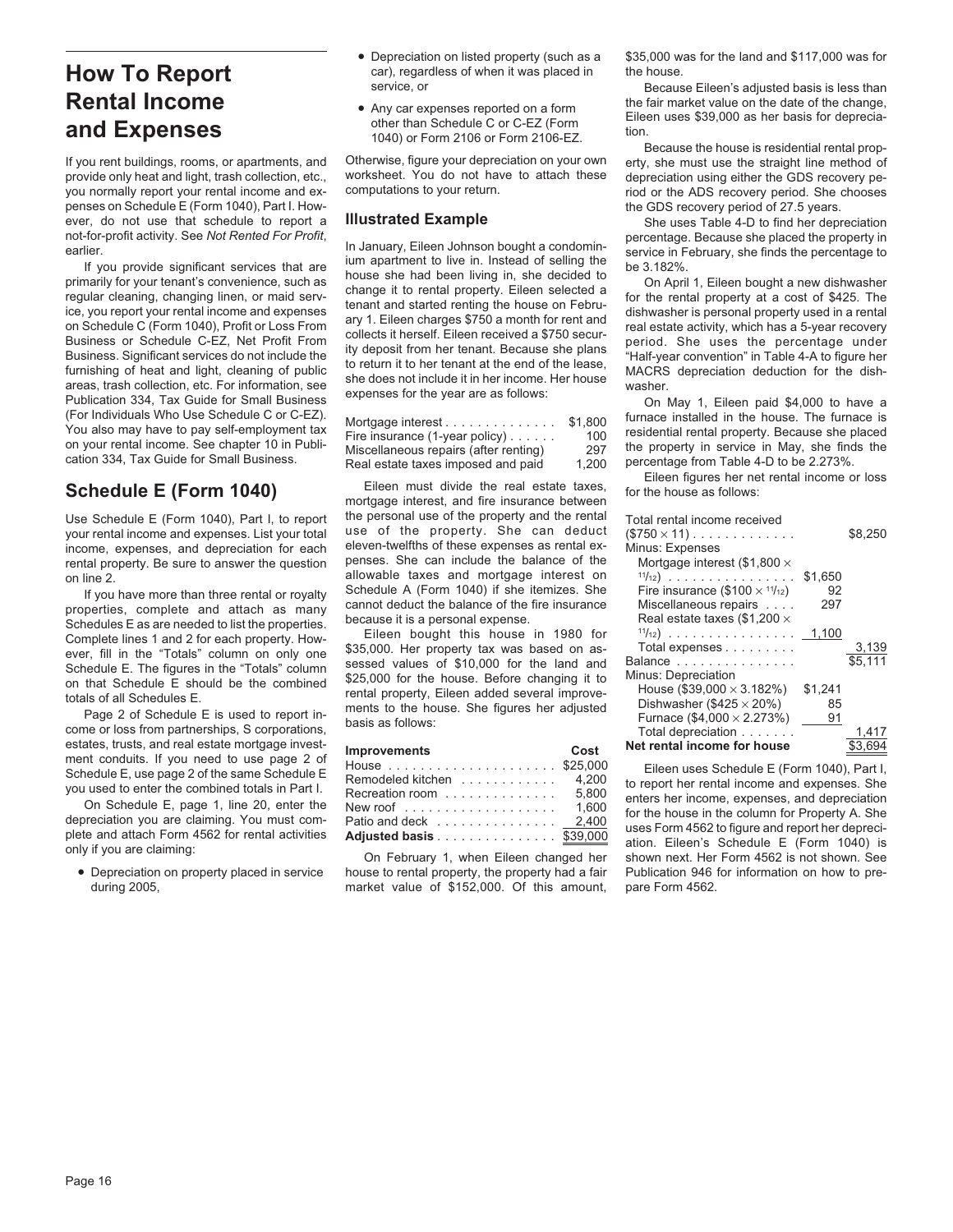Internal Revenue Service (99)

# **SCHEDULE E Supplemental Income and Loss**<br>(Form 1040) (From rental real estate, royalties, partnerships. 6.1545-0074

**(Form 1040) (From rental real estate, royalties, partnerships, S corporations, estates, trusts, REMICs, etc.)**

**2005**

Attach to Form 1040 or Form 1041.  $\triangleright$  See Instructions for Schedule E (Form 1040).

Attachment Sequence No. **13** Name(s) shown on return **Your social security number** 

|    | Eileen Johnson                                                                                                                    |                |       |  |                                                                                                     |                                   |                                        |  |    |  | 123 00 4567                |                  |    |
|----|-----------------------------------------------------------------------------------------------------------------------------------|----------------|-------|--|-----------------------------------------------------------------------------------------------------|-----------------------------------|----------------------------------------|--|----|--|----------------------------|------------------|----|
|    | Part I<br>Income or Loss From Rental Real Estate and Royalties Note. If you are in the business of renting personal property, use |                |       |  |                                                                                                     |                                   |                                        |  |    |  |                            |                  |    |
|    | Schedule C or C-EZ (see page E-3). Report farm rental income or loss from Form 4835 on page 2, line 40.                           |                |       |  |                                                                                                     |                                   |                                        |  |    |  |                            |                  |    |
| 1. | List the type and location of each rental real estate property:                                                                   |                |       |  |                                                                                                     |                                   | 2 For each rental real estate property |  |    |  |                            | Yes <sub>1</sub> | No |
| A  | Brick House                                                                                                                       |                |       |  | listed on line 1, did you or your family                                                            |                                   |                                        |  |    |  |                            |                  |    |
|    | 123 Main Street, Hometown, MN 56200                                                                                               |                |       |  | use it during the tax year for personal<br>$\sqrt{}$<br>Α<br>purposes for more than the greater of: |                                   |                                        |  |    |  |                            |                  |    |
| В  |                                                                                                                                   |                |       |  |                                                                                                     | $\bullet$ 14 days or              |                                        |  |    |  |                            |                  |    |
|    |                                                                                                                                   |                |       |  |                                                                                                     | • 10% of the total days rented at |                                        |  |    |  |                            |                  |    |
| С  |                                                                                                                                   |                |       |  |                                                                                                     |                                   | fair rental value?                     |  |    |  |                            |                  |    |
|    |                                                                                                                                   |                |       |  |                                                                                                     | (See page E-3.)                   |                                        |  |    |  | С                          |                  |    |
|    |                                                                                                                                   |                |       |  | <b>Properties</b>                                                                                   |                                   |                                        |  |    |  | <b>Totals</b>              |                  |    |
|    | Income:                                                                                                                           |                | A     |  | в                                                                                                   |                                   | C                                      |  |    |  | (Add columns A, B, and C.) |                  |    |
|    | <b>3</b> Rents received<br>and the company of the                                                                                 | 3              | 8,250 |  |                                                                                                     |                                   |                                        |  | 3  |  | 8,250                      |                  |    |
| 4  | Royalties received                                                                                                                | 4              |       |  |                                                                                                     |                                   |                                        |  | 4  |  |                            |                  |    |
|    | <b>Expenses:</b>                                                                                                                  |                |       |  |                                                                                                     |                                   |                                        |  |    |  |                            |                  |    |
|    | 5 Advertising.                                                                                                                    | 5              |       |  |                                                                                                     |                                   |                                        |  |    |  |                            |                  |    |
|    | 6 Auto and travel (see page E-4).                                                                                                 | 6              |       |  |                                                                                                     |                                   |                                        |  |    |  |                            |                  |    |
| 7  | Cleaning and maintenance                                                                                                          | $\overline{7}$ |       |  |                                                                                                     |                                   |                                        |  |    |  |                            |                  |    |
| 8. | Commissions                                                                                                                       | 8              |       |  |                                                                                                     |                                   |                                        |  |    |  |                            |                  |    |
| 9  | Insurance                                                                                                                         | 9              | 92    |  |                                                                                                     |                                   |                                        |  |    |  |                            |                  |    |
|    | 10 Legal and other professional fees                                                                                              | 10             |       |  |                                                                                                     |                                   |                                        |  |    |  |                            |                  |    |
|    | 11 Management fees                                                                                                                | 11             |       |  |                                                                                                     |                                   |                                        |  |    |  |                            |                  |    |
|    | 12 Mortgage interest paid to banks,                                                                                               |                |       |  |                                                                                                     |                                   |                                        |  |    |  |                            |                  |    |
|    | etc. (see page $E-4$ )                                                                                                            | 12             | 1,650 |  |                                                                                                     |                                   |                                        |  | 12 |  | 1,650                      |                  |    |
|    | 13 Other interest                                                                                                                 | 13             |       |  |                                                                                                     |                                   |                                        |  |    |  |                            |                  |    |
|    | 14 Repairs                                                                                                                        | 14             | 297   |  |                                                                                                     |                                   |                                        |  |    |  |                            |                  |    |
|    | 15 Supplies                                                                                                                       | 15             |       |  |                                                                                                     |                                   |                                        |  |    |  |                            |                  |    |
| 16 | Taxes                                                                                                                             | 16             | 1,100 |  |                                                                                                     |                                   |                                        |  |    |  |                            |                  |    |
|    | 17 Utilities                                                                                                                      | 17             |       |  |                                                                                                     |                                   |                                        |  |    |  |                            |                  |    |
|    | <b>18</b> Other (list) ▶                                                                                                          |                |       |  |                                                                                                     |                                   |                                        |  |    |  |                            |                  |    |
|    |                                                                                                                                   |                |       |  |                                                                                                     |                                   |                                        |  |    |  |                            |                  |    |
|    |                                                                                                                                   | 18             |       |  |                                                                                                     |                                   |                                        |  |    |  |                            |                  |    |
|    |                                                                                                                                   |                |       |  |                                                                                                     |                                   |                                        |  |    |  |                            |                  |    |
|    |                                                                                                                                   |                |       |  |                                                                                                     |                                   |                                        |  |    |  |                            |                  |    |
|    | 19 Add lines 5 through 18.                                                                                                        | 19             | 3,139 |  |                                                                                                     |                                   |                                        |  | 19 |  | 3,139                      |                  |    |
|    |                                                                                                                                   |                |       |  |                                                                                                     |                                   |                                        |  |    |  |                            |                  |    |
|    | 20 Depreciation expense or depletion<br>(see page $E-4$ )                                                                         | 20             | 1,417 |  |                                                                                                     |                                   |                                        |  | 20 |  | 1,417                      |                  |    |
|    | 21 Total expenses. Add lines 19 and 20                                                                                            | 21             | 4,556 |  |                                                                                                     |                                   |                                        |  |    |  |                            |                  |    |
|    | 22 Income or (loss) from rental real                                                                                              |                |       |  |                                                                                                     |                                   |                                        |  |    |  |                            |                  |    |
|    | estate or royalty properties.                                                                                                     |                |       |  |                                                                                                     |                                   |                                        |  |    |  |                            |                  |    |
|    | Subtract line 21 from line 3 (rents)                                                                                              |                |       |  |                                                                                                     |                                   |                                        |  |    |  |                            |                  |    |
|    | or line 4 (royalties). If the result is a<br>(loss), see page E-4 to find out if                                                  |                |       |  |                                                                                                     |                                   |                                        |  |    |  |                            |                  |    |
|    | you must file Form 6198                                                                                                           | 22             | 3,694 |  |                                                                                                     |                                   |                                        |  |    |  |                            |                  |    |
| 23 | Deductible rental real estate loss.                                                                                               |                |       |  |                                                                                                     |                                   |                                        |  |    |  |                            |                  |    |
|    | <b>Caution.</b> Your rental real estate                                                                                           |                |       |  |                                                                                                     |                                   |                                        |  |    |  |                            |                  |    |
|    | loss on line 22 may be limited. See                                                                                               |                |       |  |                                                                                                     |                                   |                                        |  |    |  |                            |                  |    |
|    | page E-4 to find out if you must                                                                                                  |                |       |  |                                                                                                     |                                   |                                        |  |    |  |                            |                  |    |
|    | file Form 8582. Real estate<br>professionals must complete line                                                                   |                |       |  |                                                                                                     |                                   |                                        |  |    |  |                            |                  |    |
|    | 43 on page 2.<br>and the company of                                                                                               | 23             |       |  |                                                                                                     |                                   |                                        |  |    |  |                            |                  |    |
|    | 24 Income. Add positive amounts shown on line 22. Do not include any losses                                                       |                |       |  |                                                                                                     |                                   |                                        |  | 24 |  | 3,694                      |                  |    |
| 25 | Losses. Add royalty losses from line 22 and rental real estate losses from line 23. Enter total losses here                       |                |       |  |                                                                                                     |                                   |                                        |  | 25 |  |                            |                  |    |
|    | 26 Total rental real estate and royalty income or (loss). Combine lines 24 and 25. Enter the result here.                         |                |       |  |                                                                                                     |                                   |                                        |  |    |  |                            |                  |    |
|    | If Parts II, III, IV, and line 40 on page 2 do not apply to you, also enter this amount on Form 1040,                             |                |       |  |                                                                                                     |                                   |                                        |  |    |  |                            |                  |    |

line 17. Otherwise, include this amount in the total on line 41 on page 2 **26**

**For Paperwork Reduction Act Notice, see Form 1040 instructions.** Cat. No. 11344L **Schedule E (Form 1040) 2005**

3,694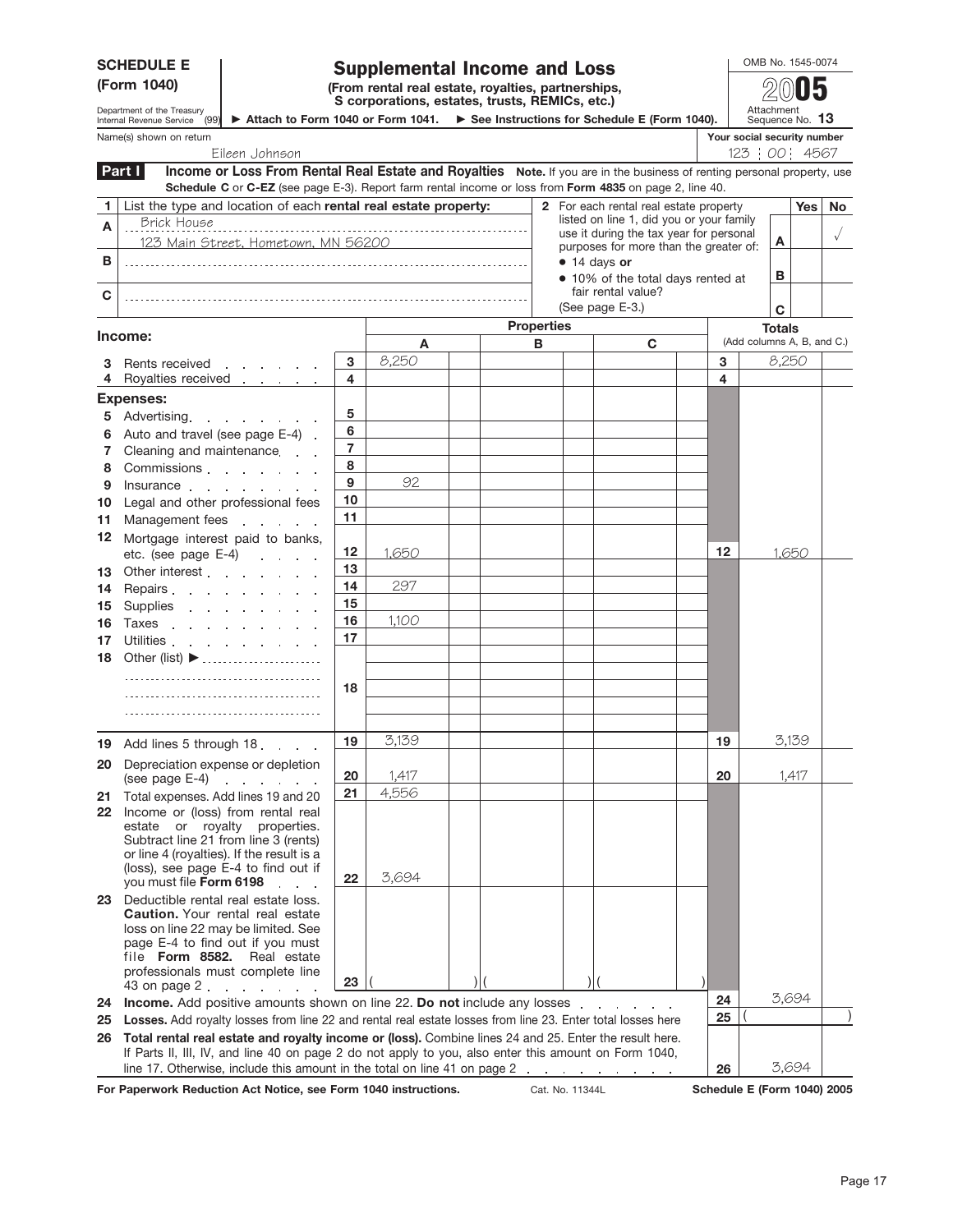# **How To Get Tax Help**

You can get help with unresolved the date you filed your return messages covering various fortable talking with some-<br>
tax issues, order free publications (3 weeks if you filed elec-<br>
ax topics. tax issues, order free publications (3 weeks if you filed elec- tax topics. one in person, visit your and forms, ask tax questions, and tronically). Have your 2005 • *Refund information*. If you local Taxpayer Assistance get more information from the IRS tax return available because would like to check the sta- Center wher in several ways. By selecting the you will need to know your tus of your 2005 refund, call spread out your records and method that is best for you, you will social security number, your 1-800-829-4477 and press 1 talk with

**Contacting your Taxpayer** refund. In the state of the total of the test of the sure to if you prefer, you can call<br>Advocate. If you have attempted **•** Download forms, instruc- wait at least 6 weeks from in the your local Advocate. If you have attempted <br>to deal with an IRS problem unsuc-<br>tions, and publications. The date you filed your return to deal with an IRS problem unsuc-<br>
cessfully you should contact your and publications. (3 weeks if you filed elec-<br>
(3 weeks if you filed elec-<br>
annointment to resolve a t cessfully, you should contact your (3 weeks if you filed elec- • Order IRS products online. appointment to resolve a tax

mediative persons with the IRS of the search publications online that the search publications online the social security number, your<br>
by protecting your rights and<br>
the social security number, your<br>
by protecting your rig

- 
- 
- 
- 

what services are available, get tance Centers. An employee and the publication 910, IRS Guide to Free can explain IRS letters, re-<br>
Tax Services. It contains a list of quest adjustments to your inferior or photocopy from



- 
- 

- 
- 
- 
- 
- 
- 
- 
- 



- payer Advocate office in your<br>and publications. Call and services are avail-<br>1-800-829-3676 to order and services are avail-<br>able on a walk-in basis.
	-
- Tax Services. It contains a list of the tax policiations and an index<br>
Tax Services. It contains a list of quest adjustments to your<br>
free tax information services of the and index<br>
internal Revenue Code, reg-<br>
The tax inf
	-
	-

tax return available because would like to check the sta-<br>vou will need to know your tus of your 2005 refund, call method that is best for you, you will social security number, your 1-800-829-4477 and press 1 talk with an IRS representa-<br>have quick and easy access to tax filing status, and the exact for automated refund infor- tive fac Taxpayer Advocate. **Taxpayer Advocate.** tronically). Have your 2005 account issue. A representa-<br>The Taxpayer Advocate inde- online. The Taxpayer Advocate inde- online. the Taxpayer Advocate inde-<br>A coul will peed to know

are available by phone. some callers to complete a short 1-877-777-4778.





- 
- Call 1-800-829-4059 if you and the current-year forms, instructions and publications and publications and publications and publications and publications and instructions of the products. You can walk in to the products o
- Finding the day of the contract of the state of the state of the state of the state of the state of the state of the state of the state of the state of the state of the state of the state of the state of the state of the s ration and *e-file* services equipment, call Buy the CD-ROM from National available free to eligible tax-<br>available free to eligible tax-<br>available free to eligible tax-<br>available free to eligible tax-<br>available free to el to wait at least 6 weeks from to listen to pre-recorded return, or you're more com- dling fee).

• Call, write, or fax the Tax-<br>
payer Advocate office in your **•** *Ordering forms, instructions,* **Walk-in.** Many products P.O. Box 8903 **payer Advocate office in your** 



- 
- 
- 
- 
- 
- 
- 
- 
- 

available free to eligible tax- 1-800-829-4059 to ask tax you set up a payment plan. Technical Information Service<br>
payers. The matrice you need to resolve a tax (NTIS) at www.irs.gov/cdorders for questions or to order forms for the payer of the original of the total of the **If** you need to resolve a tax (NTIS) at *www.irs.gov/cdorders* for  $\frac{1}{2}$  and publications. Check the status of your and publications.<br>
2005 refund. Click on ● TeleTax topics. Call about how the tax law ap- 1-877-233-6767 toll free to buy the 1-877-233-6767 toll free to buy the *Where's My Refund*. Be sure 1-800-829-4477 and press 2 plies to your individual tax CD-ROM for \$25 (plus a \$5 han-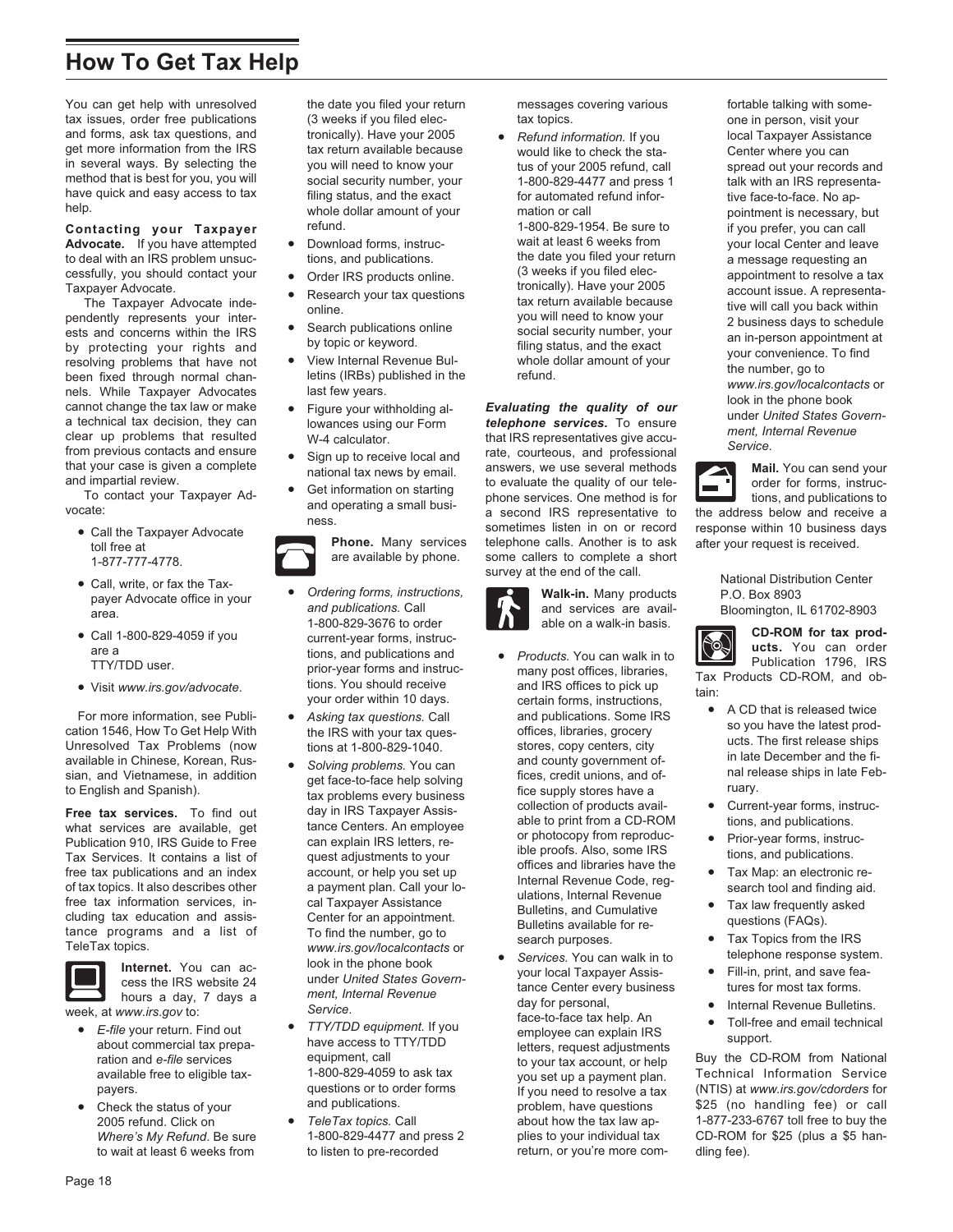

3207, The Small Busi-<br>
and the business tax forms,<br>
instructions, and publica-<br>
2005, has a new look and en-<br>
2005, has a new look and en-<br>
2005, has a new look and en-<br>
2005, has a new look and en-<br>
2005, has a new look a 2005, has a new look and en-<br>
hanced navigation features. This manage a business. This manage a business. hanced navigation features. This year's CD includes:

 $\bullet$  Helpful information, such as

- 
- 
- how to prepare a business find forms, instructions, and changes for future editions.

- 
- Tax law changes for 2005. "Rate the Product" survey—<br>• IRS Tax Map to help you your opportunity to suggest

**CD-ROM for small** plan, find financing for your publications by searching on An updated version of this CD is businesses. Publication business, and much more. a keyword or topic. a vailable each year in early April. **businesses.** Publication business, and much more. a keyword or topic. available each year in early April.<br>3207, The Small Busi- • All the business tax forms. • Web links to various govern- You can get a free copy by calli

■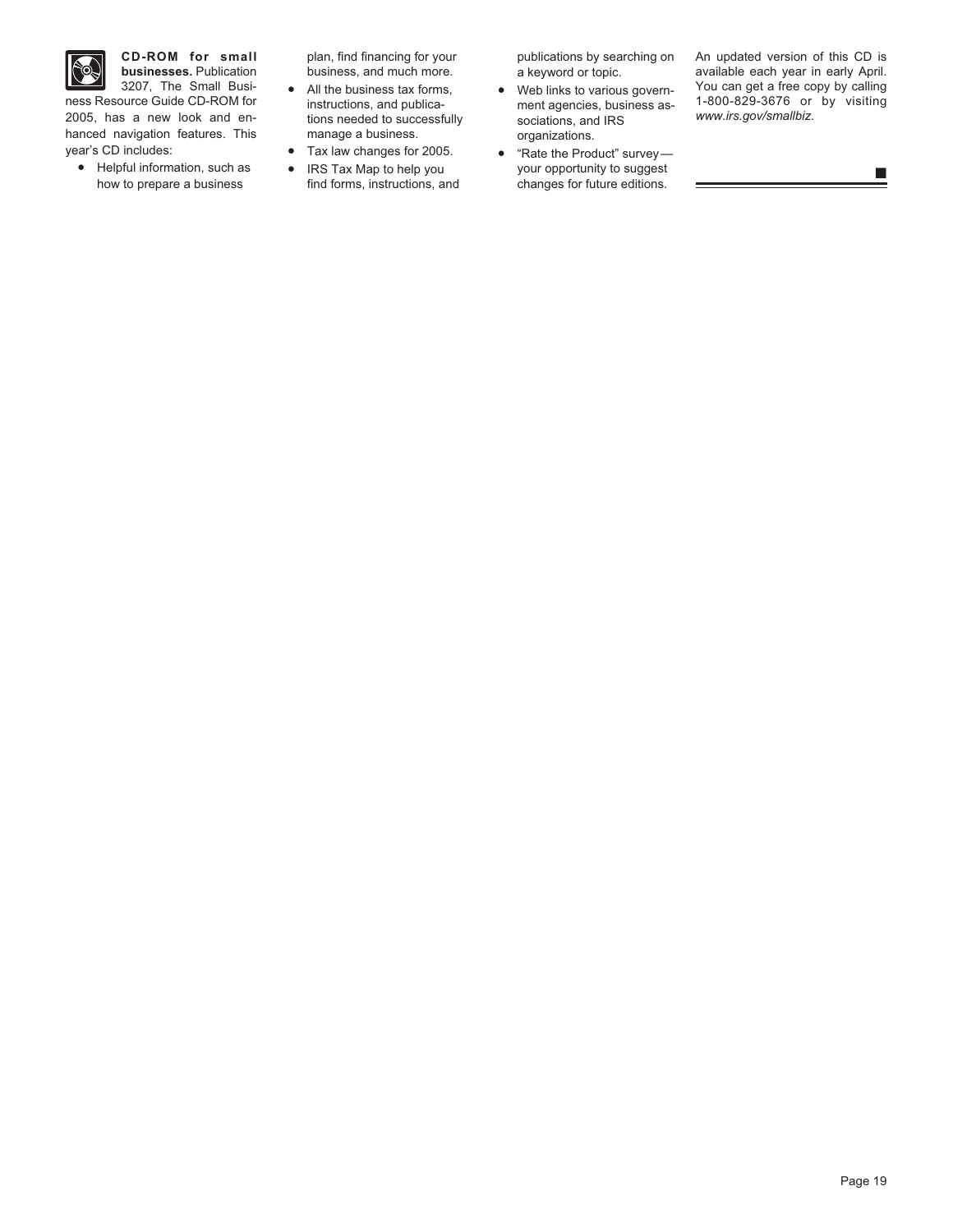



To help us develop a more useful index, please let us know if you have ideas for index entries.<br> **Index** See "Comments and Suggestions" in the "Introduction" for the ways you can reach us.

| <b>Accelerated Cost Recovery</b><br>System (ACRS): (See also |
|--------------------------------------------------------------|
| Modified Accelerated Cost                                    |
| Recovery System                                              |
| $(MACRS))$<br>9                                              |
| 9<br>Effective date                                          |
| <b>Accounting methods:</b>                                   |
| Accrual method<br>2                                          |
| 2<br>Cash method                                             |
| Change of method<br>8                                        |
| Constructive receipt of                                      |
| income<br>2                                                  |
| Accrual method taxpayers<br>2                                |
| <b>ACRS (Accelerated Cost</b>                                |
| Recovery System):                                            |
| Effective date<br>9                                          |
| Active participation  15                                     |
| Activities not for profit  5                                 |
| Additions to property: (See also                             |
| Improvements)  10                                            |
| 11                                                           |
| MACRS recovery period  10                                    |
| <b>Adjusted basis:</b><br>MACRS depreciation  11             |
| Adjusted gross income (AGI):                                 |
| Modified (See Modified adjusted                              |
| gross income (MAGI))                                         |
| Advance rent<br>2<br>Security deposits<br>2                  |
| 3                                                            |
| <b>Allocation of expenses:</b>                               |
| Change of property to rental                                 |
| 5                                                            |
| How to divide expenses 8                                     |
| 5<br>Part of property rented                                 |
| Personal use of rental                                       |
| property  3,5                                                |
| <b>Alternative Depreciation System</b><br>(ADS):             |
| Election of  13                                              |
| MACRS 9, 13                                                  |
| Alternative minimum tax (AMT):                               |
| Accelerated depreciation                                     |
| methods $\ldots$ 9                                           |
| Amended returns  8                                           |
| Apartments: <b>Apartment</b>                                 |
| Basement apartments  6<br>Dwelling units  5                  |
| Appraisal fees  11                                           |
| <b>Assessments for</b>                                       |
| maintenance  11                                              |
| Assessments, local (See Local                                |
| assessments)                                                 |
| Assistance (See Tax help)                                    |
| Assumption of mortgage  11                                   |
|                                                              |
| At-risk rules  14                                            |
| Attorneys' fees  11<br>Automobiles:                          |

| sasıs:                   |  |
|--------------------------|--|
|                          |  |
| Assessments for local    |  |
|                          |  |
| Basis other than cost  1 |  |
|                          |  |

| ccelerated Cost Recovery:<br><b>System (ACRS): (See also</b><br><b>Modified Accelerated Cost</b><br>Recovery System<br>Effective date  9<br>counting methods: | Cost basis  10<br>Decreases to  11<br>Deductions:<br>Capitalization of costs<br>Not greater than basis  9<br>Fair market value  12 | Depreciation<br>Alternative Depreciation<br>(ADS) (See Modified<br><b>Accelerated Cost Reco</b><br>System (MACRS))<br>Basis (See Basis)<br>Change of accounting<br>method $\dots\dots\dots\dots$ |
|---------------------------------------------------------------------------------------------------------------------------------------------------------------|------------------------------------------------------------------------------------------------------------------------------------|--------------------------------------------------------------------------------------------------------------------------------------------------------------------------------------------------|
| Accrual method  2                                                                                                                                             | Increases to $\dots\dots\dots\dots$ 11                                                                                             | Change of property to re                                                                                                                                                                         |
| Cash method $\ldots$ , , ,  2                                                                                                                                 | MACRS depreciable                                                                                                                  | use                                                                                                                                                                                              |
| Change of method $\ldots \ldots \ldots$ 8                                                                                                                     |                                                                                                                                    | Claiming correct amount                                                                                                                                                                          |
| Constructive receipt of                                                                                                                                       | Property changed to rental                                                                                                         |                                                                                                                                                                                                  |
| income $\ldots \ldots \ldots \ldots \ldots$ 2<br>$\sim$ $\sim$ $\sim$ $\sim$ $\sim$                                                                           | use 12                                                                                                                             | Declining balance<br>the contract of the contract of the contract of the contract of the contract of the contract of the contract of                                                             |

۰

| $new = y y$                                                            | <b>Capital expenditures:</b>                         |                                        | Limits on rental losses  14                      |
|------------------------------------------------------------------------|------------------------------------------------------|----------------------------------------|--------------------------------------------------|
| Effective date  9                                                      | Deductions vs. effect on                             | Eligible property  8                   | Passive activity losses  14                      |
| Active participation  15                                               |                                                      | Excepted property $\dots\dots\dots9$   | Rental real estate                               |
| Activities not for profit  5                                           | basis  11                                            | First-year expensing  9                | activities  15                                   |
| Additions to property: (See also                                       |                                                      | <b>MACRS (See Modified</b>             | Sale of rental property  1, 13                   |
| Improvements $), \ldots, \ldots, 10$                                   | Local benefit taxes  3                               | <b>Accelerated Cost Recovery</b>       | <b>General depreciation system</b>               |
| Basis  11                                                              | Mortgages, payments to                               | System (MACRS))                        | (GDS) (See Modified                              |
| MACRS recovery period  10                                              | obtain  3                                            | Methods 9, 12                          | <b>Accelerated Cost Recovery</b>                 |
| Adiusted basis:                                                        | Cars:                                                | Ownership of property  8, 9            | System (MACRS))                                  |
| MACRS depreciation  11                                                 | MACRS recovery periods  9                            | Placement in service  5                |                                                  |
| Adjusted gross income (AGI):                                           | Cash method taxpayers  2                             | Rental expense  3                      | н.                                               |
| Modified (See Modified adjusted                                        | Casualty losses  13                                  |                                        |                                                  |
| gross income (MAGI))                                                   | <b>Change of accounting</b>                          | Section 179 deduction  9               | Help (See Tax help)                              |
| Advance rent $\ldots$ , $\ldots$ , $\ldots$ , 2                        | method $\ldots \ldots \ldots \ldots \ldots \ldots 8$ | Straight line method  9, 12            | Home:                                            |
|                                                                        | <b>Charitable contributions:</b>                     | Useful life 8. 9                       |                                                  |
|                                                                        |                                                      | Vacant rental property  2              | Use as rental property (See Use                  |
| <b>Allocation of expenses:</b>                                         |                                                      | Discount, bonds and notes              | of home)                                         |
| Change of property to rental                                           | <b>Cleaning and</b>                                  | <b>issued at (See Original issue)</b>  |                                                  |
| use 5                                                                  | maintenance  3                                       | discount (OID))                        |                                                  |
| How to divide expenses 8                                               | Closing costs  11                                    | Dividing of expenses (See              | Improvements: (See also                          |
| Part of property rented  5                                             | Comments on publication  2                           | Allocation of expenses)                | Repairs)  3                                      |
| Personal use of rental                                                 |                                                      | <b>Dwelling units:</b>                 | Assessments for local                            |
| property $\dots\dots\dots\dots\dots3, 5$                               | Computers:                                           | Definition  5                          | improvements  11                                 |
| <b>Alternative Depreciation System</b>                                 | MACRS recovery periods  9                            | Fair rental price  6                   | Basis  11                                        |
| (ADS):                                                                 | Condominiums $\ldots$ , $\ldots$ , 4.5               | Personal use of $\dots\dots\dots 5, 6$ | Depreciation of rented                           |
| Election of  13                                                        | <b>Constructive receipt of</b>                       |                                        |                                                  |
| MACRS 9, 13                                                            | $income \ldots \ldots \ldots \ldots \ldots 2$        |                                        | MACRS recovery period  10                        |
| Alternative minimum tax (AMT):                                         | <b>Cooperative housing  4, 5, 9</b>                  | Е                                      | Indian reservation                               |
| Accelerated depreciation                                               | Cost basis 10                                        | <b>Easements</b> 11                    |                                                  |
|                                                                        | Credit reports  11                                   | Equipment rental expense  3            | <b>Insurance</b> 3                               |
| Amended returns 8                                                      | Credits:                                             | <b>Expenses</b> (See Rental expenses)  | Casualty or theft loss                           |
| Apartments:                                                            | Residential energy credit before                     |                                        | payments $\ldots \ldots \ldots \ldots \ldots$ 11 |
|                                                                        |                                                      |                                        |                                                  |
| Basement apartments  6<br>Dwelling units $\dots\dots\dots\dots\dots$ 5 |                                                      | F                                      | Change of property to rental                     |

| maintenance  11<br>ssessments, local (See Local<br>assessments)<br>ssistance (See Tax help)<br>ssumption of mortgage $\dots$ 11<br><b>-risk rules</b> 14<br>$t$ orneys' fees $\ldots \ldots \ldots \ldots 11$<br>utomobiles:<br>MACRS recovery periods  9 | Days of personal use  6<br>Days used for repairs and<br>maintenance<br>Deductions: (See also Rental<br>Capitalizing costs vs. effect on<br>basis  11<br>Depreciation (See Depreciation)<br>How to figure rental<br>deductions $\ldots \ldots \ldots \ldots$ 8 | Fees:<br>Loan origination fees 3, 11<br>Points (See Points)<br>Settlement fees and other<br>Tax return preparation<br>First-year expensing  9<br>Form 1040:<br>Not rented for profit | Part of property rented  5<br>Premiums paid in<br>advance $\ldots$ , $\ldots$ , $\ldots$ , $\ldots$<br>Title insurance, cost<br>basis  11<br>Interest payments: (See also<br>Mortgages)  3<br>Loan origination fees  3<br>Rental expenses  3 |
|-----------------------------------------------------------------------------------------------------------------------------------------------------------------------------------------------------------------------------------------------------------|---------------------------------------------------------------------------------------------------------------------------------------------------------------------------------------------------------------------------------------------------------------|--------------------------------------------------------------------------------------------------------------------------------------------------------------------------------------|----------------------------------------------------------------------------------------------------------------------------------------------------------------------------------------------------------------------------------------------|
| isis:<br>Adjusted basis  11<br>Assessments for local<br>Basis other than cost  11                                                                                                                                                                         | Limitations on $\dots\dots\dots 8$ , 14<br>Passive activity losses (See<br>Passive activity)<br>Property not used as<br>Property used as home  8                                                                                                              | Part of property rented  5<br>Rental income and<br>expenses $\dots\dots\dots\dots\dots$ 16<br>Schedule E  16<br>Form 1098:<br>Mortgage interest  3                                   | Land:<br>Cost basis  11<br>Depreciation  9<br>Leases:<br>Cancellation payments  2<br>Equipment leasing 3                                                                                                                                     |

| А                                                                                                                                                                                                                                  | Cost basis  10                                                                                                                                                                                                                 | Depreciation  8-13                                                                                                                                                                                                                        | Form 4684:                                                                                                                                                                                 |
|------------------------------------------------------------------------------------------------------------------------------------------------------------------------------------------------------------------------------------|--------------------------------------------------------------------------------------------------------------------------------------------------------------------------------------------------------------------------------|-------------------------------------------------------------------------------------------------------------------------------------------------------------------------------------------------------------------------------------------|--------------------------------------------------------------------------------------------------------------------------------------------------------------------------------------------|
| <b>Accelerated Cost Recovery</b><br>System (ACRS): (See also<br><b>Modified Accelerated Cost</b><br><b>Recovery System</b><br>Effective date  9<br><b>Accounting methods:</b><br>Accrual method  2                                 | Decreases to  11<br>Deductions:<br>Capitalization of costs<br>VS.  11<br>Not greater than basis  9<br>Fair market value  12<br><b>MACRS</b> depreciable                                                                        | Alternative Depreciation System<br>(ADS) (See Modified<br><b>Accelerated Cost Recovery</b><br>System (MACRS))<br>Basis (See Basis)<br>Change of accounting<br>method  8<br>Change of property to rental                                   | Casualties and thefts  13<br>Form 4797:<br>Sales of business<br>property  13<br>Form 8582:<br>Passive activity losses  14,<br>15<br>Free tax services  18                                  |
| Change of method 8<br>Constructive receipt of<br>income  2                                                                                                                                                                         | basis  10<br>Property changed to rental<br>use 12                                                                                                                                                                              | Claiming correct amount<br>Declining balance                                                                                                                                                                                              | G<br><b>Gains and losses:</b>                                                                                                                                                              |
| Accrual method taxpayers  2                                                                                                                                                                                                        |                                                                                                                                                                                                                                | method $\ldots \ldots \ldots \ldots 9$ , 12                                                                                                                                                                                               | At-risk rules  14<br>Casualty and theft                                                                                                                                                    |
| <b>ACRS (Accelerated Cost</b><br><b>Recovery System):</b>                                                                                                                                                                          | C                                                                                                                                                                                                                              | Duration of property expected to<br>last more than one year  9                                                                                                                                                                            | losses  13<br>Limits on rental losses  14                                                                                                                                                  |
| Effective date  9                                                                                                                                                                                                                  | <b>Capital expenditures:</b>                                                                                                                                                                                                   | Eligible property  8                                                                                                                                                                                                                      | Passive activity losses  14                                                                                                                                                                |
| Active participation  15<br>Activities not for profit  5<br>Additions to property: (See also<br>Basis  11<br>MACRS recovery period  10<br><b>Adjusted basis:</b><br>MACRS depreciation  11                                         | Deductions vs. effect on<br>basis  11<br>Local benefit taxes  3<br>Mortgages, payments to<br>obtain  3<br>Cars:                                                                                                                | Excepted property  9<br>First-year expensing  9<br><b>MACRS (See Modified</b><br><b>Accelerated Cost Recovery</b><br>System (MACRS))<br>Methods $\dots\dots\dots\dots\dots9,12$<br>Ownership of property  8, 9<br>Placement in service  5 | Rental real estate<br>activities  15<br>Sale of rental property  1, 13<br><b>General depreciation system</b><br>(GDS) (See Modified<br><b>Accelerated Cost Recovery</b><br>System (MACRS)) |
| Adjusted gross income (AGI):<br>Modified (See Modified adjusted<br>gross income (MAGI))<br>Advance rent  2<br>Security deposits  2<br>Advertising 3<br><b>Allocation of expenses:</b>                                              | MACRS recovery periods  9<br>Cash method taxpayers  2<br>Casualty losses  13<br><b>Change of accounting</b><br>method $\ldots \ldots \ldots \ldots \ldots \ldots 8$<br><b>Charitable contributions:</b><br><b>Cleaning and</b> | Rental expense  3<br>Rented property  9<br>Section 179 deduction  9<br>Straight line method  9, 12<br>Useful life 8, 9<br>Vacant rental property  2<br>Discount, bonds and notes                                                          | H.<br>Help (See Tax help)<br>Home:<br>Main home 6<br>Use as rental property (See Use<br>of home)                                                                                           |
| Change of property to rental<br>How to divide expenses<br>Part of property rented  5<br>Personal use of rental<br>property  3, 5<br><b>Alternative Depreciation System</b><br>(ADS):<br>Election of $\dots\dots\dots\dots\dots$ 13 | maintenance  3<br>Closing costs  11<br>Comments on publication  2<br><b>Computers:</b><br>MACRS recovery periods  9<br>Condominiums $\ldots$ , $\ldots$ , 4.5<br><b>Constructive receipt of</b>                                | issued at (See Original issue<br>discount (OID))<br>Dividing of expenses (See<br>Allocation of expenses)<br>Dwelling units:<br>Definition  5<br>Fair rental price  6<br>Personal use of  5, 6                                             | Improvements: (See also<br>Repairs)  3<br>Assessments for local<br>improvements  11<br>Basis  11<br>Depreciation of rented<br>property  9                                                  |
| MACRS<br>Q 13                                                                                                                                                                                                                      |                                                                                                                                                                                                                                |                                                                                                                                                                                                                                           | MACRS recovery period 10                                                                                                                                                                   |

| Easements 11                       |  |
|------------------------------------|--|
| Equipment rental expense $\dots$ 3 |  |
| Expenses (See Rental expenses)     |  |

| Appraisal fees 11                |                                            | Fair market value (FMV)  12                  | Fire insurance premiums, cost                       |
|----------------------------------|--------------------------------------------|----------------------------------------------|-----------------------------------------------------|
| Assessments for                  |                                            | Fair rental price $\dots\dots\dots\dots$ 6.8 | basis  11                                           |
| maintenance  11                  | Days of personal use  6                    | Fees:                                        | Part of property rented  5                          |
| Assessments, local (See Local    | Days used for repairs and                  | Loan origination fees 3, 11                  | Premiums paid in                                    |
| assessments)                     | maintenance                                | Points (See Points)                          | advance $\ldots$ , $\ldots$ , $\ldots$ , $\ldots$ 3 |
| <b>Assistance</b> (See Tax help) | Deductions: (See also Rental               | Settlement fees and other                    | Title insurance, cost                               |
| Assumption of mortgage  11       |                                            |                                              | basis  11                                           |
| At-risk rules 14                 | Capitalizing costs vs. effect on           | Tax return preparation                       | Interest payments: (See also                        |
| Attorneys' fees  11              | basis  11                                  |                                              | Loan origination fees  3                            |
| Automobiles:                     | Depreciation (See Depreciation)            | First-year expensing  9                      | Rental expenses  3                                  |
| MACRS recovery periods  9        | How to figure rental                       | Form 1040:                                   |                                                     |
|                                  | deductions $\ldots \ldots \ldots \ldots$ 8 | Not rented for profit                        |                                                     |
|                                  | Limitations on $\dots\dots\dots 8$ , 14    |                                              |                                                     |
| В                                |                                            | Part of property rented  5 Land:             |                                                     |
| <b>Basis:</b>                    | Passive activity losses (See               | Rental income and                            |                                                     |
| Adjusted basis  11               | Passive activity)                          | expenses $\dots\dots\dots\dots\dots$ 16      | Depreciation  9                                     |
| Assessments for local            | Property not used as                       | Schedule E  16                               | Leases:                                             |
|                                  |                                            | Form 1098:                                   | Cancellation payments  2                            |
| Basis other than cost  11        | Property used as home  8                   | Mortgage interest  3                         | Equipment leasing 3                                 |

| Form 4684:                                |  |
|-------------------------------------------|--|
| Casualties and thefts  13                 |  |
| Form 4797:                                |  |
| Sales of business                         |  |
| property $\ldots \ldots \ldots \ldots$ 13 |  |
| Form 8582:                                |  |
| Passive activity losses  14,              |  |
| 15                                        |  |
| Free tax services  18                     |  |

| <b>Gains and losses:</b><br>At-risk rules  14                                                                    |  |
|------------------------------------------------------------------------------------------------------------------|--|
| Casualty and theft<br>Limits on rental losses  14<br>Passive activity losses  14<br>Rental real estate           |  |
| activities 15<br>Sale of rental property  1, 13                                                                  |  |
| <b>General depreciation system</b><br>(GDS) (See Modified<br><b>Accelerated Cost Recovery</b><br>System (MACRS)) |  |
|                                                                                                                  |  |

| How to divide expenses 8<br>Part of property rented $\ldots$ 5<br>Personal use of rental<br>property $\dots\dots\dots\dots\dots3, 5$<br>ternative Depreciation System<br>(ADS):<br>Election of  13                                                         | Comments on publication  2<br><b>Computers:</b><br>MACRS recovery periods  9<br>Condominiums $\ldots$ , 4, 5<br><b>Constructive receipt of</b>                                                          | Dividing of expenses (See<br>Allocation of expenses)<br><b>Dwelling units:</b><br>Definition  5<br>Fair rental price  6<br>Personal use of $\dots\dots\dots 5, 6$                                   | Improvements: (See also<br>Repairs)  3<br>Assessments for local<br>improvements 11<br>Basis  11<br>Depreciation of rented<br>property $\ldots \ldots \ldots \ldots \ldots$ . 9                               |
|------------------------------------------------------------------------------------------------------------------------------------------------------------------------------------------------------------------------------------------------------------|---------------------------------------------------------------------------------------------------------------------------------------------------------------------------------------------------------|-----------------------------------------------------------------------------------------------------------------------------------------------------------------------------------------------------|--------------------------------------------------------------------------------------------------------------------------------------------------------------------------------------------------------------|
| MACRS 9, 13<br>ternative minimum tax (AMT):                                                                                                                                                                                                                | $income \ldots \ldots \ldots \ldots \ldots \ldots 2$                                                                                                                                                    |                                                                                                                                                                                                     | MACRS recovery period  10<br>Indian reservation                                                                                                                                                              |
| Accelerated depreciation<br>methods $\dots\dots\dots\dots\dots\dots9$<br><b>nended returns</b> 8                                                                                                                                                           | Cooperative housing  4, 5, 9<br>Credit reports  11<br>Credits:                                                                                                                                          | <b>Easements</b> 11<br>Equipment rental expense  3<br><b>Expenses</b> (See Rental expenses)                                                                                                         | $property \ldots \ldots \ldots \ldots \ldots \ldots 10$<br>Insurance $\ldots \ldots \ldots \ldots \ldots$ 3<br>Casualty or theft loss                                                                        |
| partments:<br>Basement apartments  6<br>Dwelling units  5<br><b>ppraisal fees</b> 11                                                                                                                                                                       | Residential energy credit before                                                                                                                                                                        | F<br>Fair market value (FMV)  12                                                                                                                                                                    | payments $\ldots \ldots \ldots \ldots \ldots$ 11<br>Change of property to rental<br>use 5<br>Fire insurance premiums, cost                                                                                   |
| ssessments for<br>maintenance 11<br>s <b>sessments, local</b> ( <i>See</i> Local<br>assessments)<br>s <b>sistance</b> ( <i>See</i> Tax help)<br>ssumption of mortgage  11<br>risk rules 14<br>torneys' fees 11<br>utomobiles:<br>MACRS recovery periods  9 | Days of personal use  6<br>Days used for repairs and<br><b>Deductions: (See also Rental</b><br>Capitalizing costs vs. effect on<br>basis  11<br>Depreciation (See Depreciation)<br>How to figure rental | Fair rental price  6, 8<br>Fees:<br>Loan origination fees 3, 11<br>Points (See Points)<br>Settlement fees and other<br>costs  11<br>Tax return preparation<br>First-year expensing  9<br>Form 1040: | Part of property rented  5<br>Premiums paid in<br>advance  3<br>Title insurance, cost<br>basis  11<br><b>Interest payments:</b> (See also<br>Mortgages)  3<br>Loan origination fees  3<br>Rental expenses  3 |

| Land:                    |  |
|--------------------------|--|
| Cost basis  11           |  |
| Depreciation  9          |  |
| Leases:                  |  |
| Cancellation payments  2 |  |
| Equipment leasing 3      |  |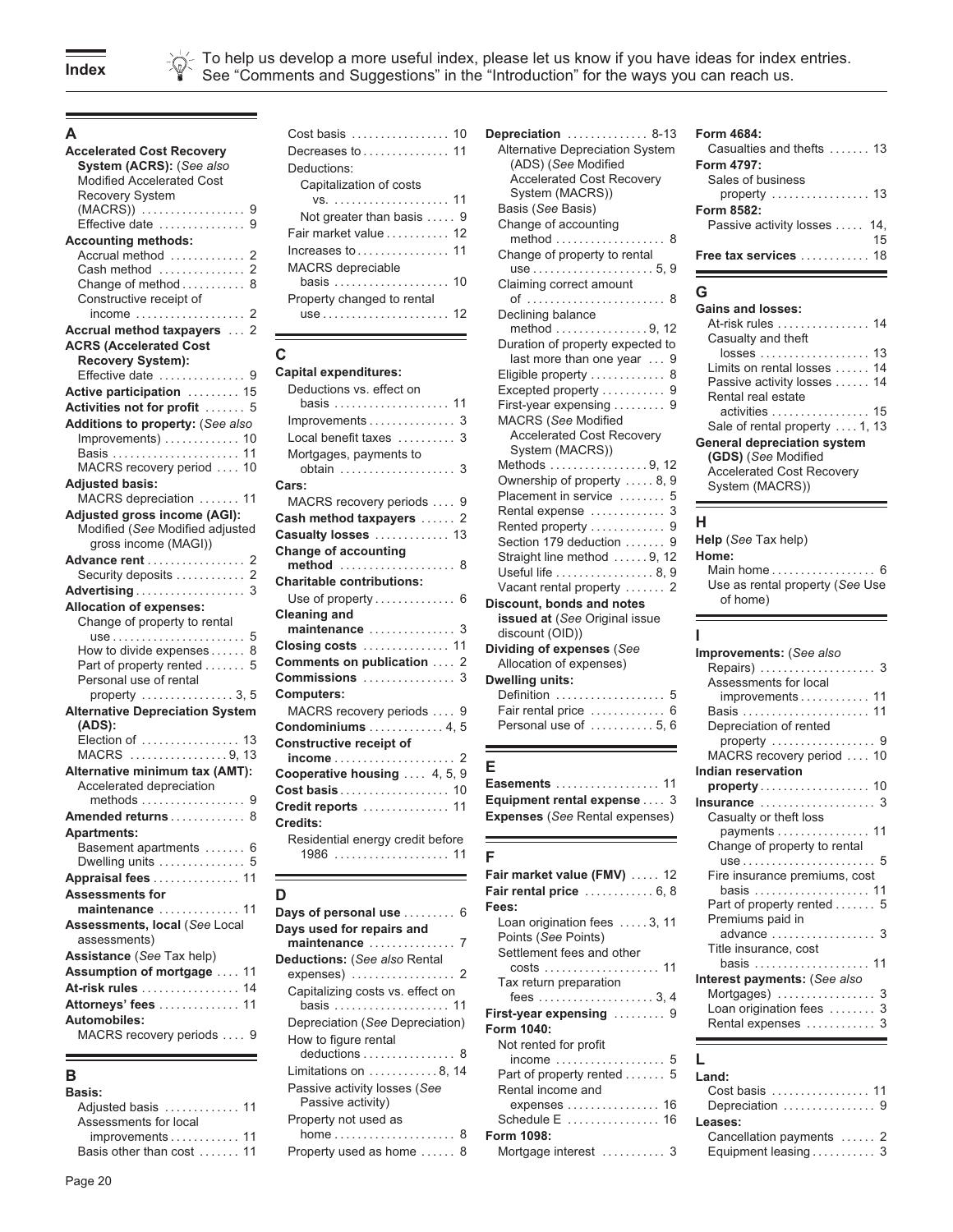| Passive activity losses and          |  |
|--------------------------------------|--|
|                                      |  |
| Rental expense                       |  |
| deductions  8                        |  |
| Rental losses  14                    |  |
| Loans:                               |  |
| Assumption fees  11                  |  |
| Charges connected with getting       |  |
| or refinancing, cost                 |  |
| basis  11                            |  |
| Low or no interest  10               |  |
| Origination fees  3                  |  |
| Local assessments 11                 |  |
| <b>Losses</b> (See Gains and losses) |  |

|                                                | <b>Placed-in-service date</b> 10   | Advance rent Z                  |
|------------------------------------------------|------------------------------------|---------------------------------|
| Material participation  14                     |                                    | Cancellation of lease           |
| <b>Minimal rental use</b>                      | Pre-rental expenses  3             | payments  2                     |
|                                                | Principal residence (See Home)     | Dwelling unit used as           |
| Missing children, photographs                  | Profit, property not rented        | home  6                         |
|                                                |                                    | Figuring  8                     |
| <b>Modified Accelerated Cost</b>               |                                    | Lease with option to buy  2     |
| <b>Recovery System</b>                         | Property changed to rental         | Minimal rental use              |
|                                                |                                    | exception  5                    |
| Additions or improvements to                   | Basis  12                          | Not rented for profit  5        |
| property  10                                   | MACRS depreciation  9              | Not used as home  8             |
| Adjusted basis  11                             | Property not used as home:         | Part interest  2                |
| Alternative Depreciation System                | Rental income and                  | Property received from          |
|                                                | deductions  8                      | tenant  2                       |
| Basis other than cost  11                      | <b>Property used as home (See</b>  | Reporting 2, 16                 |
| Conventions  12                                | Use of home)                       | Security deposit  2             |
| Cost basis  10                                 | <b>Publications (See Tax help)</b> | Services received from          |
| Declining balance                              |                                    | tenant  2                       |
| method $\ldots \ldots \ldots \ldots \ldots$ 12 | R                                  | Uncollected rent  3             |
| Depreciable basis  10                          |                                    | Used as home  2, 8              |
| Determination of                               | <b>Real estate</b>                 | Rental losses (See Gains and    |
| deduction $\ldots \ldots \ldots \ldots$ . 9    | professionals  15                  | losses; Passive activity)       |
| Effective date  9                              | Passive activity rules, exception  | <b>Repairs:</b> (See also       |
| Excluded property  9                           |                                    |                                 |
| <b>General Depreciation System</b>             | Real estate taxes  11              | Assessments for                 |
| $(GDS)$ 9, 12                                  | Real property trades or            | maintenance  11                 |
| Nonresidential rental                          | businesses 15                      | Personal use of rental property |
| property  9                                    | <b>Recordkeeping requirements:</b> | exception for days used for     |
| Personal home changed to                       | Travel and transportation          | repairs and                     |
| rental use  9                                  | expenses  4                        | maintenance  7                  |
| Property used in rental activities             | Recovery periods  9                |                                 |
|                                                |                                    |                                 |
| Recovery periods 9, 12                         | Advance rent 2                     | S                               |
| Residential rental                             | Fair price  6                      | Sale of property:               |
| property  9, 10, 12                            | Rental expenses  2                 | Expenses  3                     |
| Straight line method  12                       |                                    | Gain or loss  1, 13             |
| Modified adjusted gross income                 | Allocation between rental and      | Main home 2                     |
|                                                | personal uses  8                   | Section 179 deductions  9       |
|                                                | Change of property to rental       | Security deposits  2            |
| More information (See Tax help)                | use 5                              | Settlement fees  11             |
|                                                | Cleaning and                       | <b>Shared equity financing</b>  |
| Assumption of, cost                            | maintenance  3                     | agreements  6                   |
| basis  11                                      | Commissions  3                     |                                 |
| Change of property to rental                   | Deductions, how to figure  8       | Spouse:                         |
|                                                | Depreciation  3                    | Material participation  15      |
| End of, OID $\dots\dots\dots\dots\dots$ .      | Dwelling unit used as              | Standard mileage rates  4       |
|                                                |                                    | <b>Suggestions for</b>          |
| Mortgage insurance                             | home 6                             | publication  2                  |
| premiums 11                                    | Equipment rental  3                | Surveys  11                     |
| Part of property rented  5                     | Home, property also used           |                                 |
|                                                |                                    |                                 |

|  | Nonresidential rea |  |  |  |  |
|--|--------------------|--|--|--|--|
|--|--------------------|--|--|--|--|

| $\mathsf{property} \dots \dots \dots \dots \dots \dots \dots \dots$ | rates  12 |  |
|---------------------------------------------------------------------|-----------|--|
| Not-for-profit activities  5                                        |           |  |

| Original issue discount |  |
|-------------------------|--|
| P                       |  |

| 'art intarac |
|--------------|

| Loans:<br>Assumption fees  11<br>Charges connected with getting<br>or refinancing, cost<br>basis  11<br>Low or no interest  10<br>Origination fees  3<br>Local assessments $\ldots$ 11<br>Losses (See Gains and losses)                                                                                                                                                                                           | Part interest:<br>Passive activity  14<br>Maximum special<br>allowance 15<br>Personal property:<br>Rental income from  2<br>Personal use of rental property:<br>(See also Property changed to                                                                                                                                                                                                                  | Rental payments  3<br>Repairs  3<br>Sale of property  3<br>Tax return preparation<br>Taxes  3<br>Tenant, paid by  2<br>Travel expenses  3<br>Utilities  3<br>Vacant rental property  2                                                                                                                                                                                                                                             | MACRS recovery periods for<br>rental activity property (Table<br>Tax credits:<br>Residential energy credit<br>allowed before 1986, effect<br>on basis  11<br>Tax help  18<br>Tax return preparation                                                                                                                                                                                                                 |
|-------------------------------------------------------------------------------------------------------------------------------------------------------------------------------------------------------------------------------------------------------------------------------------------------------------------------------------------------------------------------------------------------------------------|----------------------------------------------------------------------------------------------------------------------------------------------------------------------------------------------------------------------------------------------------------------------------------------------------------------------------------------------------------------------------------------------------------------|------------------------------------------------------------------------------------------------------------------------------------------------------------------------------------------------------------------------------------------------------------------------------------------------------------------------------------------------------------------------------------------------------------------------------------|---------------------------------------------------------------------------------------------------------------------------------------------------------------------------------------------------------------------------------------------------------------------------------------------------------------------------------------------------------------------------------------------------------------------|
| Μ<br><b>Material participation</b> 14<br>Minimal rental use<br>$exception \dots \dots \dots \dots \dots \dots$<br>Missing children, photographs<br><b>Modified Accelerated Cost</b><br><b>Recovery System</b><br>Additions or improvements to<br>property $\ldots \ldots \ldots \ldots \ldots$ 10<br>Adjusted basis  11<br><b>Alternative Depreciation System</b><br>Basis other than cost  11<br>Conventions  12 | rental use) $\dots \dots \dots \dots 5-8$<br>Placed-in-service date  10<br>Pre-rental expenses  3<br>Principal residence (See Home)<br>Profit, property not rented<br>Property changed to rental<br>MACRS depreciation  9<br>Property not used as home:<br>Rental income and<br>$deductions \ldots \ldots \ldots \ldots 8$<br>Property used as home (See<br>Use of home)<br><b>Publications (See Tax help)</b> | <b>Rental income:</b><br>Advance rent 2<br>Cancellation of lease<br>Dwelling unit used as<br>Figuring $\ldots \ldots \ldots \ldots \ldots$ 8<br>Lease with option to buy $\ldots$ 2<br>Minimal rental use<br>$exception \dots \dots \dots \dots \dots 5$<br>Not rented for profit 5<br>Not used as home  8<br>Property received from<br>tenant $\ldots \ldots \ldots \ldots \ldots$ 2<br>Reporting 2, 16<br>Services received from | Taxes:<br>Deduction of  3<br>Local benefit taxes  3<br>Real estate taxes  11<br>Transfer taxes  11<br>Taxpayer Advocate  18<br>Theft losses  13<br>Title insurance  11<br>Transfer taxes  11<br><b>Travel and transportation</b><br>expenses:<br>Local transportation<br>expenses $\dots\dots\dots\dots\dots$ 3, 4<br>Recordkeeping  4<br>Rental expenses  3<br>Standard mileage rate  4<br>TTY/TDD information  18 |
|                                                                                                                                                                                                                                                                                                                                                                                                                   |                                                                                                                                                                                                                                                                                                                                                                                                                | $+$                                                                                                                                                                                                                                                                                                                                                                                                                                |                                                                                                                                                                                                                                                                                                                                                                                                                     |

| Determination of<br>deduction $\ldots \ldots \ldots \ldots \ldots 9$<br>Excluded property  9<br><b>General Depreciation System</b><br>$(GDS)$ 9, 12<br>Nonresidential rental<br>property  9<br>Personal home changed to<br>rental use $\dots \dots \dots \dots \dots$ 9<br>Property used in rental activities<br>Recovery periods 9, 12<br>Residential rental<br>property  9, 10, 12<br>Straight line method  12<br>Modified adjusted gross income<br>More information (See Tax help)<br>Assumption of, cost<br>basis  11<br>Change of property to rental<br>End of, OID $\dots\dots\dots\dots\dots$ 4<br>Mortgage insurance<br>Part of property rented  5 | Real estate<br>professionals  15<br>Passive activity rules, exception<br>Real estate taxes  11<br>Real property trades or<br><b>Recordkeeping requirements:</b><br>Travel and transportation<br>expenses $\dots\dots\dots\dots\dots$<br>Recovery periods  9<br>Fair price  6<br>Rental expenses  2<br>Advertising 3<br>Allocation between rental and<br>personal uses  8<br>Change of property to rental<br>Cleaning and<br>maintenance $\ldots \ldots \ldots$ 3<br>Commissions  3<br>Deductions, how to figure  8<br>Depreciation  3<br>Dwelling unit used as<br>Equipment rental  3<br>Home, property also used<br>Improvements 3 | <b>Rental losses (See Gains and</b><br>losses; Passive activity)<br>Repairs: (See also<br>Assessments for<br>maintenance  11<br>Personal use of rental property<br>exception for days used for<br>repairs and<br>maintenance  7<br>S<br>Sale of property:<br>Expenses  3<br>Gain or loss  1.13<br>Section 179 deductions  9<br>Security deposits  2<br>Settlement fees  11<br><b>Shared equity financing</b><br>Spouse:<br>Material participation  15<br>Standard mileage rates  4<br><b>Suggestions for</b><br><b>Surveys</b> 11<br>т | <b>UNCONECTED FENT:</b><br>Use of home:<br>Before or after renting  6<br>Change to rental use  5, 9<br>Days of personal use  6<br>Fair rental price  6<br>Minimal rental use<br>exception  5<br>Passive activity rules<br>$exception \ldots \ldots \ldots \ldots 14$<br>Personal use as dwelling<br>Rental income and<br>$deductions \ldots \ldots \ldots \ldots \ldots 8$<br><u> Tanzania (h. 1878).</u><br>$\mathbf v$<br>Vacant rental property  2<br><b>Vacation homes:</b><br>Dividing of expenses  8<br>Dwelling unit  5<br>Fair rental price  6<br>Minimal rental use<br>$exception \ldots \ldots \ldots \ldots 5$<br>Personal use of  5<br>Fair market value  12 |
|------------------------------------------------------------------------------------------------------------------------------------------------------------------------------------------------------------------------------------------------------------------------------------------------------------------------------------------------------------------------------------------------------------------------------------------------------------------------------------------------------------------------------------------------------------------------------------------------------------------------------------------------------------|-------------------------------------------------------------------------------------------------------------------------------------------------------------------------------------------------------------------------------------------------------------------------------------------------------------------------------------------------------------------------------------------------------------------------------------------------------------------------------------------------------------------------------------------------------------------------------------------------------------------------------------|----------------------------------------------------------------------------------------------------------------------------------------------------------------------------------------------------------------------------------------------------------------------------------------------------------------------------------------------------------------------------------------------------------------------------------------------------------------------------------------------------------------------------------------|--------------------------------------------------------------------------------------------------------------------------------------------------------------------------------------------------------------------------------------------------------------------------------------------------------------------------------------------------------------------------------------------------------------------------------------------------------------------------------------------------------------------------------------------------------------------------------------------------------------------------------------------------------------------------|
| N                                                                                                                                                                                                                                                                                                                                                                                                                                                                                                                                                                                                                                                          | $Insurance \ldots \ldots \ldots \ldots \ldots 3$                                                                                                                                                                                                                                                                                                                                                                                                                                                                                                                                                                                    | Tables and figures:                                                                                                                                                                                                                                                                                                                                                                                                                                                                                                                    |                                                                                                                                                                                                                                                                                                                                                                                                                                                                                                                                                                                                                                                                          |
| Nonresidential real<br>$property \ldots \ldots \ldots \ldots \ldots \ldots 9$                                                                                                                                                                                                                                                                                                                                                                                                                                                                                                                                                                              | Interest payments $\dots\dots\dots$ 3                                                                                                                                                                                                                                                                                                                                                                                                                                                                                                                                                                                               | Declining balance depreciation<br>-12<br>rates and the contract of the contract of the contract of the contract of the contract of the contract of the contract of the contract of the contract of the contract of the contract of the contract of the contract of the                                                                                                                                                                                                                                                                 |                                                                                                                                                                                                                                                                                                                                                                                                                                                                                                                                                                                                                                                                          |
|                                                                                                                                                                                                                                                                                                                                                                                                                                                                                                                                                                                                                                                            |                                                                                                                                                                                                                                                                                                                                                                                                                                                                                                                                                                                                                                     |                                                                                                                                                                                                                                                                                                                                                                                                                                                                                                                                        |                                                                                                                                                                                                                                                                                                                                                                                                                                                                                                                                                                                                                                                                          |

## **Limits: O C** Local transportation Improvements, examples of  $\alpha$

| Passive activity losses and                               | Original issue discount                       | expenses $\dots\dots\dots\dots\dots$ 3, 4       |                                                      |
|-----------------------------------------------------------|-----------------------------------------------|-------------------------------------------------|------------------------------------------------------|
|                                                           |                                               | Not used as home  8                             | MACRS optional tables (Table                         |
| Rental expense                                            |                                               | Part of property rented  5                      |                                                      |
| deductions $\ldots \ldots \ldots \ldots 8$                | P                                             | Points  3                                       | <b>MACRS</b> optional tables (Tables                 |
| Rental losses  14                                         | <b>Part interest:</b>                         | Pre-rental expenses  3                          | $4-A$ , $4-B$ , and $4-C$ ) 13                       |
| ans:                                                      | Expenses $\dots\dots\dots\dots\dots\dots$ 3   | Rental payments  3                              | MACRS recovery periods for                           |
| Assumption fees  11                                       | $income \ldots \ldots \ldots \ldots \ldots 2$ | Repairs  3                                      | rental activity property (Table                      |
| Charges connected with getting                            |                                               | Sale of property  3                             |                                                      |
| or refinancing, cost                                      | Passive activity  14                          | Tax return preparation                          | Tax credits:                                         |
| basis  11                                                 | Maximum special                               |                                                 | Residential energy credit                            |
| Low or no interest  10                                    | allowance 15                                  | Taxes  3                                        | allowed before 1986, effect                          |
| Origination fees  3                                       | Personal property:                            | Tenant, paid by  2                              | on basis  11                                         |
| $\mathsf{local}$ assessments $\ldots \ldots \ldots \; 11$ | Rental income from 2                          | Travel expenses  3                              | Tax help  18                                         |
| <b>sses</b> (See Gains and losses)                        | Personal use of rental property:              | Utilities  3                                    | Tax return preparation                               |
|                                                           | (See also Property changed to                 | Vacant rental property  2                       |                                                      |
|                                                           | rental use) $\dots \dots \dots \dots$ 5-8     | <b>Rental income:</b>                           | Taxes:                                               |
|                                                           | Placed-in-service date  10                    | Advance rent 2                                  | Deduction of  3                                      |
| aterial participation 14                                  |                                               | Cancellation of lease                           | Local benefit taxes  3                               |
| inimal rental use                                         | Pre-rental expenses  3                        |                                                 | Real estate taxes  11                                |
|                                                           | Principal residence (See Home)                | Dwelling unit used as                           | Transfer taxes  11                                   |
| issing children, photographs                              |                                               |                                                 | Taxpayer Advocate  18                                |
| <b>of</b> 1                                               | Profit, property not rented                   | Figuring  8                                     |                                                      |
| odified Accelerated Cost                                  |                                               | Lease with option to buy  2                     | Theft losses  13                                     |
| <b>Recovery System</b>                                    | Property changed to rental                    | Minimal rental use                              | Title insurance  11                                  |
|                                                           |                                               | $exception \dots \dots \dots \dots \dots \dots$ | Transfer taxes  11                                   |
| Additions or improvements to                              |                                               | Not rented for profit  5                        | <b>Travel and transportation</b>                     |
| property $\ldots \ldots \ldots \ldots$ 10                 | MACRS depreciation  9                         | Not used as home  8                             | expenses:                                            |
| Adjusted basis …………… 11                                   | Property not used as home:                    |                                                 | Local transportation                                 |
| <b>Alternative Depreciation System</b>                    | Rental income and                             | Property received from                          | expenses $\dots\dots\dots\dots\dots$ 3, 4            |
|                                                           | $deductions \ldots \ldots \ldots \ldots 8$    |                                                 | Recordkeeping  4                                     |
| Basis other than cost  11                                 | Property used as home (See                    | Reporting 2, 16                                 | Rental expenses  3                                   |
| Conventions  12                                           | Use of home)                                  | Security deposit  2                             | Standard mileage rate  4                             |
| Cost basis  10                                            | <b>Publications (See Tax help)</b>            | Services received from                          | TTY/TDD information  18                              |
| Declining balance                                         |                                               | tenant $\ldots \ldots \ldots \ldots \ldots$     |                                                      |
| method $\ldots \ldots \ldots \ldots \ldots$ 12            | R                                             | Uncollected rent  3                             | u                                                    |
| Depreciable basis  10                                     |                                               | Used as home $\ldots \ldots \ldots 2, 8$        |                                                      |
| Determination of                                          | <b>Real estate</b>                            | Rental losses (See Gains and                    | <b>Uncollected rent:</b>                             |
| deduction $\ldots \ldots \ldots \ldots$ . 9               | $professionals$ 15                            | losses; Passive activity)                       | $income \ldots \ldots \ldots \ldots \ldots \ldots 3$ |
| Effective date  9                                         | Passive activity rules, exception             | Repairs: (See also                              | Use of home:                                         |
| $Extuded$ property $\ldots \ldots \ldots 9$               | to  14                                        |                                                 | Before or after renting  6                           |
| <b>General Depreciation System</b>                        | Real estate taxes  11                         | Assessments for                                 | Change to rental use  5, 9                           |
| $(GDS)$ 9, 12                                             | Real property trades or                       | maintenance  11                                 | Days of personal use  6                              |
| Nonresidential rental                                     |                                               | Personal use of rental property                 | Fair rental price  6                                 |
|                                                           | Recordkeeping requirements:                   | exception for days used for                     | Minimal rental use                                   |
| Personal home changed to                                  | Travel and transportation                     | repairs and                                     | exception  5                                         |
| rental use  9                                             |                                               |                                                 | Passive activity rules                               |
| Property used in rental activities                        | Recovery periods  9                           | maintenance  7                                  |                                                      |
|                                                           |                                               |                                                 | Personal use as dwelling                             |

| Residential rental<br>property  9, 10, 12<br>Straight line method  12                                                                           | Fair price<br>6                                                                                                                                                                                                         | Sale of property:<br>Expenses $\dots\dots\dots\dots\dots\dots$ 3<br>Gain or loss 1, 13                                      | Rental income and                                                                                                                                                |
|-------------------------------------------------------------------------------------------------------------------------------------------------|-------------------------------------------------------------------------------------------------------------------------------------------------------------------------------------------------------------------------|-----------------------------------------------------------------------------------------------------------------------------|------------------------------------------------------------------------------------------------------------------------------------------------------------------|
| Modified adjusted gross income<br>More information (See Tax help)<br>Assumption of, cost<br>basis  11<br>Change of property to rental           | Allocation between rental and<br>personal uses  8<br>Change of property to rental<br>5<br>USE<br>Cleaning and <b>Cleaning</b><br>maintenance $\ldots \ldots \ldots$ 3<br>Commissions  3<br>Deductions, how to figure  8 | Section 179 deductions  9<br>Settlement fees  11<br><b>Shared equity financing</b><br>Spouse:<br>Material participation  15 | $\mathbf{v}$<br>Vacant rental property  2<br><b>Vacation homes:</b><br>Dividing of expenses  8<br>Dwelling unit  5<br>Fair rental price  6<br>Minimal rental use |
| End of, OID $\dots\dots\dots\dots\dots$ 4<br>Mortgage insurance<br>$preminus \dots \dots \dots \dots \dots \dots 11$<br>Part of property repted | Depreciation  3<br>Dwelling unit used as<br>Equipment rental  3<br>Home, property also used                                                                                                                             | Standard mileage rates  4<br><b>Suggestions for</b><br><b>Surveys</b> 11                                                    | $exception \ldots \ldots \ldots \ldots 5$<br>Personal use of  5<br>Fair market value 12                                                                          |

| ανισσ απα πηαισσ.              |  |  |  |  |  |    |
|--------------------------------|--|--|--|--|--|----|
| Declining balance depreciation |  |  |  |  |  |    |
| rates                          |  |  |  |  |  | 1: |

| Improvements, examples of              |
|----------------------------------------|
| (Table 1)  3                           |
| MACRS optional tables (Table           |
|                                        |
| MACRS optional tables (Tables          |
| $4 - A$ , $4 - B$ , and $4 - C$ ) 13   |
| MACRS recovery periods for             |
| rental activity property (Table        |
|                                        |
| Tax credits:                           |
| Residential energy credit              |
| allowed before 1986, effect            |
| on basis  11                           |
| Tax help  18                           |
| Tax return preparation                 |
|                                        |
| Taxes:                                 |
| Deduction of  3                        |
| Local benefit taxes  3                 |
| Real estate taxes  11                  |
| Transfer taxes  11                     |
| Taxpayer Advocate  18                  |
| Theft losses  13                       |
| Title insurance  11                    |
| Transfer taxes  11                     |
| <b>Travel and transportation</b>       |
|                                        |
| expenses:                              |
| Local transportation                   |
| expenses  3, 4                         |
| Recordkeeping  4<br>Rental expenses  3 |
| Standard mileage rate  4               |
|                                        |
| <b>TTY/TDD information  18</b>         |
|                                        |

| JIILUIITLITU ITIII.                           |
|-----------------------------------------------|
| $Income \ldots \ldots \ldots \ldots \ldots 3$ |
| Use of home:                                  |
| Before or after renting  6                    |
| Change to rental use $\dots$ . 5, 9           |
| Days of personal use  6                       |
| Fair rental price  6                          |
| Minimal rental use                            |
| $exception \dots \dots \dots \dots \dots$     |
| Passive activity rules                        |
| exception  14                                 |
| Personal use as dwelling                      |
|                                               |
| Rental income and                             |
| deductions  8                                 |
|                                               |
|                                               |

| ore information (See Tax help)                         | Change of property to rental | $\text{Security}$ deposits $\ldots \ldots \ldots$ | Vacant rental property  2                 |
|--------------------------------------------------------|------------------------------|---------------------------------------------------|-------------------------------------------|
| $ortgages \ldots \ldots \ldots \ldots \ldots \ldots 3$ |                              |                                                   | <b>Vacation homes:</b>                    |
| Assumption of, cost                                    | Cleaning and                 | <b>Shared equity financing</b>                    | Dividing of expenses  8                   |
|                                                        | maintenance  3               |                                                   |                                           |
| Change of property to rental                           | Commissions  3               | Spouse:                                           | Fair rental price  6                      |
|                                                        | Deductions, how to figure  8 | Material participation  15                        | Minimal rental use                        |
| End of, OID $\ldots \ldots \ldots \ldots \ldots$       | Depreciation  3              | Standard mileage rates  4                         | $exception \ldots \ldots \ldots \ldots 5$ |
|                                                        | Dwelling unit used as        | <b>Suggestions for Suggestions</b>                | Personal use of  5                        |
| Mortgage insurance                                     |                              |                                                   |                                           |
| premiums $\ldots \ldots \ldots \ldots \ldots$ 11       | Equipment rental  3          | Surveys  11 Fair market value  12                 |                                           |
| Part of property rented $\ldots$ 5                     | Home, property also used     |                                                   |                                           |
|                                                        | $\alpha$                     |                                                   |                                           |